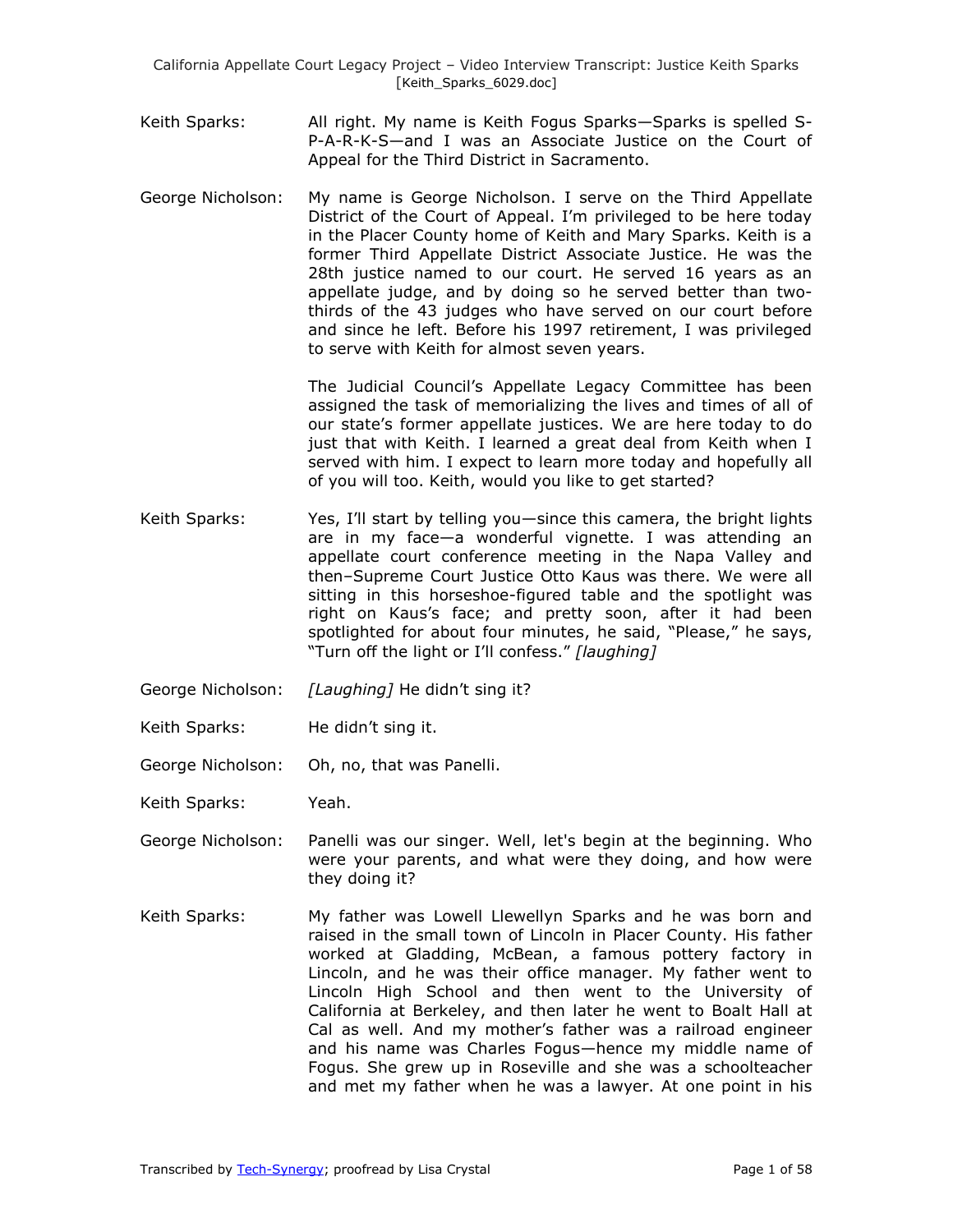life he was a city attorney for the City of Roseville and then later he became the district attorney of Placer County.

There's a wonderful story I have to tell you about his race. He was running for the district attorney of Placer County and he had an opponent, also from Roseville, who astonishingly had the name of L. DeWitt Spark, without the "s." So it was Sparks versus Spark, and there was a huge concern that there'd be confusion about who was who. So he ordered a number of matches to be passed out everywhere. And of course the district attorney's office is a nonpartisan office. So boxes and boxes and boxes of these matches came printed from the printer in San Francisco and it had Sparks and the last "s" was hugely elevated and prominent—but the only problem was that they had mistakenly put a banner that said "Democratic."

First of all, my father was a Republican, and secondly, this was a nonpartisan election, so he immediately called the printer and they confessed their error and said, "Well, you just keep them and we won't charge you." So they were in the basement of my house growing up, boxes and boxes of these matches; and when we got to be the smoking age, we would take these and pass them out to everybody we could think of and people would say, "I didn't realize your father was a Democrat." But anyway, I still have copies of these little matches that we had all those years.

George Nicholson: That's really interesting. You are born in March of 1933. Where does that fit into the career you've just begun to outline of your father?

### $(00:04:45)$

Keith Sparks: Well, my father was a district attorney of Placer County when I was born. I was born in Sacramento and we lived in Lincoln for about two years of my life, and then we moved to Auburn, the Placer County seat, of course, where he worked. So he was district attorney during the war. And you probably recall that Placer County had a huge population of Japanese-American citizens. Some were born in Japan; and some, of course, their children were born here. There was great concern early in the war that there'd be some possible sabotage, and so occasionally the police, the sheriff's deputies, raided some homes. And they never found one evidence of, any evidence at all of, any espionage.

> Some older Japanese had radios, but they were simply monitoring it to listen to it. They were not broadcasting anything and they were, as the record shows, completely loyal citizens. But unfortunately they all got up rounded up, if you recall, and were taken away to camps outside of California, and they quickly had to dispose of their farms and their ranches and leave. And it's really kind of a stain on our history, but it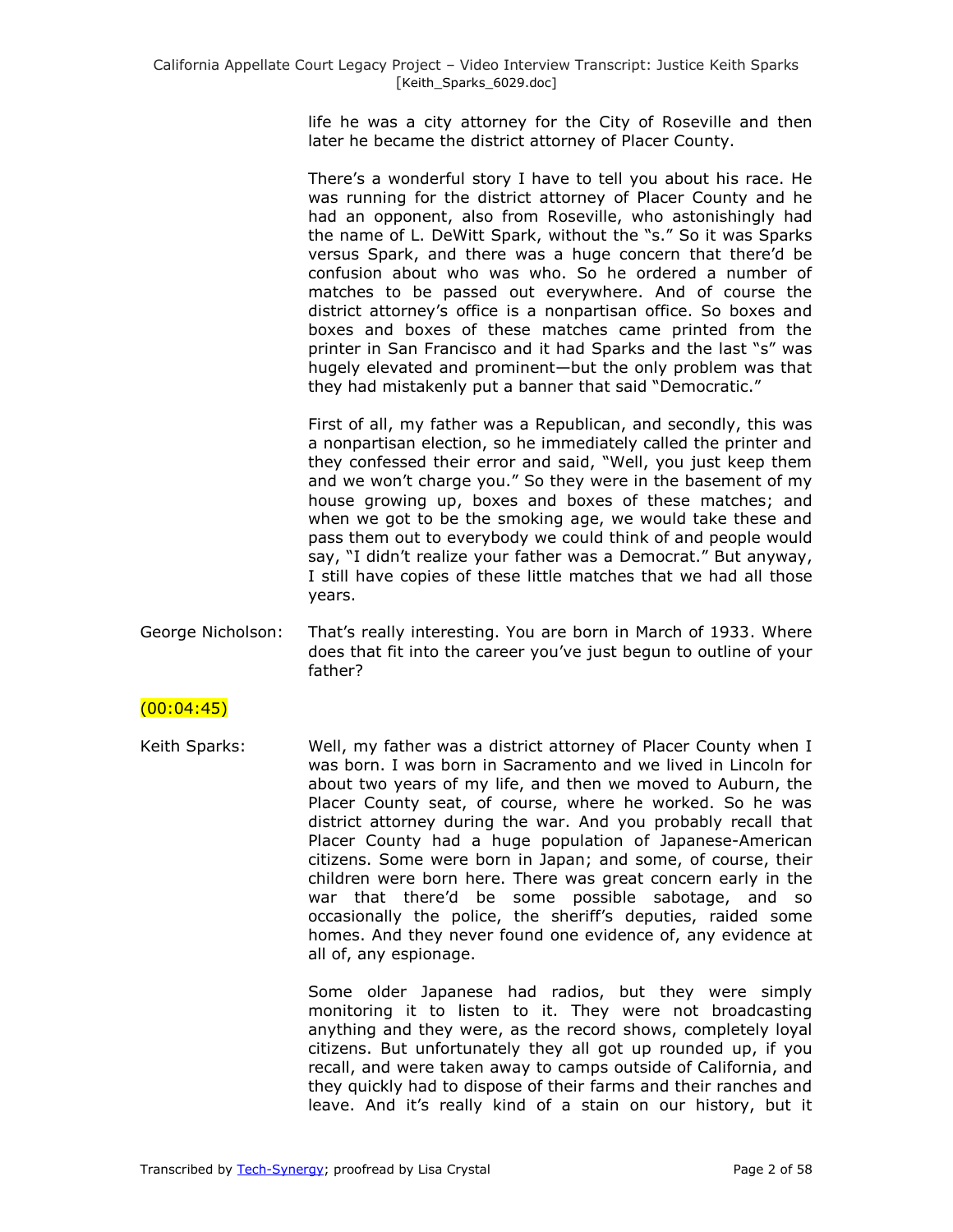happened. Japanese children who were in my class in grammar school were suddenly gone, and didn't come back for several years.

- George Nicholson: Did any significant proportion of those people, were they unable to return here or—
- Keith Sparks: Yes.
- George Nicholson: Or was that the end of them?
- Keith Sparks: No, no. Many returned. I would guess probably most returned and—
- George Nicholson: Were they more or less welcomed back by the community when it was all over?
- Keith Sparks: For the most part they were, but I think by enlightened people. You recall, though, that all of the moving pictures turned out at war portrayed the Japanese soldiers as being atrocious, ambitious, and stabbing children with bayonets and the like. So there is some residual effect of that kind of thing. Some of the barbershops in Auburn, for example, years after the war, almost into the 1950s, had signs, "We don't solicit Japanese trade." It took a little while for that to wear off. But they're now prized citizens of this county. They have Japanese festivals here worth going to, and one of the boys that I went to school with, Ray Yamasaki's father, is still alive. He is 102 or 103 and he ran a nursery and became a landscape architect. And they have just gone on to be wonderful citizens of the county.
- George Nicholson: When you progressed through school, you eventually went to Placer High?
- Keith Sparks: Went to Placer High, went to Auburn Grammar School, which was about three blocks from where I lived, and then the high school was also about three blocks. So I walked to school, until I got out of—
- George Nicholson: Out of high school.
- Keith Sparks: High school.
- George Nicholson: What did you like about school or dislike about school?
- Keith Sparks: Well, I loved school. I played sports all the time, so that was a big part of it. I can recall in grammar school that . . . this was just after the war, and when I first went to grammar school, there were mostly women because the men were serving in the armed forces. But one of the men came back. He had been a captain in the Marines or some such position, and he still had this military so ingrained in him that he would have all the children assemble down on the stadium of the school in military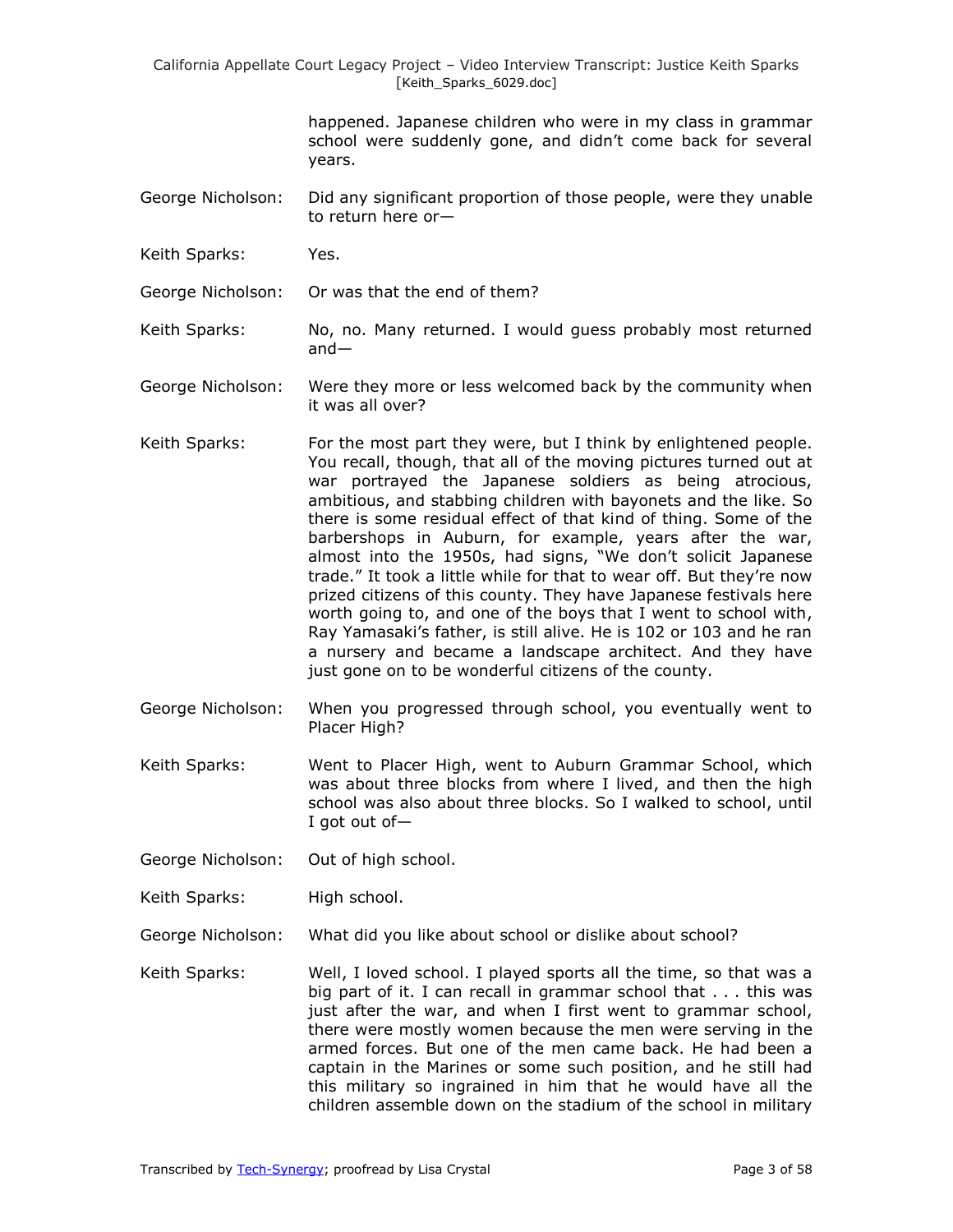fashion and then we would march and drill, and it was just like we were a little boot camp. *[laughing]* So it took a little while for him to get over the war. But I can recall that to this day.

- George Nicholson: Which sports did you like best?
- Keith Sparks: Well, I played three of them. I played basketball and football and baseball, but I excelled most in basketball. In those days, kids were not so gigantically tall. We had a kid who was, say, 6'6''—very unusual, but he could hardly catch the ball. They were very uncoordinated. They're not like these gazelles that play basketball now that are 6'7" and can fly through the air. It was completely different.
- George Nicholson: It was a different time. When you graduated from high school . . . Well, before I leave that, was there anything else about your high school days? Were there extracurricular activities beyond sports that you were involved in, that you recall particularly?
- Keith Sparks: No, because those sports took all your time. We could play at three sports; that means you were doing it all the time.

### $(00:10:07)$

- George Nicholson: Year-round, probably.
- Keith Sparks: Year-round, yeah, right.
- George Nicholson: You thereafter went to Berkeley?
- Keith Sparks: I went to Berkeley, and my brother, my older brother Lowell, was there already. He had been there two years and so I went down and went to the university also. While I was in high school we had this wonderful Latin teacher, a woman, her name was Ms. Estes. And she never married, and she had gone to Stanford as an undergraduate and had specialized in language, and particularly in Latin, and spoke . . . they had a group who sat around and spoke this dead language of Latin.

So she was a marvelous, marvelous teacher. And at the beginning of my freshman year she wrote up on the board what it took in terms of courses and grades to get into both Stanford or Cal. And she wrote them down so you could just look at the board and say, okay, I have to take so many courses in language, in science, et cetera. And it was a wonderful help, because when I went to Placer, I would say that 5 percent of the graduates went on to college. You know, it was a rural county in those days. It was not a wealthy county, and most of the children finished high school, went to work. There wasn't a culture of going on to college like there is today.

George Nicholson: What did you study at Cal?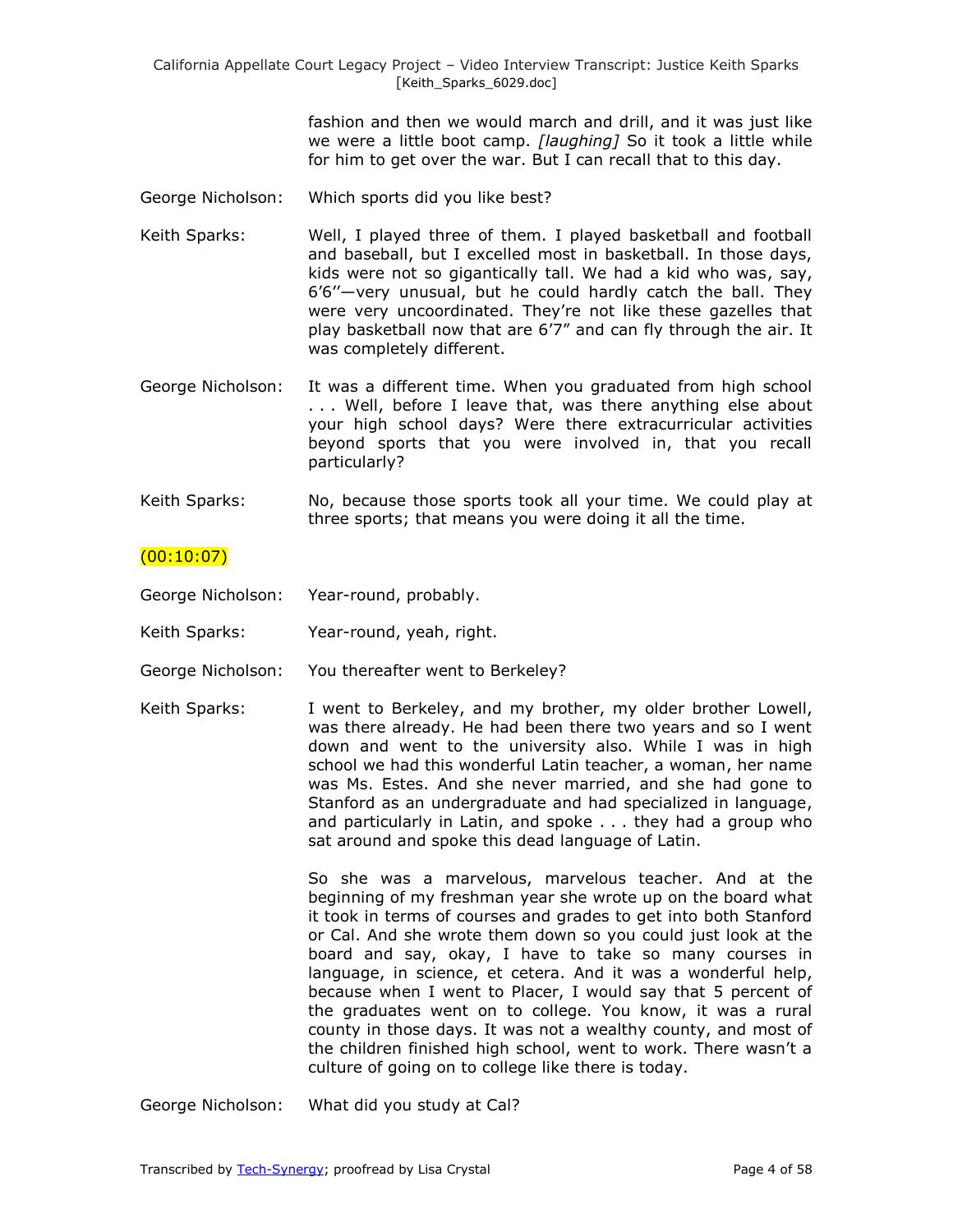- Keith Sparks: I majored in political science and minored in history—and that's the first time I really started reading books you might call social commentary kinds of books, in political science. It was before the free speech movement, thank god. It was a beautiful campus at that time, but nevertheless there were still . . . McCarthy was a prominent figure in American politics at the time.
- George Nicholson: You got through UC Berkeley in four years, I think.
- Keith Sparks: Yes, right.

George Nicholson: And in the time that you were there that was a fairly common experience for most students, wasn't it?

- Keith Sparks: Yes. I don't know whether the problem of choosing a major is more difficult now that people decide later what major they want to take and then they have to backtrack and get the prerequisites for that major—why it is that it takes some six or sometimes seven years. When my son went to Cal, I remember going down to a conference and they're telling their parents that they could expect at the least that their children will be there for five years, and you could just hear this collective sigh and moan from all the parents when they first heard this bad news. But I think it's probably fairly common now.
- George Nicholson: When you were at Cal studying political science and history, did you have any particular teacher that was helpful to you or inspiring to you?
- Keith Sparks: Yes. Gene Burdick was there, taught political science. Read wonderful contemporary books that, unless you go to a college, you're not familiar with, and especially in a rural community like this.
- George Nicholson: We're going to come back to reading, but you have . . . besides obvious burdens of reading associated with practicing law and serving on the bench, you've been a reader all your life, as far as I can gather.
- Keith Sparks: I have, I have, and I've always read eclectically. I've never taken a subject matter and just devoted my attention to that or just read one line of authors. I read all kinds of things and differently and I read many books all at one time and it depends on what mood I am to pick it up. Mary, my wife, is completely different. She starts with a book and keeps going until she finishes it, but I don't do that.
- George Nicholson: Well, I'm getting ahead of ourselves here, but when you served on our court you commuted from up here to the Third Appellate District downtown.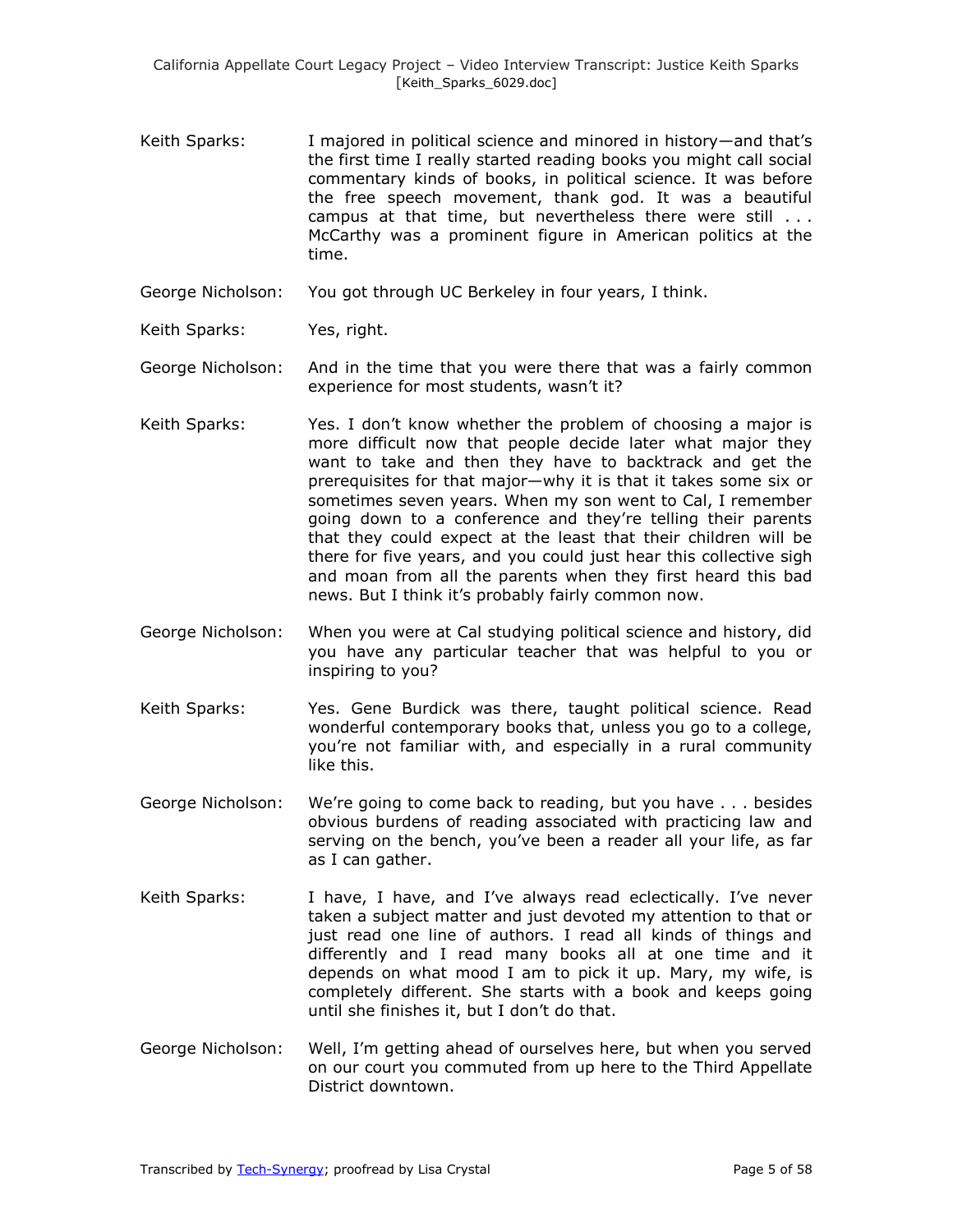Keith Sparks: I did.

George Nicholson: You even read while you drove, didn't you?

Keith Sparks: No, I listened to books on tape, and it was a wonderful way of doing it. I thought that . . . you can listen, for example, to Tolstoy's *War and Peace,* and I thought well, I would never be able to keep all the characters in my head because it took several months to finish listening to all the tapes. But you could, actually; it's amazing that you could remember the characters in the reading.

### (00:15:12)

I remember listening to *The Iliad* read by a man of Greek background, and he could rattle off all the names of the sons and daughters in this booming, deep voice. And it was just marvelous just to listen to his voice; they are all wonderful readers.

- George Nicholson: Well, you did that for a lot of the time, if not all the time you were driving down for 16 years, didn't you?
- Keith Sparks: Yes. When I first started—we're about, what, 36 miles from the courthouse downtown to here—and I used to be able to drive from my house to the state garage in 30 minutes. And then as time went on, the commuting traffic began to become ever and ever more dense; and then pretty soon, if you went at a bad time it took you often an hour and a half to get down there. If you went at a different hour, it was much better, earlier or later; but if you got in the middle of, the crux of, the traffic . . . And now it's probably even worse; I don't drive it regularly.
- George Nicholson: Whether it's 30 minutes or an hour and a half, you got your quote, unquote, "reading" in.
- Keith Sparks: Yeah, right. *[laughing]*
- George Nicholson: Well, after you graduated from UC Berkeley, you stayed in Berkeley, went to Boalt.
- Keith Sparks: No.
- George Nicholson: No?
- Keith Sparks: In those days you were subject to the draft, and all my friends at the university and the fraternity I was in all got drafted, were sent down to Fort Ord, and went into the finance department because they were college graduates and had a wonderful twoyear tour in the Monterey Bay Area. And I thought that's terrific. If you wanted to become an officer, you had to go four years and you had to go to training school, and I thought, I don't want to do that. So that was my plan, but I forgot that I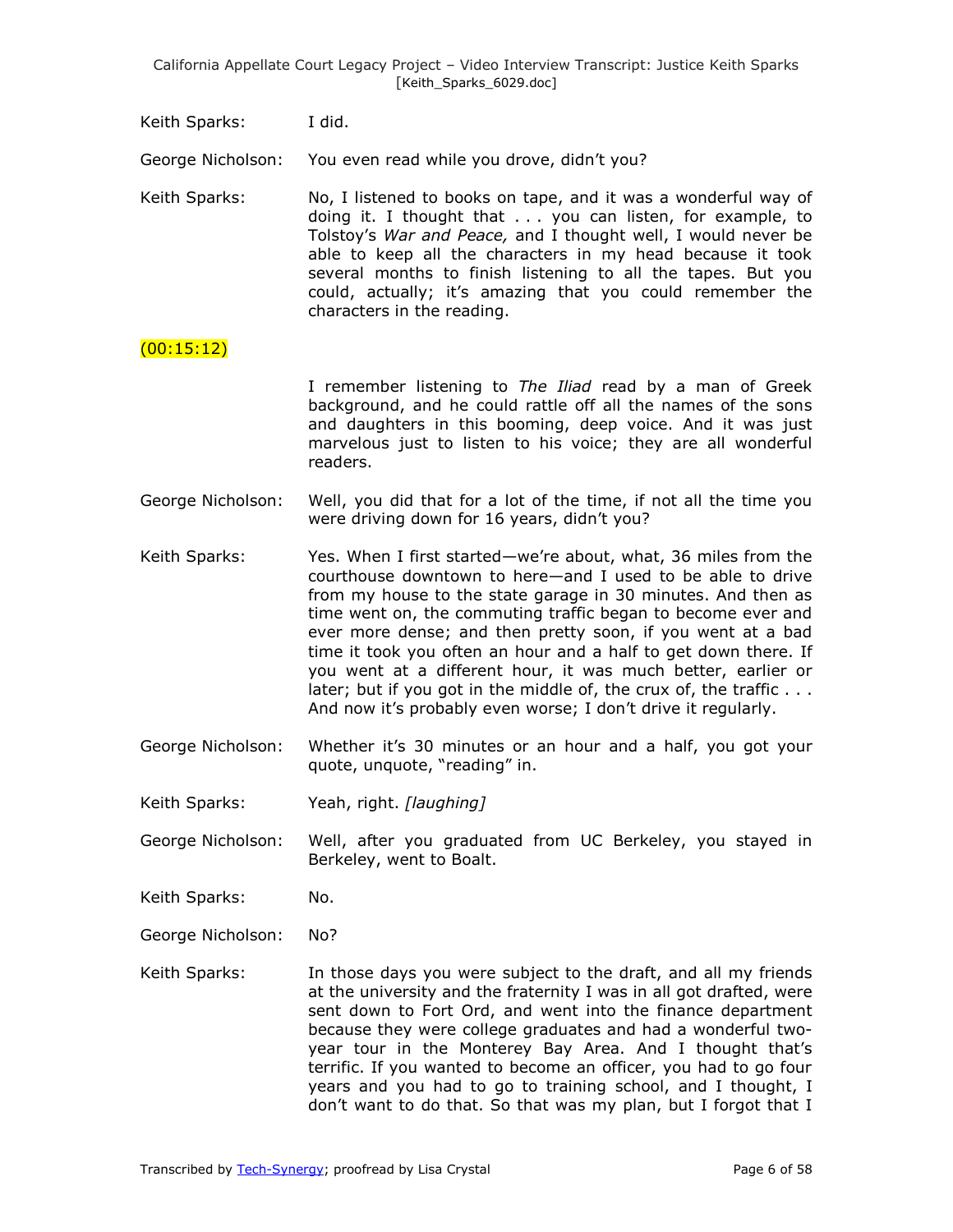was registered not in Berkeley, but I was registered in Auburn. So I was drafted out of the Auburn draft board and they treated you differently. So I was taken down to San Francisco and we all stood in the line. And then a guy starts going down the line and says, "You're in the Army, you're in the Marines, you're in the Navy." And he points to me and said, "You're in the Navy." I was married then; I'd been married a very short time. And I called Mary up and said, "Mary, guess what, I'm in the Navy and I'm in San Diego." So off I went to San Diego.

So after boot camp . . . and I was, of course, one of the oldest guys. Most of the people who enlisted in the Navy were just out of high school; they were younger. So anyway, I was placed on an airplane carrier called the USS *Bennington* and I was put in the education department—actually a very nice place to be. We administered the test for advancement. The ship then left immediately and we went overseas. We went to Hawaii. We went to the Philippines. We went to Japan. We went to . . . all this time we had airplane squadrons on the ship, and it happens that is such dangerous work because they fly at night, the ship is moving, and then invariably there are some accidents; I think three pilots were killed during the time that I was on board.

Then finally after our tour was over all the planes left the ship and the ship went—for reasons that I don't know why—but went down to Australia and we went to Sydney. These airplane carriers are such gigantic ships that most ports can't accommodate them because they're too big and too deep and they don't . . . they simply can't. So you have to go to big cities. When we are in Japan, in little cities, they would anchor and you would take little, small boats into the shore.

So when you crossed the International Date Line in those days, they had this huge, harassing ceremony that they put everybody through, including officers. There were some officers of substantial rank which for some reason or another had never crossed the International Date Line, and so they were put through the same thing.

### $(00:20:04)$

You had to crawl through tunnels of garbage. You had to go to the royal barber, who gave you a reverse Mohawk—just took apart the shears and went this way, just left a complete swath through your hair. Guys were beating you on the back with big sticks. And I mean it was really quite something, and it ended up by dumping you in a big tub, and then that was over. So then we all arrived in Sydney looking kind of peculiar, actually. *[laughing]*

George Nicholson: You indicated you had just been married when you were called to the service, eventually the Navy, and you were in Mary's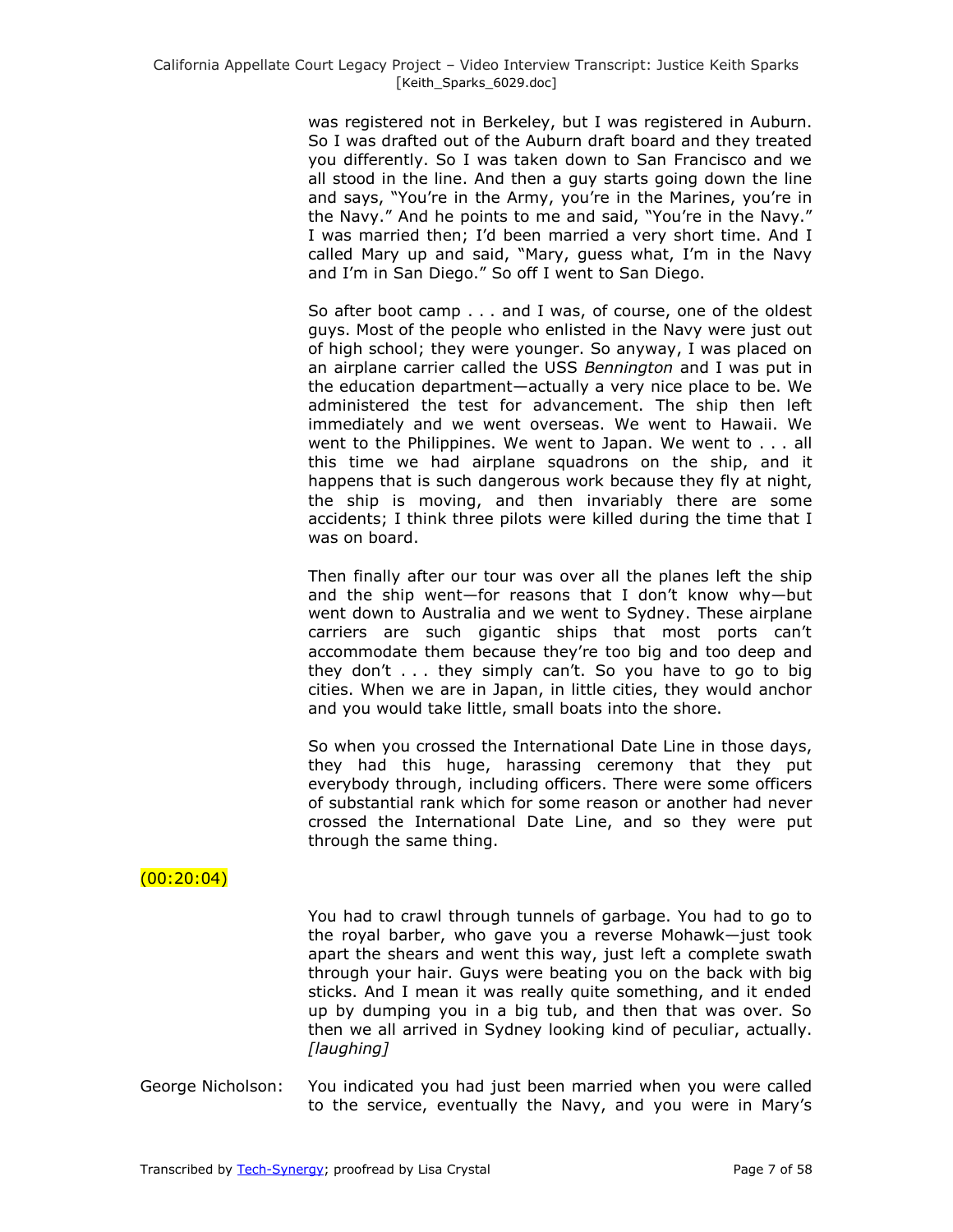home. And I think it's probably true in all courts—but I think particularly for the Third Appellate District—wives are as much a part of our court as our judges are; we all know and see each other regularly. And I was wondering if you could just fill us in a little bit on Mary and your children.

Keith Sparks: Sure. Mary was born in New Mexico. Her family owned and ran a sawmill, and they were a big Irish family. There were, I think, eight of them, and they were in the Jemez Mountains not too far from where Los Alamos now is. Her father, who was the oldest of the children, developed a heart condition, which he later died of unfortunately.

> So they moved—all of them, the whole family—to Foresthill and bought a lumber mill there, and it's called Hughes Brothers Lumber Company. And so Mary came with her family. She has an older brother and a sister. Then when it came time for them to go to high school her father bought a home in Auburn and then he commuted to work to Foresthill. And she was one year behind me—so that's when I met her, when she was a freshman in high school and I was a sophomore.

> So then she went on, finished high school, she went on to two years to Stephens College in Missouri with her sister. Then she came back and finished at Cal at Berkeley. And then we got married in 1956, in January 1956, and I think I went into the service in March 1956. When I was going to law school I had three children under two actually. Our firstborn, Katie, was born in Berkeley. And Mary then began teaching at a school in Oakland, with which she got medical coverage. And then we had twin boys, and they were born at Kaiser and they were both premature and they were there for a long period of time. Long—I mean one was there I think a week and the other was there three weeks before . . . They had to reach a certain weight before they would let them come home. So that was kind of a traumatic experience for us all, and then later when we lived in Roseville we had our fourth child, Chris, so I have four children.

- George Nicholson: You, during the mix of your children and the Navy and being married, you made your way to Boalt at some point.
- Keith Sparks: I did. After I got out of the service, it was I think in the late fall, too late to go to law school at the time. So I worked for Shell Oil in Sacramento in their finance department for about nine months and then I left and we moved to Berkeley and I started law school.

In those days, I suppose it's still true, you had to have courses in accounting, which I had never taken in college. So in that summer, all I had to do is take one course, which is in accounting, so it's a wonderful way to start. I take this one class, and that's all we had to do. *[laughing]*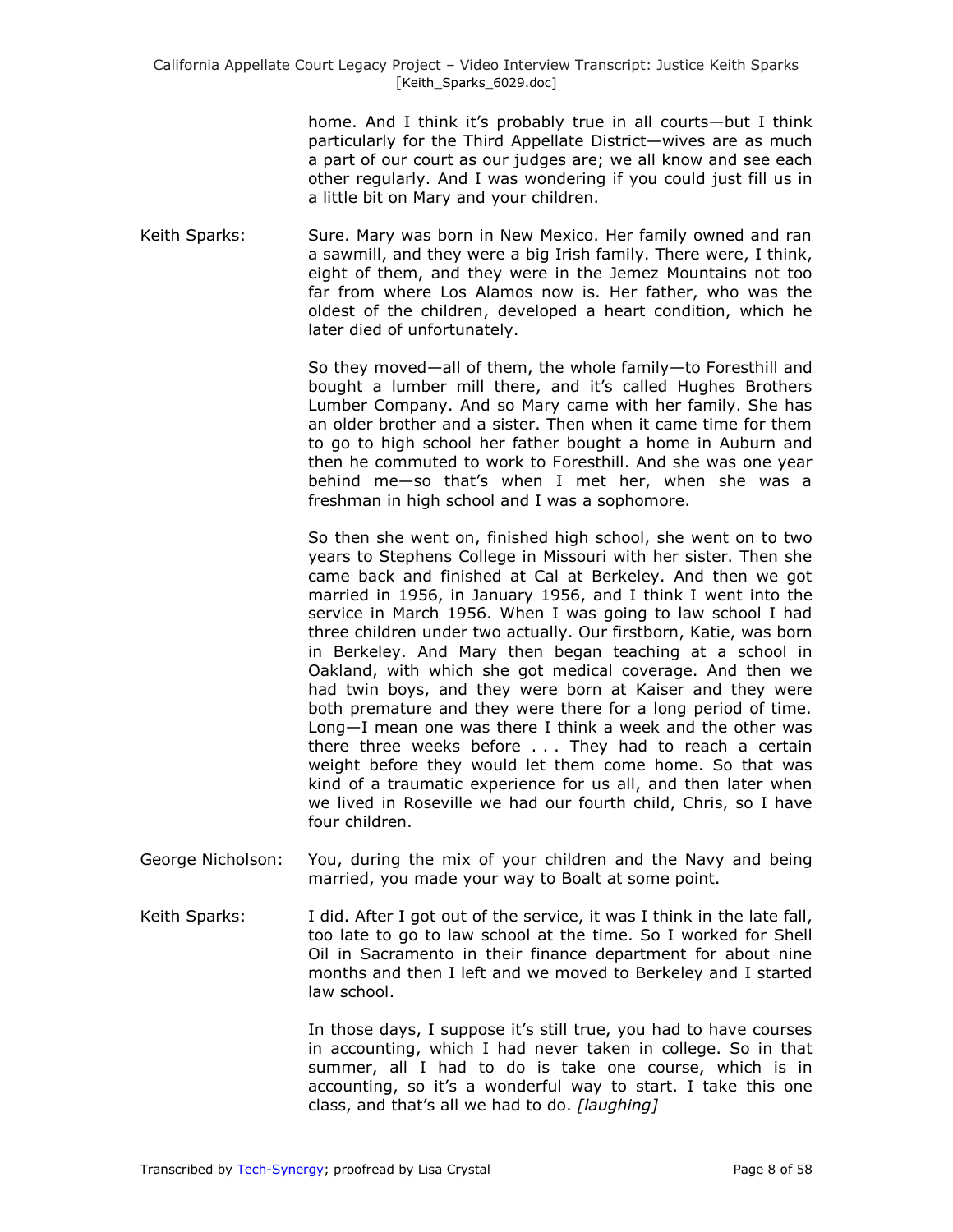$(00:24:57)$ 

- George Nicholson: You made your way over there, but I'm curious about whether—two things—whether the Shell job was your quote, unquote, "first real job," and secondly, what caused you to decide to go to law school?
- Keith Sparks: Well, a couple of answers that . . . Talking about jobs, when I was a boy growing up here, Placer County was a big fruit county; it had major packing sheds that shipped fruit all over the United States. And I worked in a fruit shed all throughout high school, at the fruit shed in Newcastle. Farmers would bring their fruit that would be packed in boxes, and those boxes would then be brought to a fruit shed, and we would then unload them from the trucks and then put them in railroad cars, and then load all the railroad cars up with fruit and ship them out. That's what I did every summer.

Then when I was older, in college, I worked at Gladding, McBean, in Lincoln in their fitting shed, where they would cut pieces of terra cotta for specialty purposes, and it had to be wrapped and also loaded. So those were my jobs while I was growing up.

- George Nicholson: What persuaded you . . . I realize your father was in the law, but what specifically persuaded you to decide to go to Boalt where he too had gone?
- Keith Sparks: Well, I applied for both Stanford and Boalt and I could have gone to either one, but Boalt was less expensive and so I think that's why I chose it. And I knew Berkeley and I liked it. I had some . . . I went to law school after I gave it a lot of thought, because I didn't want to go to law school just because my father was a lawyer. I wanted to make sure this is what I wanted to do, and not just follow in his footsteps. But once you're trained in political science, law is a natural adjunct to that; I mean it's just a field that has great affinity.
- George Nicholson: When I asked you earlier about whether you had other extracurricular activities in high school, you didn't mention the employment. If you stop for a second and reflect on the blackboard your teacher wrote what you needed to go to Berkeley; and the Latin classes you were taking, which by anybody's standards is a tough class; playing three sports; and working in the packing plants, it sounds like your life was a very disciplined and organized and—if not putting too firm a twist on the point—a very complicated one. You had to really keep your nose to the grindstone, it sounds like.
- Keith Sparks: Didn't appear to me at the time, if that were the case.

George Nicholson: It didn't? It sounds amazing, really.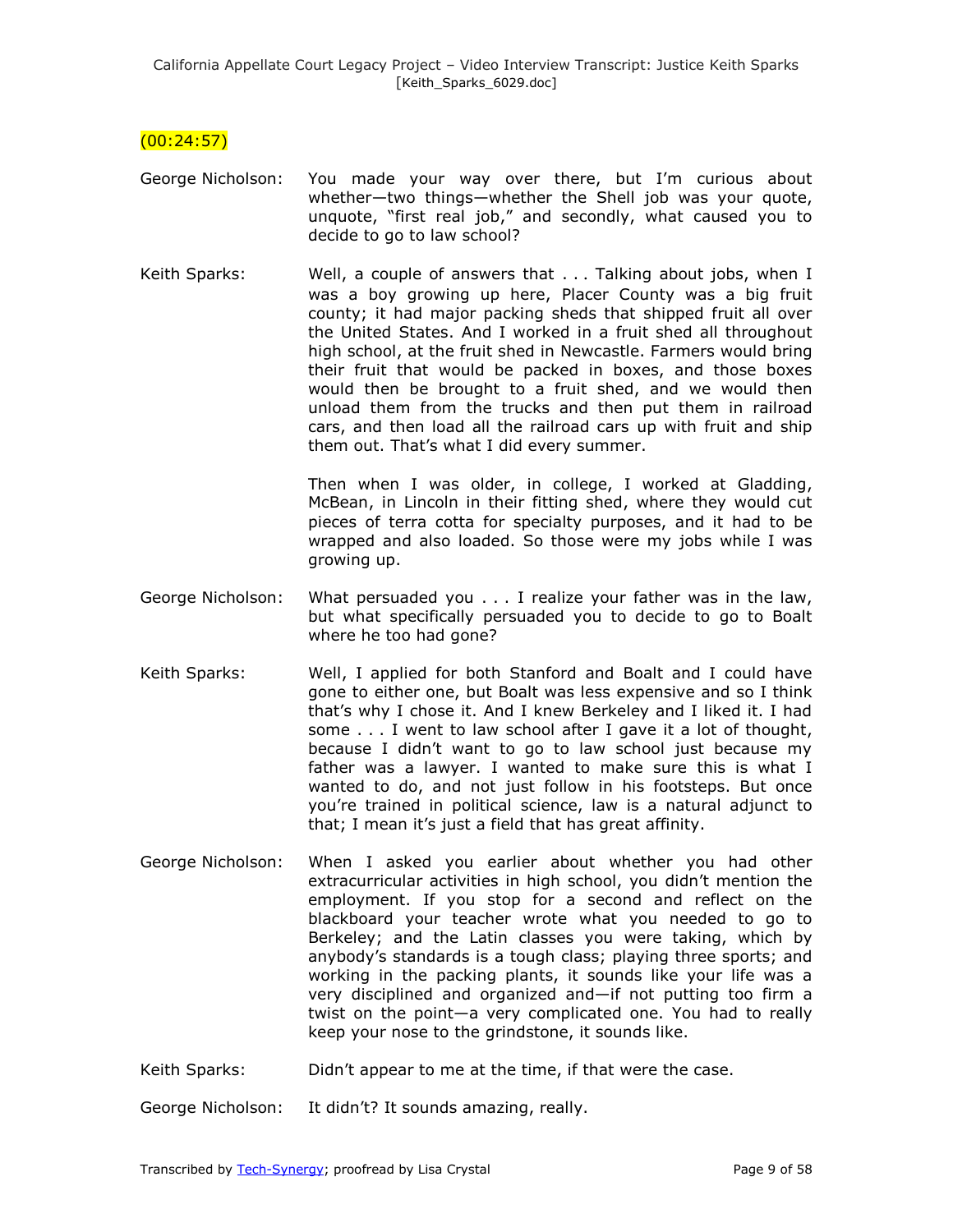- Keith Sparks: I know, for example, that some of the things . . . For example, our coach in basketball, who was violently opposed to any of his members skiing because the skiers were always ruining their ankles and knees and couldn't play. As a result of that, here I lived, so I lived an hour from skiing and never learned how to ski. And that didn't happen until years later, when I was a prosecutor. And Placer County, as you know, goes up to Lake Tahoe and includes North Lake Tahoe. So we opened up a branch office of a prosecutor's office in Tahoe City with the sheriff's department and we would have court, and they had established a court there too. One of the deputies up there was this wonderful . . . his name was John Ward and he was a fabulous skier. So he taught me to ski such as I can do it now, which isn't very good—but anyway, I'd grown to love it.
- George Nicholson: So you were skiing for many years?
- Keith Sparks: Since then—then maybe I was probably in my 30s, 35 or something, when I started doing that.
- George Nicholson: Rick Sims, as you know, serves in our court; you served with him for many years. Have you and Rick skied together?
- Keith Sparks: Yes, we have. I first met Rick when he was being considered for this job, and he was a partner in the San Francisco law firm and he did have some connection with Placer County; his family had a summer house at Dutch Flat. But he was trying to make acquaintance.

# $(00:29:55)$

So he arranged a meeting with myself and Judge Ronald Cameron and that's the first time I had met Rick. I thought, well this is a San Francisco lawyer for a large law firm, he'll come in wearing a nice suit and tie of cambric; but typically dressed as he is, he had hiking shoes on and some Levi's and maybe a coat of some kind. And he was completely different than I expected, and of course it turned out he is a unique kind of a guy.

- George Nicholson: Yes, he's a great fellow, but he will often dress like that except during oral argument. Well, when you were in law school, you apparently were equally successful there; you were Order of the Coif and law review. What were—
- Keith Sparks: Well, I must tell you that when I was there they didn't have any quarterly test or anything; the only tests you had were at the end of the semester. I took all the tests, and I went home and told Mary, "I don't know whether I got them all right or I got them all wrong. I don't know whether I got an 'A' or I flunked." I mean, it was very difficult for me to gauge how it was. And I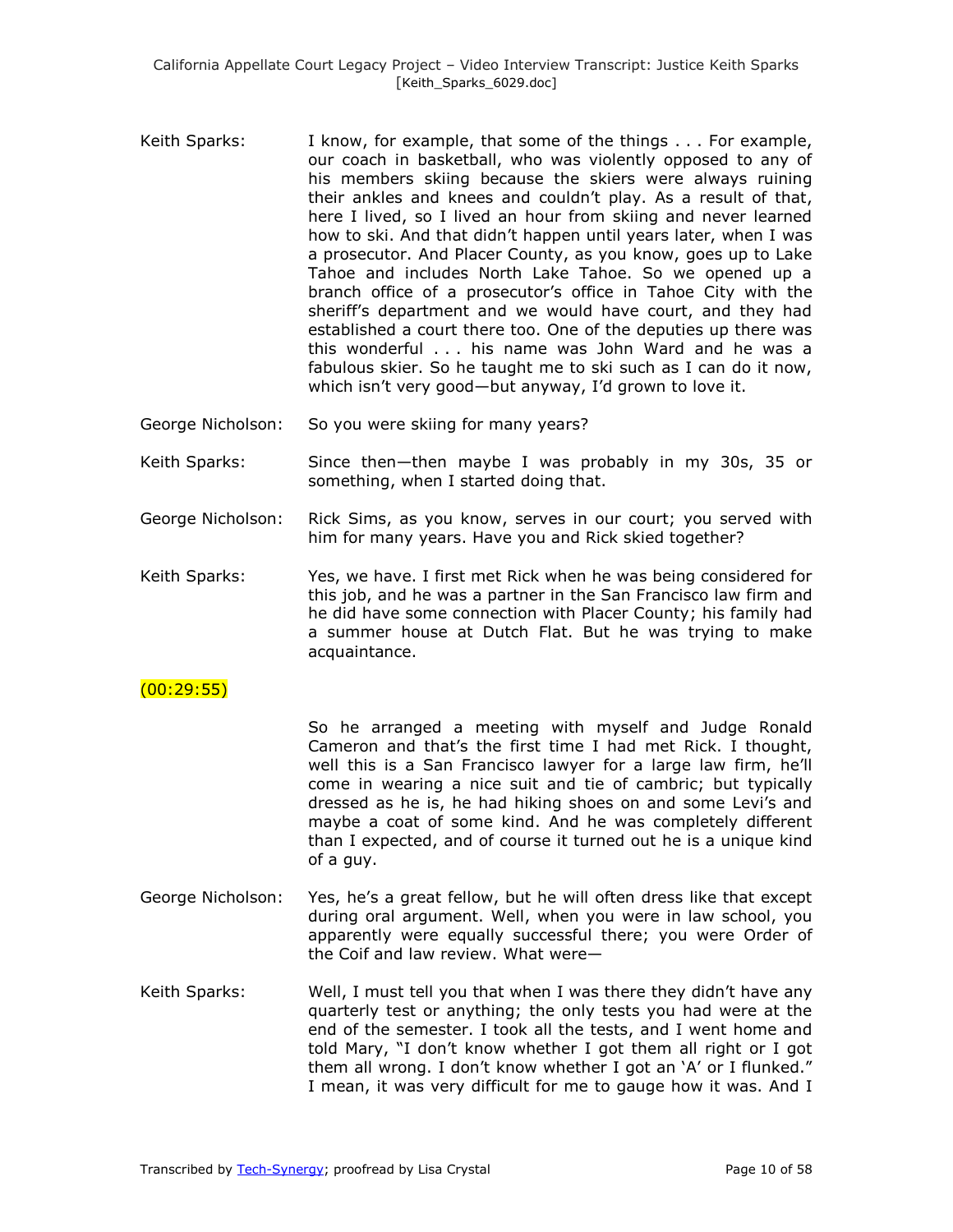was lucky, I did fine, but you'd heard all these stories about how difficult law school was.

I can recall the first day I was at law school. And Prosser was the dean at the law school at the time and so his introduction to the new class went something like this. He says, "Look to the right." You looked to the right, at the person sitting to your right. "Look to the left," and you looked to the left. And he said, "One of the persons that you have just looked at won't be here next semester." I thought, Jesus, what kind of place is this? And then some years later, one of Mary's cousins went back to MIT and the first day of school a similar introduction. The dean told them to look at the fellow sitting to the right, look to the fellow sitting to his left, and he said, "Well, in 20 years the person you've looked at will be in *Who's Who in America*.‖ So it's quite a different introduction, I think.

- George Nicholson: Different introduction. Was there a particular teacher . . . did you have, Prosser, for example?
- Keith Sparks: I had Prosser for torts; he was wonderful. Frank Newman taught administrative law, and he gave—I think that's the only one I ever had like that—he gave multiple choice answers on the exam and he did it in a diabolical way such that you got so many points for a right answer, you got zero points if you left it blank, and you got negative points if you got it wrong.

So it was conceivable that you got a negative score—I mean, if you did poorly on it. So his idea was he didn't want you to guess. I think there's some probability that your first impression on a guess is more likely to be right than wrong, and so he was trying to avert that. So there were lots of good teachers at Boalt at the time.

- George Nicholson: I'm not sure the viewers of this will recall, but Newman was appointed to the Supreme Court. He found he didn't like it, as I recall, and came back to Boalt, and I guess that's where he eventually—
- Keith Sparks: Yes. For someone who had just spent his life as a professor of law, he was strangely not a talented jurist. I don't know what it was. He often made references to the United Nations Charter and various things that had just tangential relevance to the case he was considering, and he wrote in a cryptic kind of style. And so that was probably an unhappy experience both for the court and for him.

On the other hand, some great jurists of the California Supreme Court have come from academia. Roger Traynor, for example, did. I sometimes think that our appellate courts would be better served if they had more jurists that came from academia; not a majority of them, but some. I think that gives it strength, it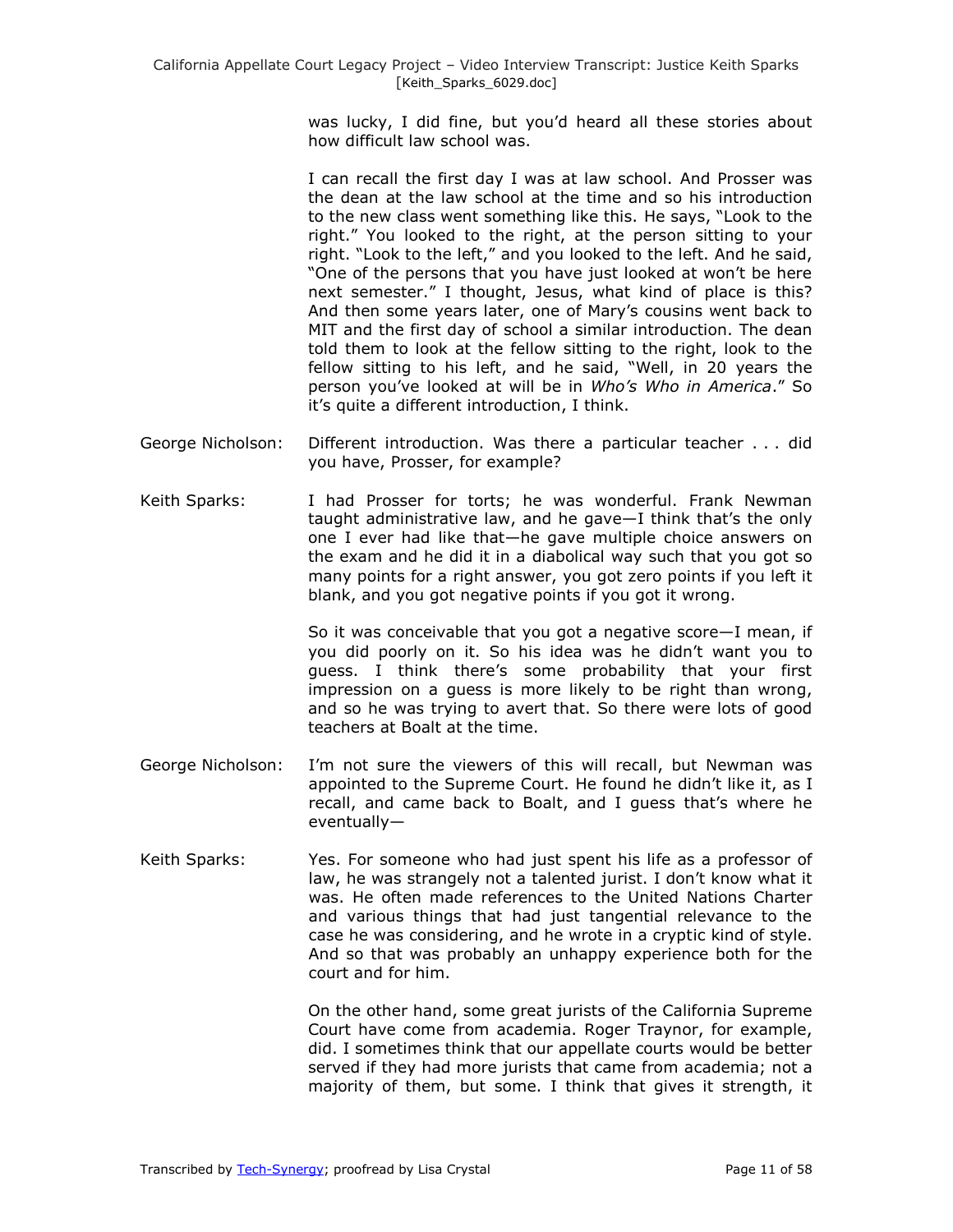> gives them academic strength, rather than just having everyone being from the trial court.

George Nicholson: Do you as a young . . . I think the answer to this is going to be no, but I'll ask it anyway. Did you have any hobbies as a young man other than reading, and have you developed any since then?

### $(00:35:10)$

Keith Sparks: Well, one of the things we used to do is that . . . and that was we had this pool table at my house. And that came about because there was a pool hall in Auburn, and it had a fire, so they were going to replace all the old pool tables. So my father found out about it; he went up and asked, "How much would it cost to get this pool table?" The guy said, "It'll cost you \$10, but you have to move it." And these were slate pool tables, enormously heavy; but anyway, he got some men and they brought it down to my house, our house. So we had the pool table, the pool balls, and the cues, and the only thing that was wrong is that the cushions, of course, over time were just dead. So we all became great shots but terrible bankers. *[laughing]*

> And then my father put on a ping-pong table on top of that and we used to play ping-pong with it. And when we were growing up I noticed that all the time you hit the ball back, it'd go into the net. And I couldn't understand why that was happening, until finally I found out he had a book on table tennis, and he was putting back spin on it like this; so it would come and you'd hit it, and it'd go right to the net. So as soon as we learned what he was doing, we learned how to overcome that and could play him better. *[laughing]*

- George Nicholson: Well, you got out of Boalt, as I said, very successfully, and you passed the bar; but it seems that you started somewhere other than California.
- Keith Sparks: Yes, let me back up a little bit. I forgot to tell you that while I was going to law school we came up in the summer, and I went through a summer intern program with the Attorney General's office and worked at the Attorney General's office in Sacramento for that summer. And that was a really wonderful experience I had.
- George Nicholson: Was the Attorney General at that time in the Court of Appeal building, the DCA?

Keith Sparks: Yes, yes.

- George Nicholson: So you had actually served as an intern . . .
- Keith Sparks: Right.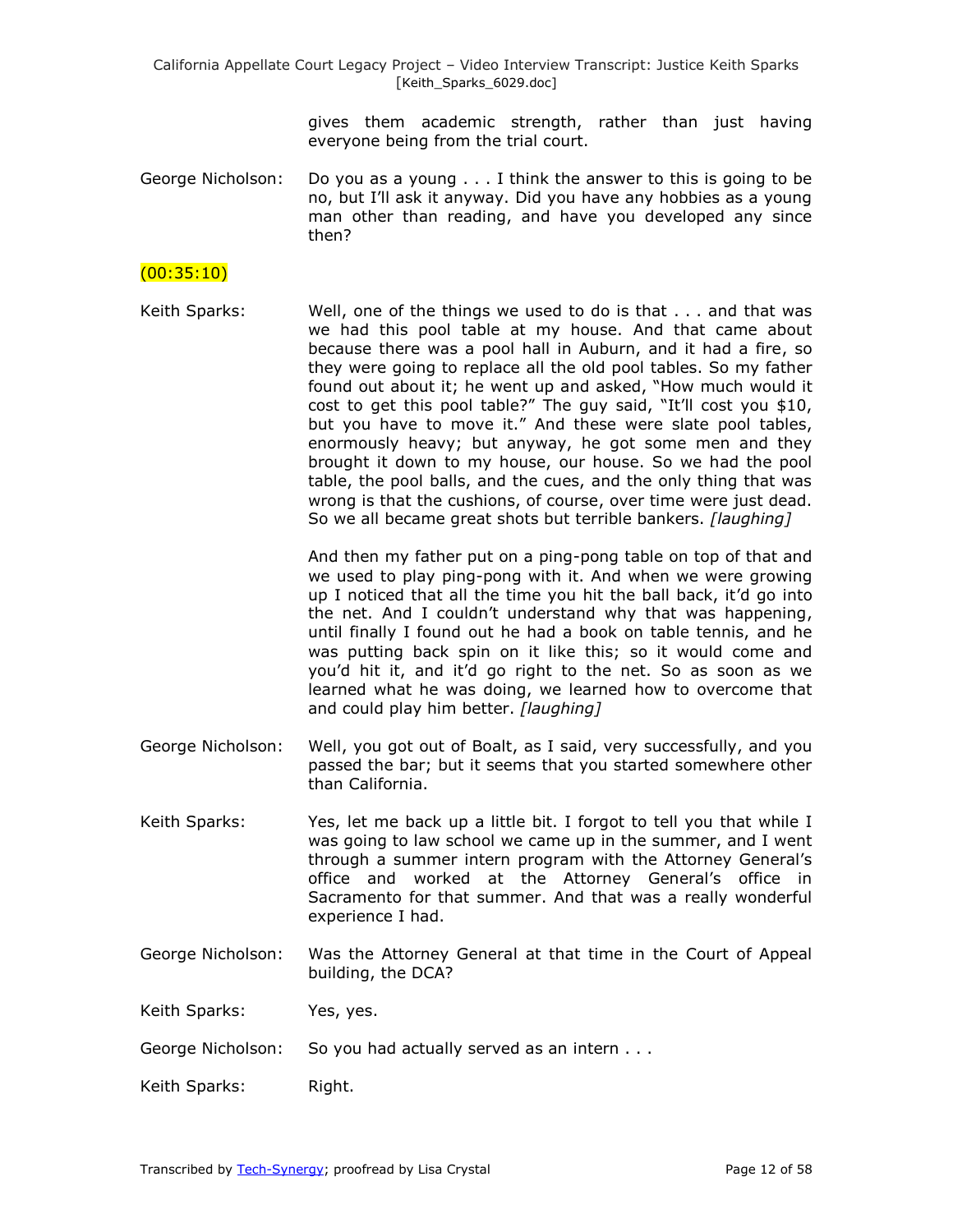George Nicholson: . . . in the court that eventually you would serve as a justice.

Keith Sparks: Right, yes, yes.

George Nicholson: That's an interesting experience, one I understand some of our other colleagues, one or more, have had too.

Keith Sparks: Yeah, yeah.

George Nicholson: Do you have anything you want to add to that, or shall we move to out of state?

- Keith Sparks: Okay. Well, after I got out of law school I interviewed firms in Los Angeles and San Francisco and they were both too-large cities for me; I thought, well, I don't want to do that. So I interviewed with a firm in Portland, Oregon, and I went to work for the largest firm in Portland, Oregon, and we moved up there. And they were wonderful people and they had great clients, but you were . . . As an associate for a large firm like that, you were just put in small rooms and you never saw any clients and you just did . . . And I thought, I don't think I want to spend my life doing this. So I hadn't taken the California bar because the Oregon bar was given at the same time. So I came back to California and took the California bar and then moved back here.
- George Nicholson: When you were in Portland and you had already thought about San Francisco and Los Angeles too large, was Portland at the time you went up there still deceptively small, or was it just the lesser of the three?
- Keith Sparks: Well, it was much smaller in those days, yes. It still is a wonderful city.
- George Nicholson: You lived up there something less than a year?

Keith Sparks: Yeah, something less than a year, I think, yeah.

George Nicholson: When you came down here you passed the bar; what was your initial foray into practicing?

Keith Sparks: Well, before I get there I must tell you the story about when I took the Oregon bar. And there was a couple of Boalt graduates who were going to practice in Oregon too and they were up taking it and one of the questions related . . . it's a criminal question and it related to extradition; I knew nothing about extradition, of course, never having studied it in law school and of course my other friend knew nothing either. I thought, well you know, I can't reveal my ignorance on this test.

 $(00:40:01)$ 

So I just said, "Well, the law is well settled," and I just made up what I thought what might be the law. My other friend, he took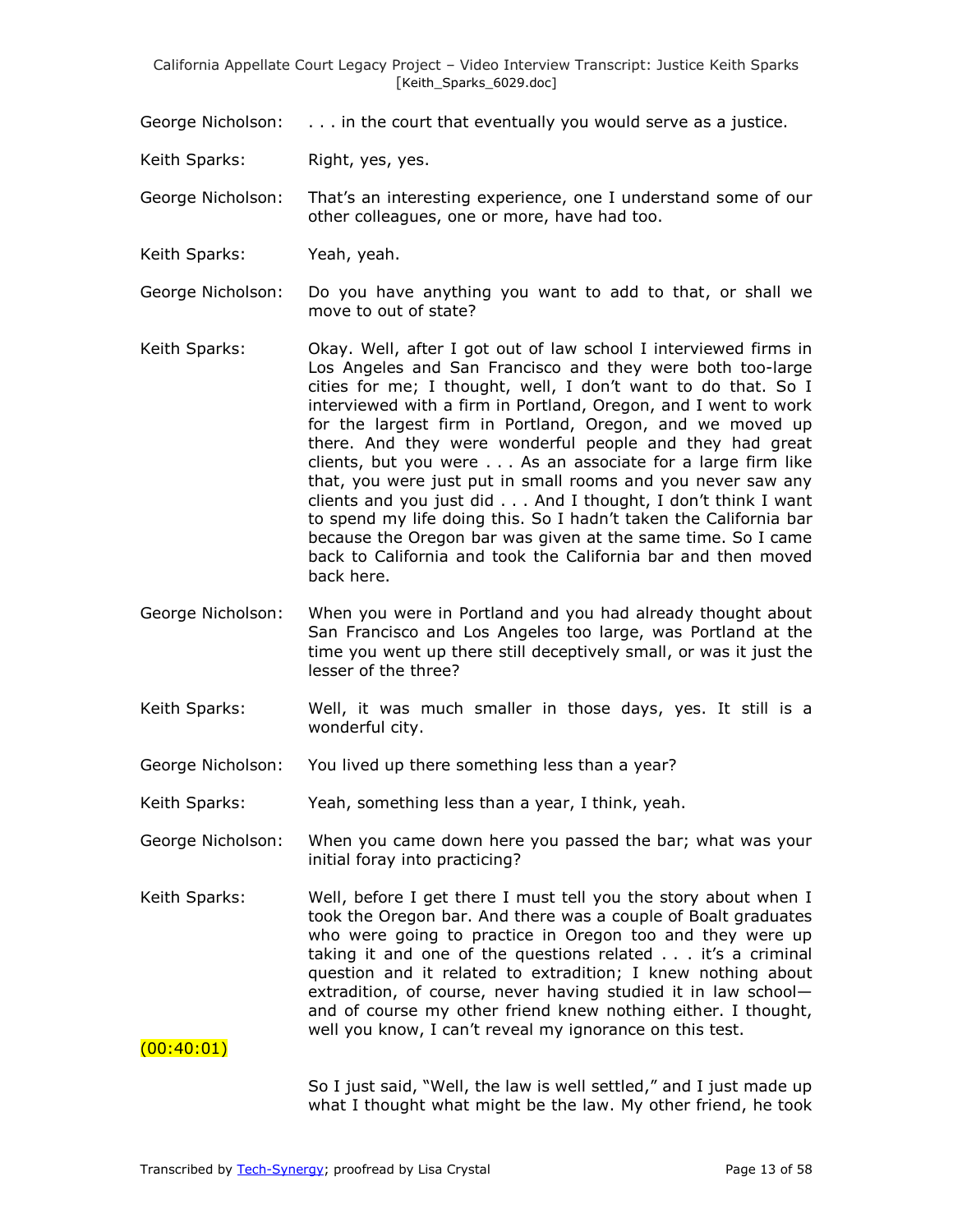> the approach and he said, he wrote down, "I don't know anything about extradition, but it seems to me that the State would argue this and that the defendant would argue that." And we both passed, so I don't know which approach was best. *[laughing]*

- George Nicholson: *[Laughing]* That's good. Well, did you come down then and begin practice after you took the bar here?
- Keith Sparks: Yes. I went to work with a lawyer in Roseville, and he was a city attorney of Roseville; that was not then a full-time job. So I got to do some municipal work, which I found fascinating and still do to this day, but you didn't get any trial work. And so a good friend of mine in the district attorney's office—I had done some criminal cases—was the chief deputy district attorney, and he retired and so I was appointed in his place. And so I went and became a prosecutor up in Auburn as a chief deputy in Placer County.
- George Nicholson: So you went into the office as chief deputy?
- Keith Sparks: Yeah, I did, and I was there for nearly 10 years, almost 10 years as a prosecutor.
- George Nicholson: Well, go back just for a moment. When you were in private practice the fellow that was your partner was also the city attorney?
- Keith Sparks: Yes.
- George Nicholson: His or her name was what?
- Keith Sparks: Robert Boone.
- George Nicholson: And how many years did you do both civil, or private, practice and city attorney work?
- Keith Sparks: I think that was two or three years; I think something like that.
- George Nicholson: And besides the city attorney work, what was the nature of the things you did in the private . . . the other half of the practice?
- Keith Sparks: Well, he had a big practice of probate, lots of wills and probate practice. We did domestic relations, we did criminal actions; a little bit of everything—contracts, business contracts. Just a small-town legal practice.
- George Nicholson: A general practice.
- Keith Sparks: General practice.
- George Nicholson: You really were a generalist.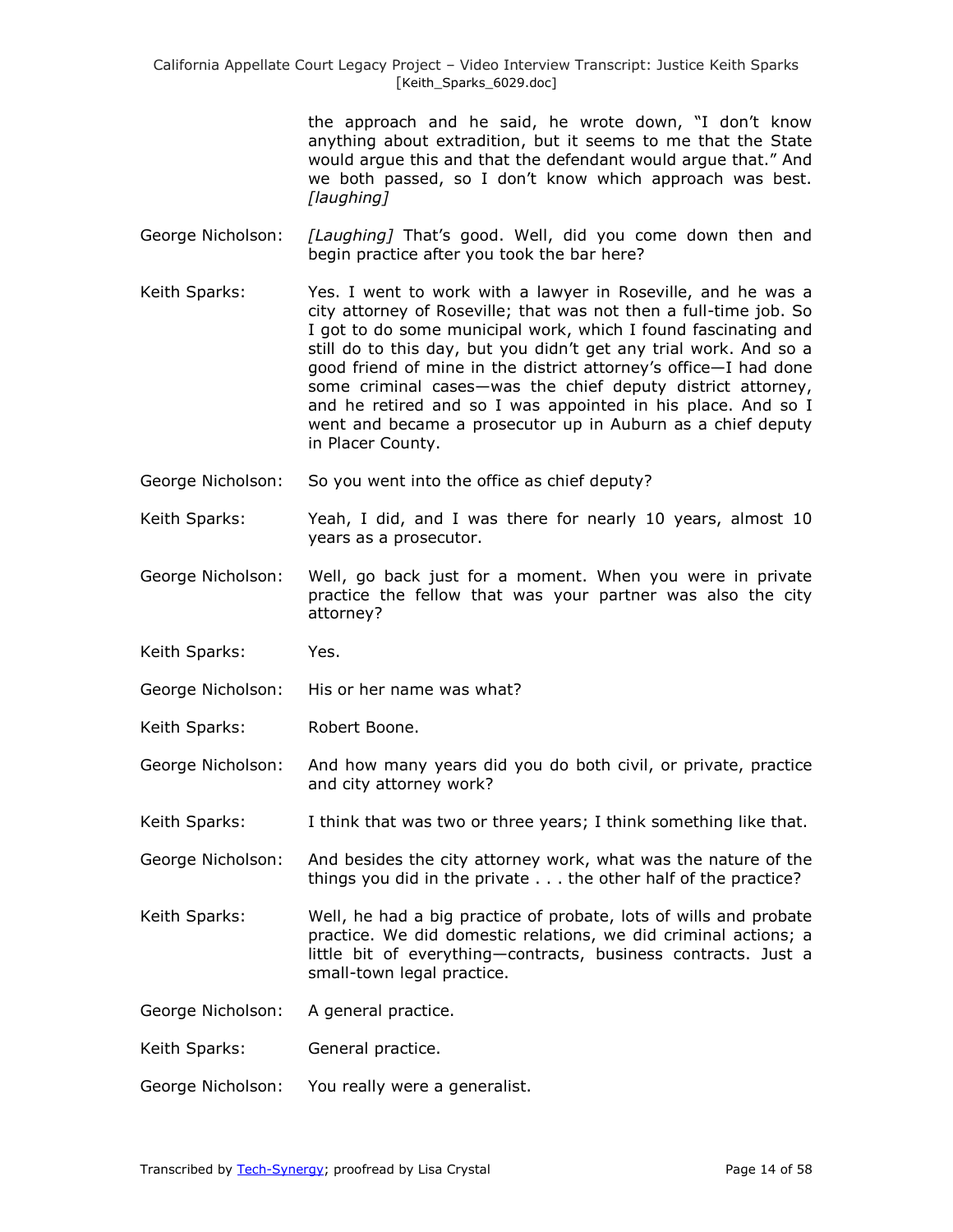Keith Sparks: A generalist, right, yeah.

- George Nicholson: Well, when you became the chief deputy in the Placer County DA's office, who was the district attorney?
- Keith Sparks: A wonderful guy by the name of Daniel Jeremiah Higgins, who was an Irish guy who was a natural politician. I've never met anybody who loved to fraternize with people as much as he did. He loved to go to meetings; he loved to be around people. I found that kind of stuff kind of difficult to constantly be going to meetings, but he loved it. So he was a . . . he did the kind of social part of the office; also the office was the public guardian as well, and so there was lots of probate work that the office did. And I didn't have anything to do with that; I just ran the criminal part of it.
- George Nicholson: Was the district attorney in Placer also effectively the county counsel at that time, or had they already separated?
- Keith Sparks: No, they'd already separated.
- George Nicholson: Were you a manager or a prosecutor–trial lawyer or both?
- Keith Sparks: Both in those days. I had the great luck to go down to the National District Attorney's College in Houston, Texas, and that's when I discovered that the Los Angeles County District Attorney . . . You probably know him, Evelle Younger. Do you remember Evelle? I guess the size of their office, in effect he became like the Attorney General of the state. They published they produced—movies about search and seizure issues. They would have a policeman actually pull a car over and they would stop and ask what's he do next and does he have the right to do that and how can he look in the trunk and can he look in the glove compartment, can he ask me to get out of the car? All these kind of things were dramatized and then overview, over voice would come on and explain the rules and what was going on. It was helpful both to prosecutors and to the police, generally, as a wonderful function. But what he did also do, which I discovered, was there that they had a whole manual of every crime in California, and how to plead it. And it was a wonderful tool.
- George Nicholson: It sounds like you quote, unquote, "borrowed" them.

### (00:45:01)

Keith Sparks: Yes, we did. We had them reproduced and we could have them; and then we'd follow that format. Every time the Legislature enacted a new crime, you could follow it so that you had uniformity of pleading. And people didn't have, deputies didn't have, to spend their time trying to reinvent the wheel every time they came across a new crime.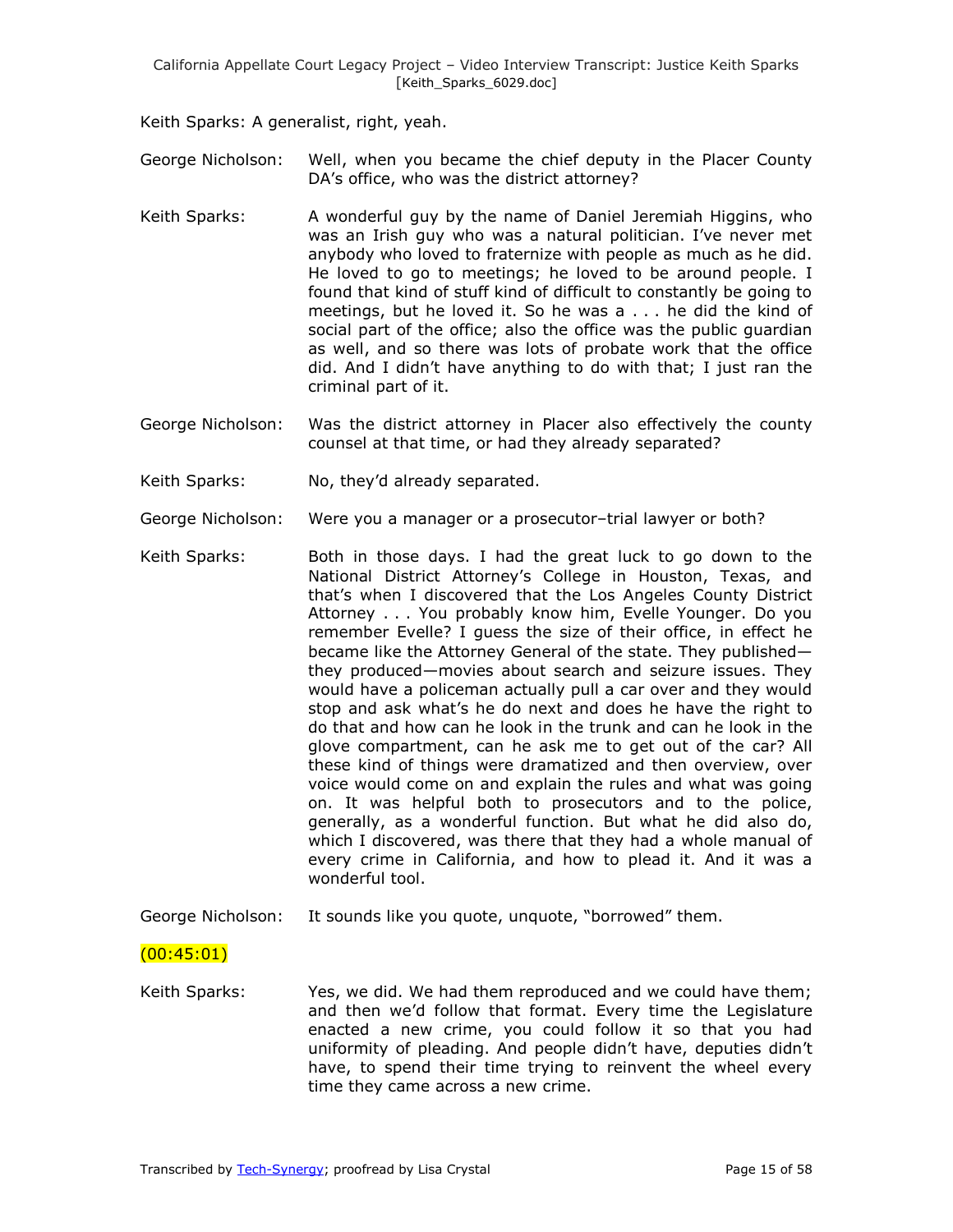- George Nicholson: Dan was the president of the California District Attorneys Association at one point and he, although from a small county, was very well received by the prosecutors in the large counties. And he was considered very astute and a very good teacher. And I don't recall, when you were talking about the political things he did, was he pretty much the interface of the California DAs in Sacramento, or did you do some of that as well?
- Keith Sparks: No, he did most of that.
- George Nicholson: He did most of that? The time you were there in the Placer County DA's Office—you said about 10 years, mid '60s to the mid '70s—the crime victims were in a position of not having what have come to be called since legal rights or constitutional rights. Was there any particular perspective that you and Dan Higgins had about how you dealt with crime victims or how you felt they ought to be dealt with that was clear at the time?
- Keith Sparks: Well, for lots of crime victims the whole process of trial and being cross-examined and exposed to public scrutiny is very traumatic in itself, and they were often traumatized not just by the crime but also by this experience. So we made a real effort to try and soften that impact by talking to them and giving them some idea of what's going to happen when they go to trial and try and prepare them for trial as best you can. I recall once that a well-to-do family from Brazil were up skiing at Squaw Valley, which is in Placer County, and a guy broke into a room of one of these girls and tried to rape her and he was unsuccessful, but it was a very traumatic experience for these girls. He was captured and apprehended and we prosecuted him; and when it came time, the girls of course had then returned home. We wanted them to come and testify and their father said no. This was apparently too violent a country and he wasn't going to let his daughters come.

So we then made arrangements with the counsel from Brazil that he would meet them personally in the San Francisco airport with Placer County deputy sheriffs, then personally transport them to Auburn; and they would have police protection while they stayed in Auburn. And when they were through testifying the counsel and the police would take them back to the airport. And that's what we did, and of course the guy was convicted because they had eyewitnesses.

George Nicholson: You served in the office at that point. It won't be the last time for this experience for you; but you served in the office that your father actually headed at one point, and by then he is elsewhere?

Keith Sparks: My father?

George Nicholson: Yes.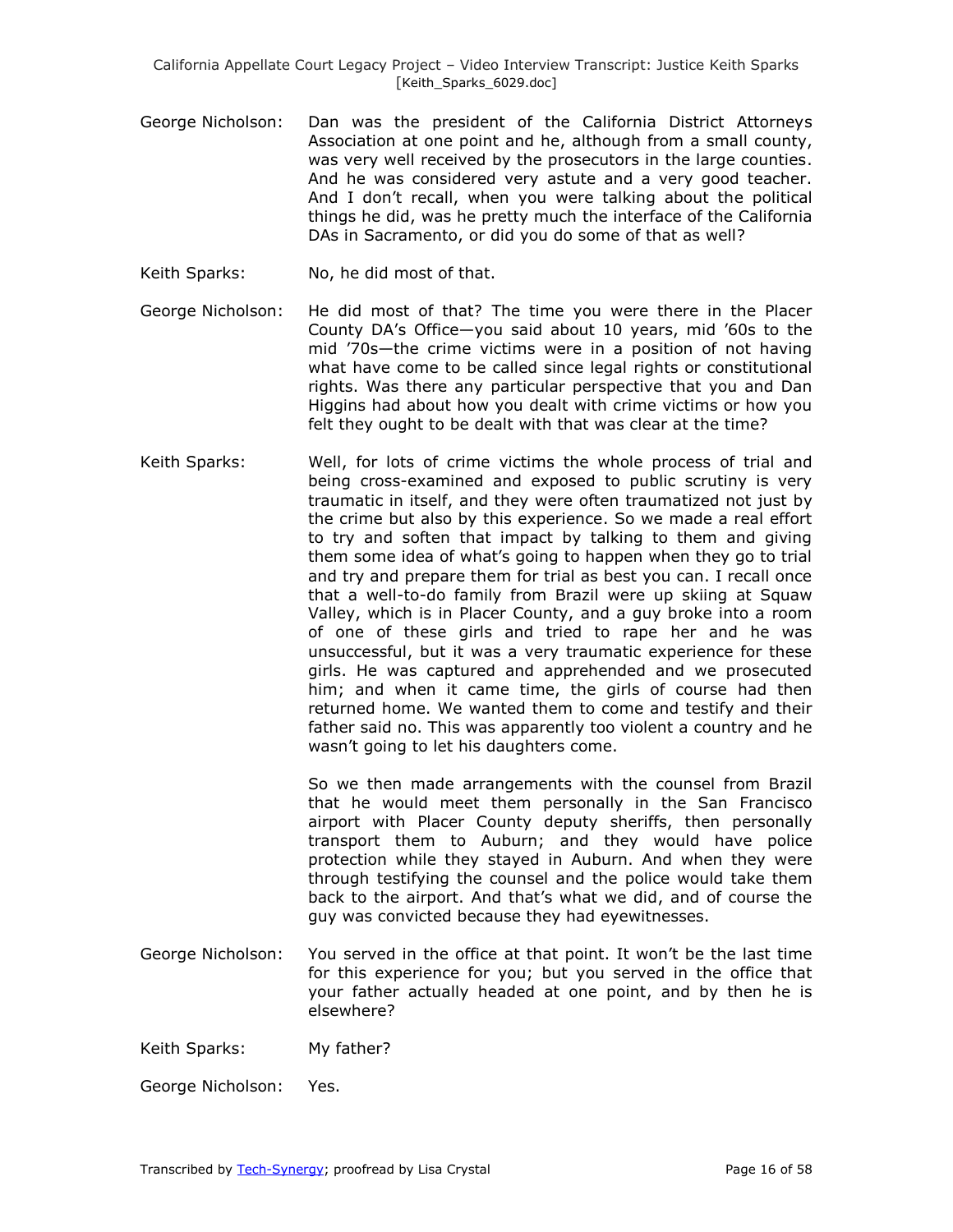- Keith Sparks: Well, he was still the judge when I first came back from Oregon and started practicing in Placer County. And then in 1963 he retired; and so during most of my career he was not an active judge.
- George Nicholson: Okay. So he left the DA's office and became a superior court judge up here?
- Keith Sparks: Yes. He ran . . . this was just after the war began. I think maybe in 1942 he ran for office, he was elected, but then the incumbent died and so Earl Warren—who was then the Governor and who had been, of course, as you know, an Attorney General himself, and my father knew him through this attorney association—appointed my father as judge for that interim period. So he was both appointed and elected.
- George Nicholson: How long did he serve on the bench?
- Keith Sparks: Well, he served from then till 1963. So it's '42 to '63, I think; and for a long period of his time, particularly when I was growing up, we were a one-judge county. He was the only superior court judge in the county.

### $(00:50:03)$

So my father decided that the only way to have a sensible vacation was to leave the county; otherwise there'd always be these demands upon you. So he announced a policy that the court would be closed every August, and so all the lawyers could arrange airfare, such that they too could go on vacation because there was no court anyway. And they would bring in assigned judges for mandatory things like arraigning criminals that couldn't be postponed and then all of the family left, and we always went down to Santa Cruz and spent a month in Santa Cruz every summer. So I've always loved Santa Cruz and the ocean.

George Nicholson: Which is much like everywhere else in California now; it's becoming very urbanized and different, I suspect . . .

Keith Sparks: Oh yes, completely --

George Nicholson: . . . than your time as a young person with your father. Stopping just for a second, you and Rick Sims are good friends. You skied together; you both are associated with Placer County. But the extraordinary thing that also binds the two of you together is your father was a man of the law and a judge for better than 20 years, and Rick's father—also, I believe, Richard Sims—was both a superior court and a Court of Appeal judge or—

Keith Sparks: Yes, and not only that, he was a DA too.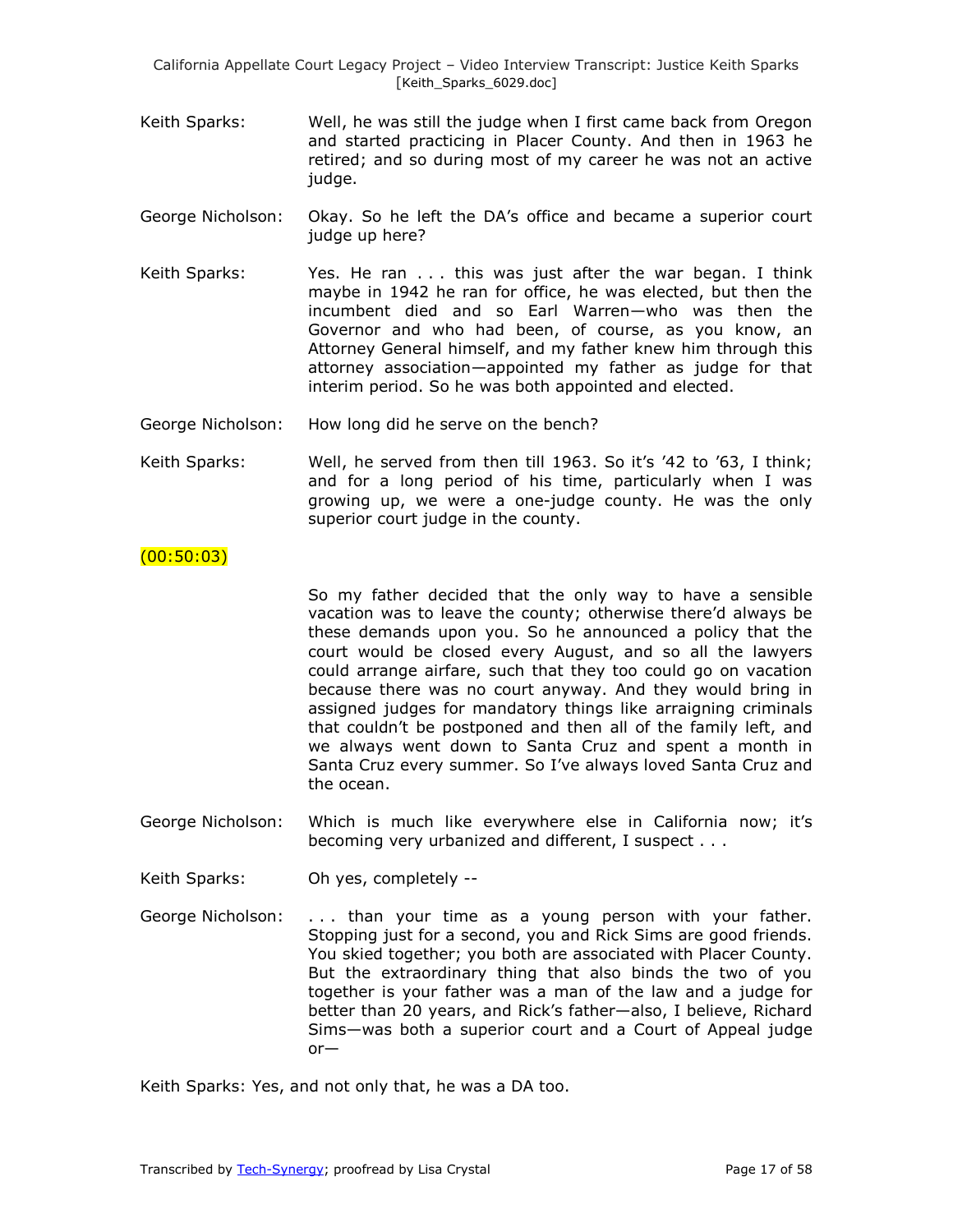George Nicholson: He was a DA too?

- Keith Sparks: Yes, the district attorney of Marin County, then he went on to become a superior court judge in Marin County. And then he was appointed to the First District Court of Appeal, and he was still on the court when I was first appointed to the Court of Appeal in Sacramento. And Rick arranged a meeting with me and his father at Rick's house. And Rick was trying to get out of his father, what do you do to advance collegiality upon the members of the court? And he just thought it was so selfevident that men of goodwill will get along and there is no special advice you needed. *[laughing]* But he came from a very collegial court; they were lifelong friends. And lots of people are on the Third District court, which is for the most part a very collegial court too. But there were some courts around where people actually had intense dislike for each other and they were often at different political spectrums. But I myself never thought that it made any difference at all because most—99 percent—of the cases have nothing to do with political views; they have to do with the law. But anyway, he came from a collegial court. So he thought that would be very easy to do.
- George Nicholson: Well, the interesting thing, you take your friends the way you find them—you love them, you respect them. But there are very few, if any, people in the position of you and Rick, coming from the lineage and the law that you have and sharing not only that history and friendship, but literally serving on the same court together for a very long time.
- Keith Sparks: Right, indeed.
- George Nicholson: And making the trek back up the hill to Placerville. I don't know this, but I assume you commuted together at least occasionally.
- Keith Sparks: Yeah, but it's not to Placerville, it's to Auburn.
- George Nicholson: Oh, I meant to Auburn. I made that mistake thinking coming up here.
- Keith Sparks: That reminds me of a great story where often it would. During the court session you'd be there and you'd call a case and the lawyer wasn't there, and then a clerk would get this frantic call from some San Francisco lawyer saying, "My god, he's in Placerville. He said he'll be there as soon as . . ." So when Rick Sims got nominated and appointed to the superior court there was a big investiture procedure at Placer County Superior Court and all the people there . . . and of course Rick didn't know a lot of these people, as he's been in San Francisco all his professional life. So he starts out by saying, "I want to thank all you people for coming; I can't tell you how honored I am to be here in Placerville." [laughing] And he got a great response from the crowd.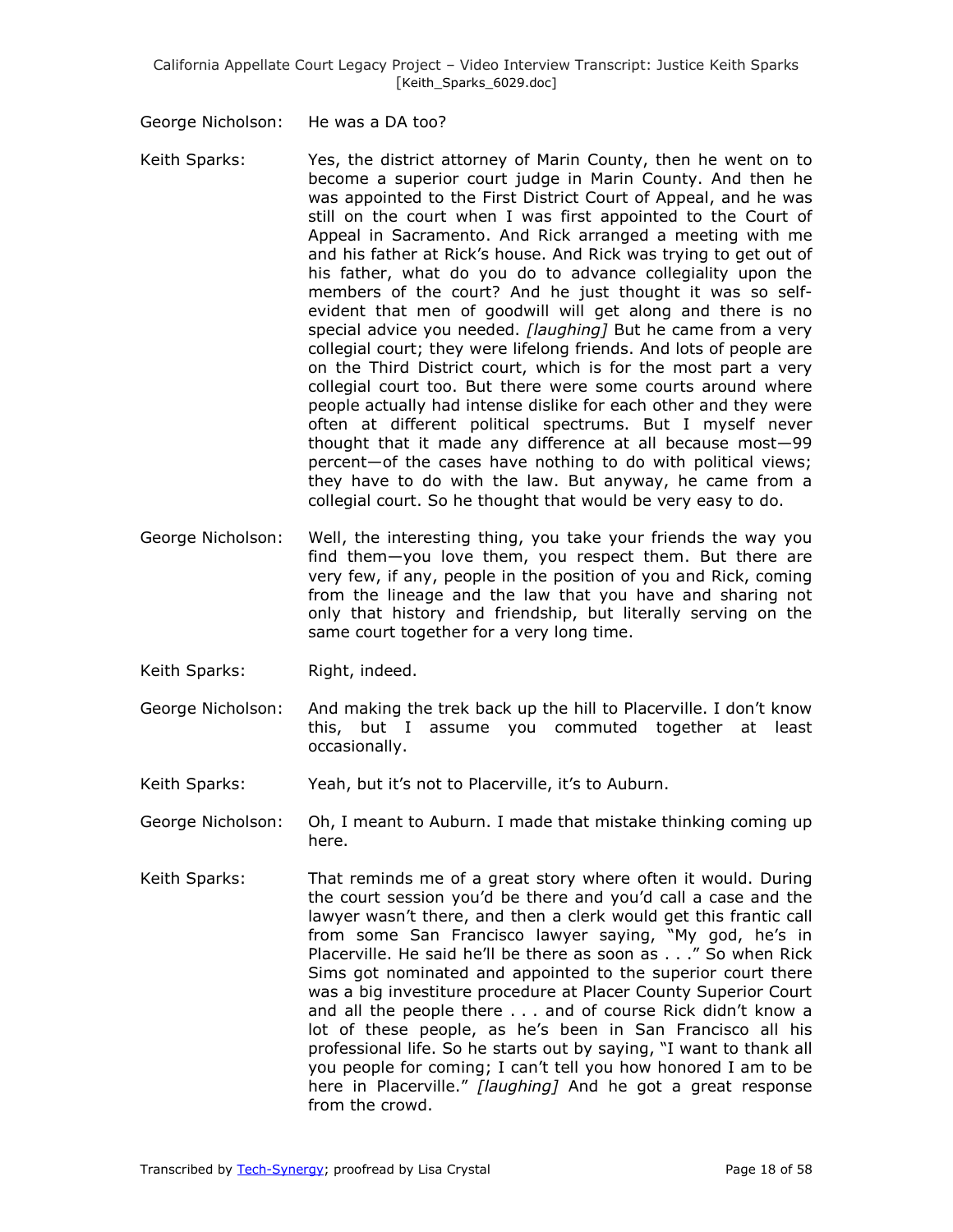- George Nicholson: Well, the truth is I've lived here myself in the Sacramento area since 1976, but this very morning I had a conversation with both my secretary and the highway patrol officer who brought us up about Placerville being in El Dorado County, Auburn being in Placer County, and the other confusion that even people that live here 30, 50, or more years have in sorting them out.
- Keith Sparks: It's the same problem in Yuba City, which of course is not in Yuba County but in Sutter County. *[laughing]*

### (00:54:57)

- George Nicholson: *[Laughing]* Well, before we move on to the next pivotal point in your career, did you have any lawyer heroes besides your father? Did you have any lawyer heroes or mentors of particular note that you would describe in heroic terms?
- Keith Sparks: Well, I didn't when I went to law school. When I went to law school one of my favorite jurists was and still is Robert Jackson of the United States Supreme Court whom I greatly admire. I thought he was a wonderful stylist and a very powerful writer. So he was kind of my model.
- George Nicholson: That's a very good choice, a very eloquent and able judge.
- Keith Sparks: Indeed, and during his career while he was a member of the United States Supreme Court, he went over and became the chief prosecutor in the Nuremberg Trials—a very unusual role for a jurist to play, but those were different times.
- George Nicholson: Different times. Have you ever thought about what are the qualities that make for an excellent lawyer? And you've gone through private practice, municipal practice, county practice; you've witnessed everything conceivable as a trial judge and appellate judge. What is it that sticks in your mind most notably as the qualities needed to be a good lawyer?
- Keith Sparks: Well, I think that different types of law require different kinds of lawyers. I think trial lawyers are a different breed than, say, a corporate attorney would be. One is, some phases of law, like appellate work, are completely related to legal issues and the legal thought process; and trial work is related to people and the ability to convey ideas to all kinds of people—not just lawyers, but average people. So they take different kind of skill sets, I think. And then when you get to, like, the appellate level, then you add another complexity, and that is the ability to write. Because it's surprising that although some people can think fairly enough, they can't write clearly. So they came to the right decision but they have a hard time expressing themselves; which is why some governors or presidents make mistakes when they appoint people simply because they like their judicial philosophy—their bottom-line, as it were, take on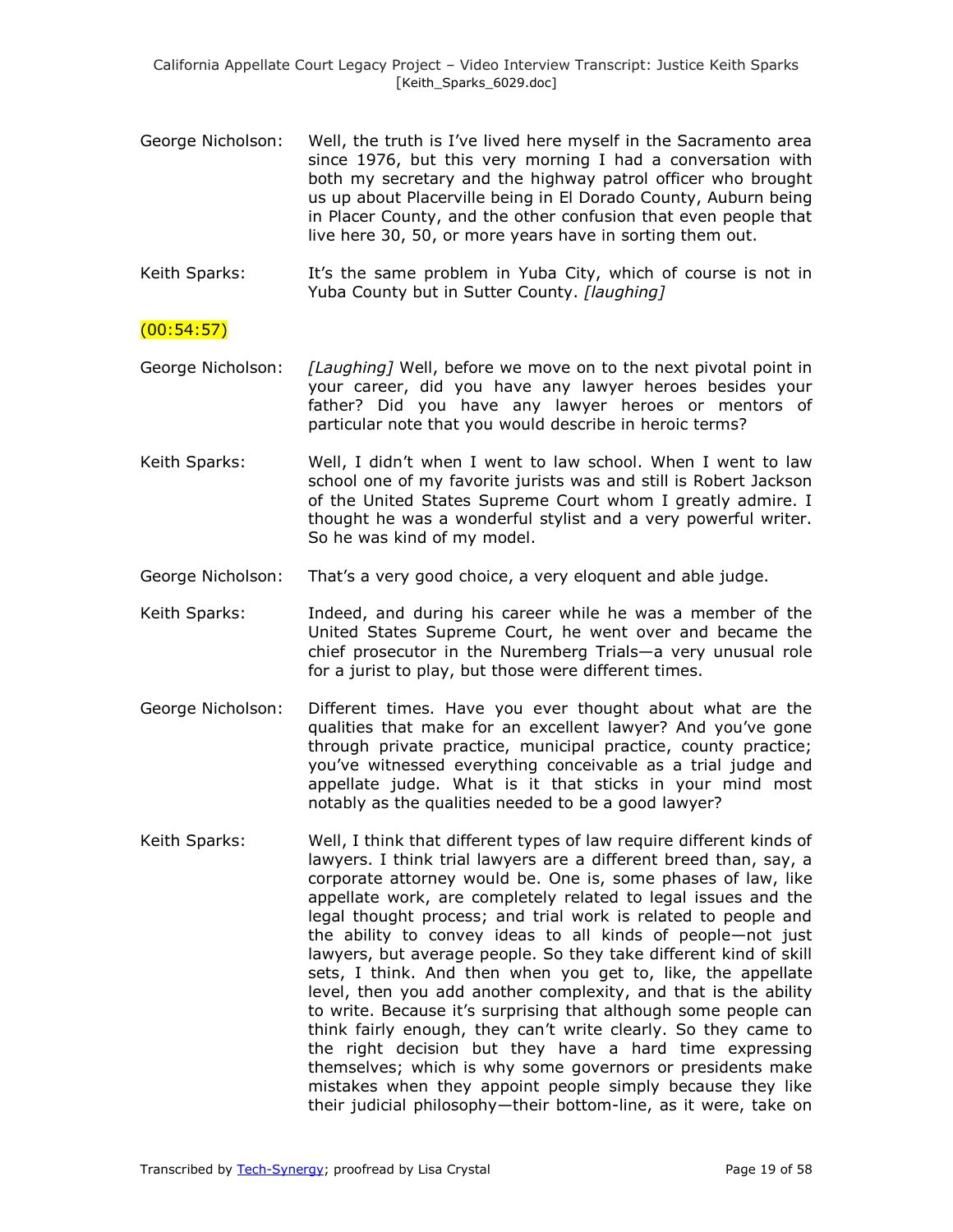various legal issues. And they appoint them; but if they have no skill in writing they have no way of getting anybody to join them, and they just become a lone jurist.

- George Nicholson: Do you think there is anything . . . Up until recently most legislatures were full of lawyers. That's substantially changed throughout the country, particularly in California. Very few lawyers are left in the Senate and the Assembly; but throughout our history—our state and our country's history lawyers have often been leaders. What do you think the peculiar qualities are that create within the body of lawyers either the incentive or the opportunity to exert leadership and assume policy decisionmaking authority?
- Keith Sparks: Well, the American system is a rule-driven, law-driven system. It's often said that we live under a rule of law and therefore it means that those who are skilled in dealing with the law are likely in positions of forming policy or advising people who do actually form the policy. So they play a much more prominent role than the state lawyers would in other societies.
- George Nicholson: Do you, besides the obvious, using the word "milestone"... Besides using the word "milestone" for assistant city attorney, chief deputy, prosecutor, judge, appellate jurist, are there any milestones in your life other than the things we've named, your family, in those positions you've occupied? Any legal milestones that you recall—in particular, the example you gave of that prosecution from out of the country?

# $(00:59:54)$

Keith Sparks: Well, I can recall that when I was a prosecutor we had a very vicious multiple homicide by a guy who was schizophrenic. And he suspected his wife of adultery and so he kidnapped her and took her up into the mountains and killed her and killed another person, wounded a third. And so we prosecuted him for murder.

> I think at that time the death penalty was outlawed in California and so it was just for life imprisonment; and because of his bizarre condition the lawyers entered a plea of not guilty by reason of insanity and we had an insanity trial. He of course didn't want to be found insane he didn't think he was insane, and he wanted to try this thing on the merits, and of course I wanted him to be found sane as well. So we were in a sense on the same side. And so during the course of this insanity trial he would pass me notes, the prosecutor, about questions I should ask, points I should make. *[laughing]*

George Nicholson: That *is* something unusual. I'd like to ask you a disappointing question. Were there disappointments during this period of your life? And I'll just confine it professionally either in one of the offices you were occupied in or in the law generally,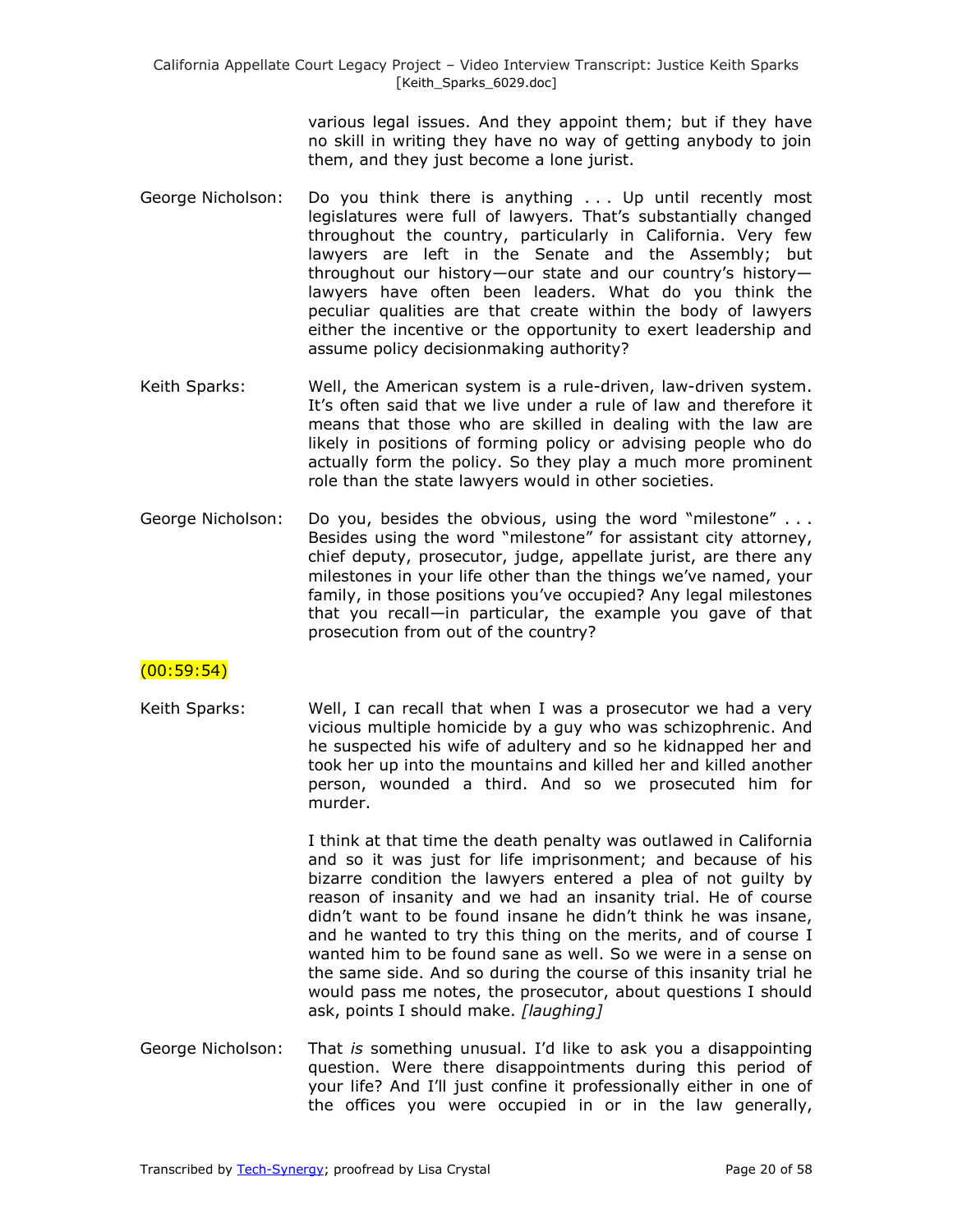something that went awry professionally that you may have . . . not personally. I don't mean a personal failure type thing. But was there any disappointment of consequence that you recall during that era in your professional life?

Keith Sparks: I recall very vividly that when I was a prosecutor and we were just at the age of what they call a criminal law revolution on which the Warren court began to issue completely new and different restricted rules against prosecutions. And they were always made retroactive—that is, retroactive in the sense that they applied to all then-pending cases that were not final and which meant that they changed the rule on a confession and your case applied to it because you hadn't gone to trial yet, but of course the confession had been taken maybe two years earlier.

> So you're constantly having the rules changed on search and seizure, on confession. The exclusionary rule became more and more broadly used. And I got so frustrated with these kind of decisions that I didn't have any idea that they were being contemplated that I subscribed in my office to a service called the United States Supreme Court Briefs in Criminal Cases. And I would receive the briefs that were filed in all major criminal cases and so we'd get some idea of what was being argued so you could take some precautions.

> I can recall that using that, we had a gruesome murder and the suspect was a husband and he had killed his wife and children, but the bodies were buried somewhere and we didn't know where. And the officers of the sheriff's office took a statement from him and unfortunately when I got to the point about giving him his *Miranda* rights . . . because the *Miranda* is another one of these decisions that impacts on you and you now have to ask him whether he understands these rights. But having that in mind as he agreed to talk to you without counsel, his response about whether he wanted a lawyer was completely equivocal and it wasn't a clear waiver. It appeared to me that he said something like, "What do you think I ought to do?"—asking the officers. And so of course they said, "Well, you ought to talk to us" [laughing], which I didn't think was a great response. But as a result he then drew a map of where the bodies were and then at that point the sheriff's deputy came and talked to me.

### $(01:04:59)$

He told me all about this, and I said, "Oh my god." I said, "Don't use that map." I told them to take the map, put it in an envelope, date it, seal it, and put it in a safe. And then I said, "You're going to have to go out and search for those bodies as if you don't know where they are, so that we can argue inevitable discovery—that is, we would have discovered without this map in any event because we'd have to search for the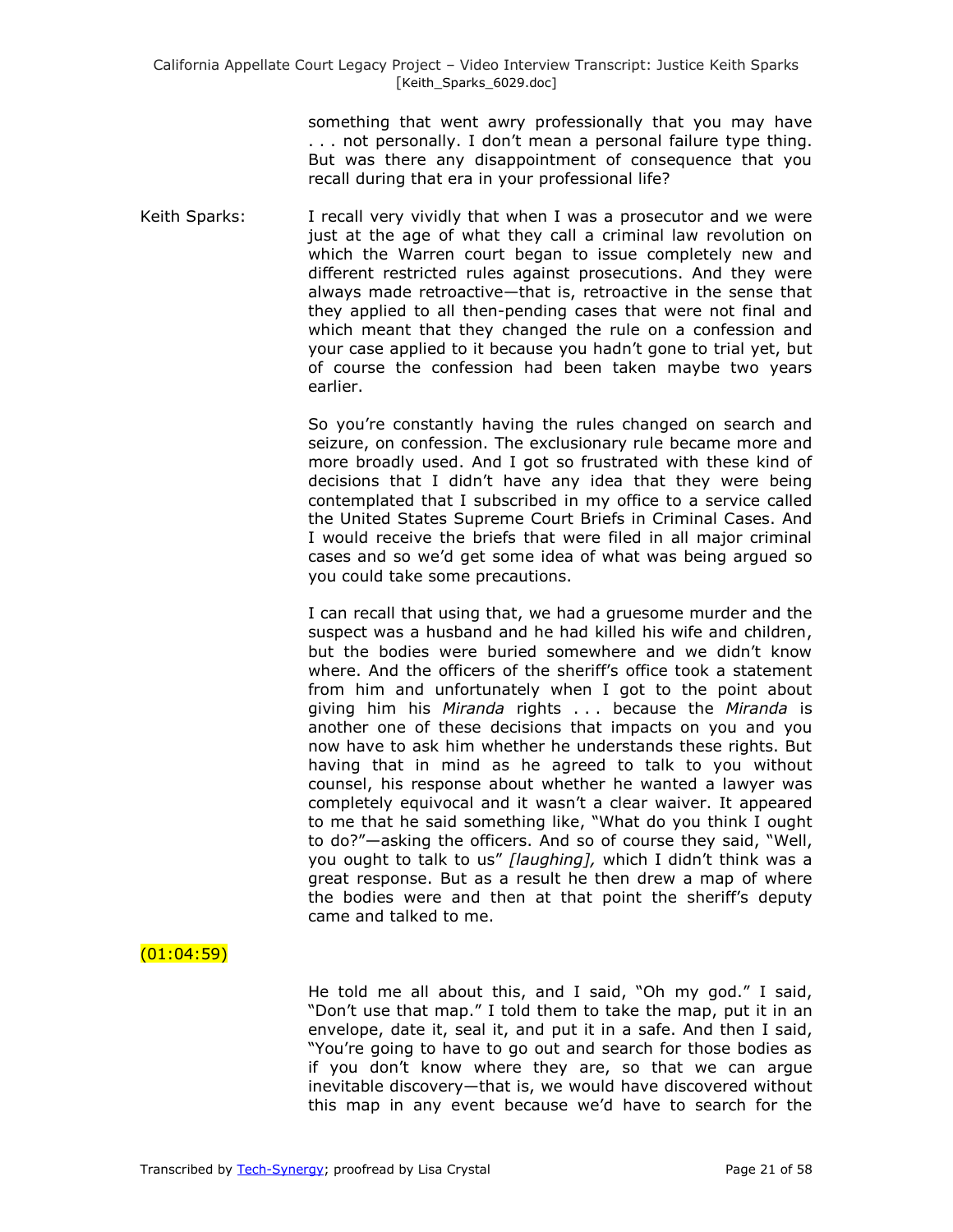bodies.‖ So they did; they went out and they take big spikes and poke it in the ground. And if you get close to a deteriorating body and its foul odor, of course . . . And by poking around the field near his house they found the bodies and excavated it, and keep that guilty.

We actually didn't have the legal question about whether the body was properly discovered or not, but that was an effort we made to make sure that the evidence would be admissible. I always thought—I thought then, I think now—that the exclusionary rule ought to have some balancing aspect to it like it does in Canada, that you have to weigh the intensity of the intrusion against the gravity of what it is you're searching for. So if you kick a door down for a marijuana cigarette, obviously you keep it out; on the other hand, if you make a minor error in advising someone of their rights, for example, and it involves kidnapped and killed, tortured people, you've got to lean on admitting the evidence. So it shouldn't be just counsel that makes an error and the case gets kicked out; that's too harsh of a rule, I think.

- George Nicholson: Keith, listening to you, you know . . . And I am saying this only in response to what you have just said, which I did not know was going to come up. I was a prosecutor for 10 years, I ran the DA's association, I was a senior assistant attorney general, and I pretty much know about every DA's office in the state, including during that period. I don't recall any prosecutor of large or small cities subscribing to that brief bank to which you subscribed or anticipating the way you did. And the only reason I interject is because I'm not sure that future scholars that look at this DVD of your interview would have the perspective to realize the extraordinary nature of that anticipation and that attempt to be professional not only of preparing yourself but then taking the extraordinary step of securing and sequestering the evidence. That's an amazing thing for a prosecutor to do, because your tendency is the same as the peace officers': you want to get the killer off the streets.
- Keith Sparks: Well, you asked me about embarrassing moments. I did have one when I was still in the prosecutor's office and we were . . . I think I had an arraignment, and a defense lawyer who practiced criminal law raised a new issue and referred to it by case name and I had never heard of the case. And he said, "Well, how could that be, since you're a prosecutor? That's your full-time job. How could you not know this? It's in the advance sheets.‖

So I went back to look at the advance sheets and that advance sheet wasn't in the library. Now where was it? It was in Dan Higgins's office. But the district attorney liked to take the advance sheets and read them and then he'd take them home and so oftentimes they weren't available for people; and that's at that point I ordered a second series of these so we'd have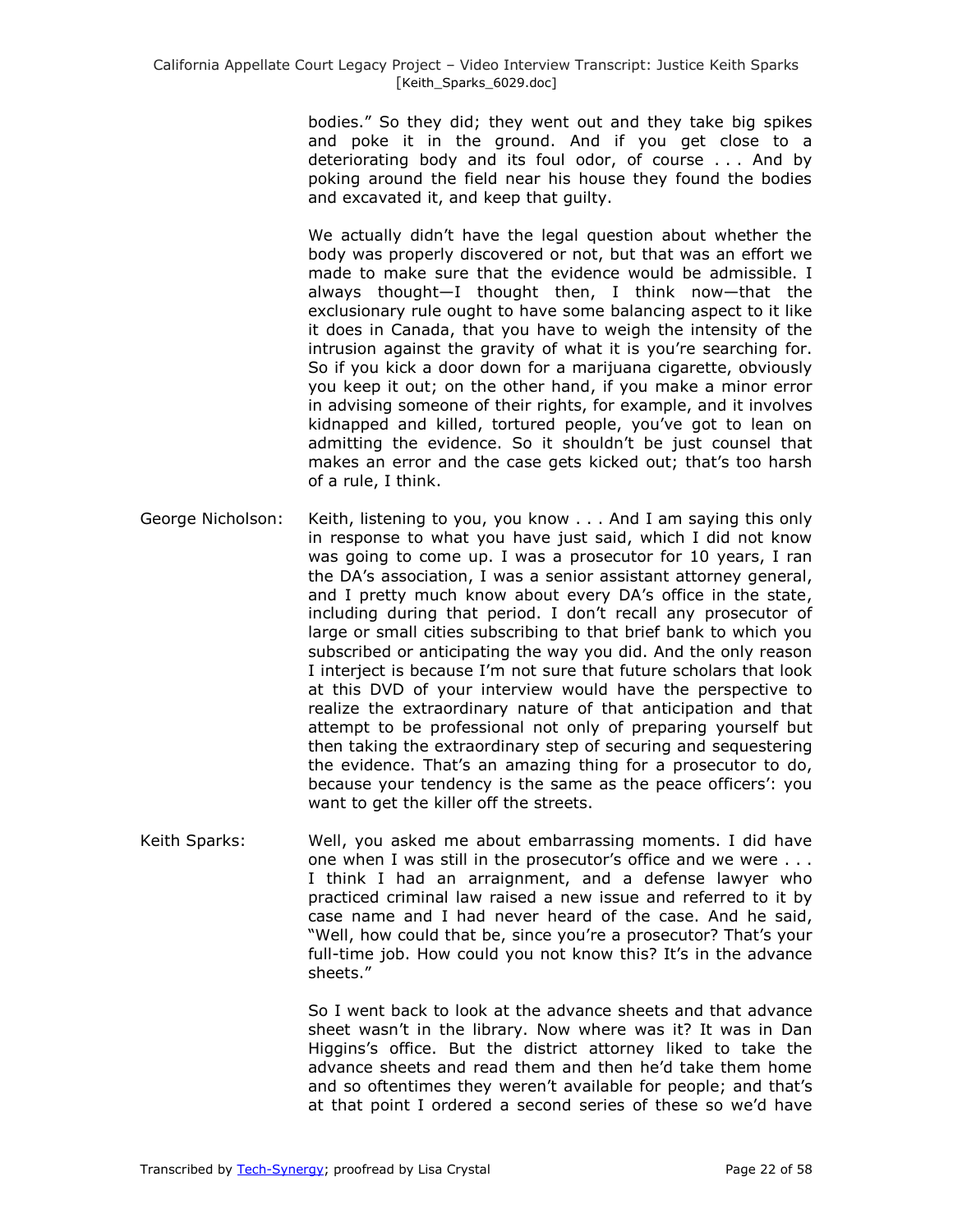one in the library all the time. Because I didn't want that to . . . I felt like an idiot, you know. Here I am, a major case had been decided and I hadn't even heard of it.

George Nicholson: Each time I've progressed to a new stage you've drawn me back; how would you like to end this one before we move on to the trial court? *[laughing]*

Keith Sparks: *[Laughing]* Oh no, that's fine.

George Nicholson: Well, we're coming to a major step in your legal career, and that is when you moved onto the superior court. And if I have it right, Governor Jerry Brown appointed you to succeed a judge here in your county in February of 1977.

Keith Sparks: Yes.

George Nicholson: I did not discover who that was; maybe you could fill us in. And I'm sure you tried cases before that judge—who was that judge?

### $(01:10:03)$

- Keith Sparks: I think it was Leland J. Propp. He had been a judge with my father when they had made a Placer County two-judge court, and he was a judge who most trial lawyers liked to try in front of. He was a judge like Judge Munt of Sacramento County of whom you've no doubt heard. Justice Puglia used to practice in front of him and told these wonderful stories; and occasionally I've had cases transferred down there and tried in front of him. But why they liked Judge Munt and why I liked Judge Propp is that they're utterly consistent. Some judges have tendencies, one to be overly strict or slightly lenient. And it doesn't matter to a trial so much which way they are, as long as they're consistent so you can anticipate what they're going to do. And if they're inconsistent you never know whether they're going to rule this way or that way or admit something or not admit it. And so if a judge is consistent in his judicial philosophy and the way he tries cases, that's a best possible world for a trial and trial lawyer. And Judge Propp was a very consistent kind of judge. Even though these judges were relatively harsh sentencers, if they got convicted nevertheless the defendant got a fair trial. So, I mean, if there was a question of innocence they would like to be tried in front of a strict judge like that rather than some judge who lets some things in and then doesn't let some things in and you never know which way he's going to go.
- George Nicholson: You were appointed, as I said, in February 1977. Was there any particular process you had to go through or did Governor Brown just call? How did that event occur?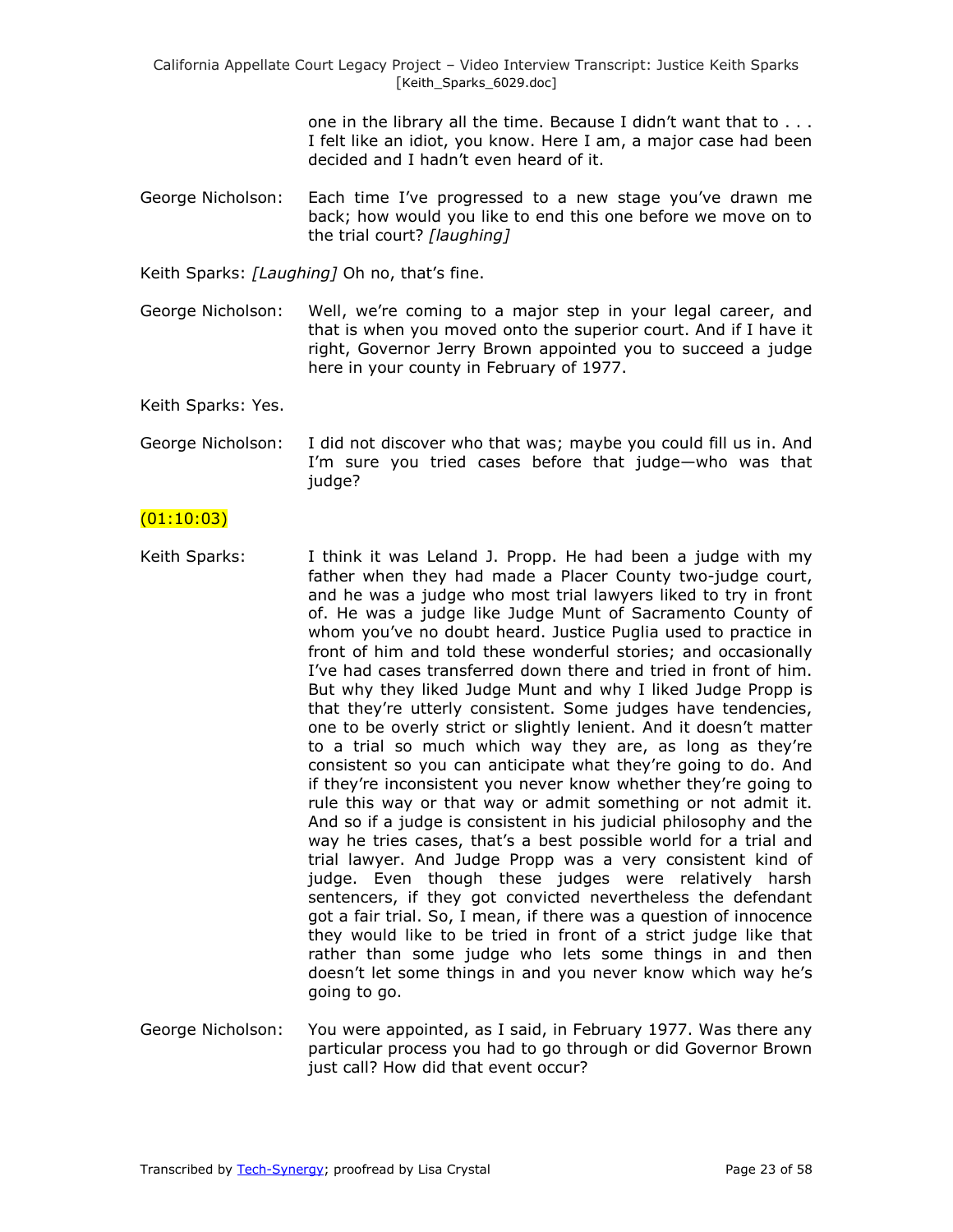- Keith Sparks: I can recall that you submitted applications and one of those kind of lengthy questionnaires that you had to fill out for a Governor's application. And I had filled one of those out, and then I can recall that I was trying a major civil case up at Lake Tahoe involving some boundary disputes between two wealthy landowners up there who were going at it tooth and nail with a San Francisco lawyer; it was a big, huge production. We were up in Lake Tahoe as part of that trial looking at the scene and the Governor called Placer County Superior Court. They wanted to set up an interview, talk to me. And the clerk said, "Well, I'm sorry, he's up at Lake Tahoe." [laughing] That's the wrong thing to say, but anyway I then subsequently had an interview with Governor Brown at the capital, and it was a very pleasant interview.
- George Nicholson: And he appointed you?
- Keith Sparks: Then he appointed me.
- George Nicholson: Did he call you later, or did you get something in the mail? How did you find out?
- Keith Sparks: He didn't personally call, but the legal affairs secretary called.
- George Nicholson: Was it Tony Kline?
- Keith Sparks: It was Tony Kline.
- George Nicholson: Was it really?
- Keith Sparks: Yeah.
- George Nicholson: That's another interesting period, because Tony's still sitting on the First District.
- Keith Sparks: Yeah, that's right, right.

George Nicholson: That's remarkable. I worked with Tony too when Dan Higgins was the DA and I believe president of the CDA, and we had to deal with Tony when he was the legal affairs secretary; we had to work bills with Tony.

Keith Sparks: Okay.

- George Nicholson: And when you couldn't get something done you had to go to the Governor, but Tony was very effective. Legal affairs occurring . . . he often acted, I guess, as practically a legislative affairs secretary. Now they're balkanized; there's the two positions. Did you ever have any contact with Tony after that until you overlapped on the Court of Appeal?
- Keith Sparks: No, I had some contact with him before-I was invited to his house a couple of times before I was appointed—but afterwards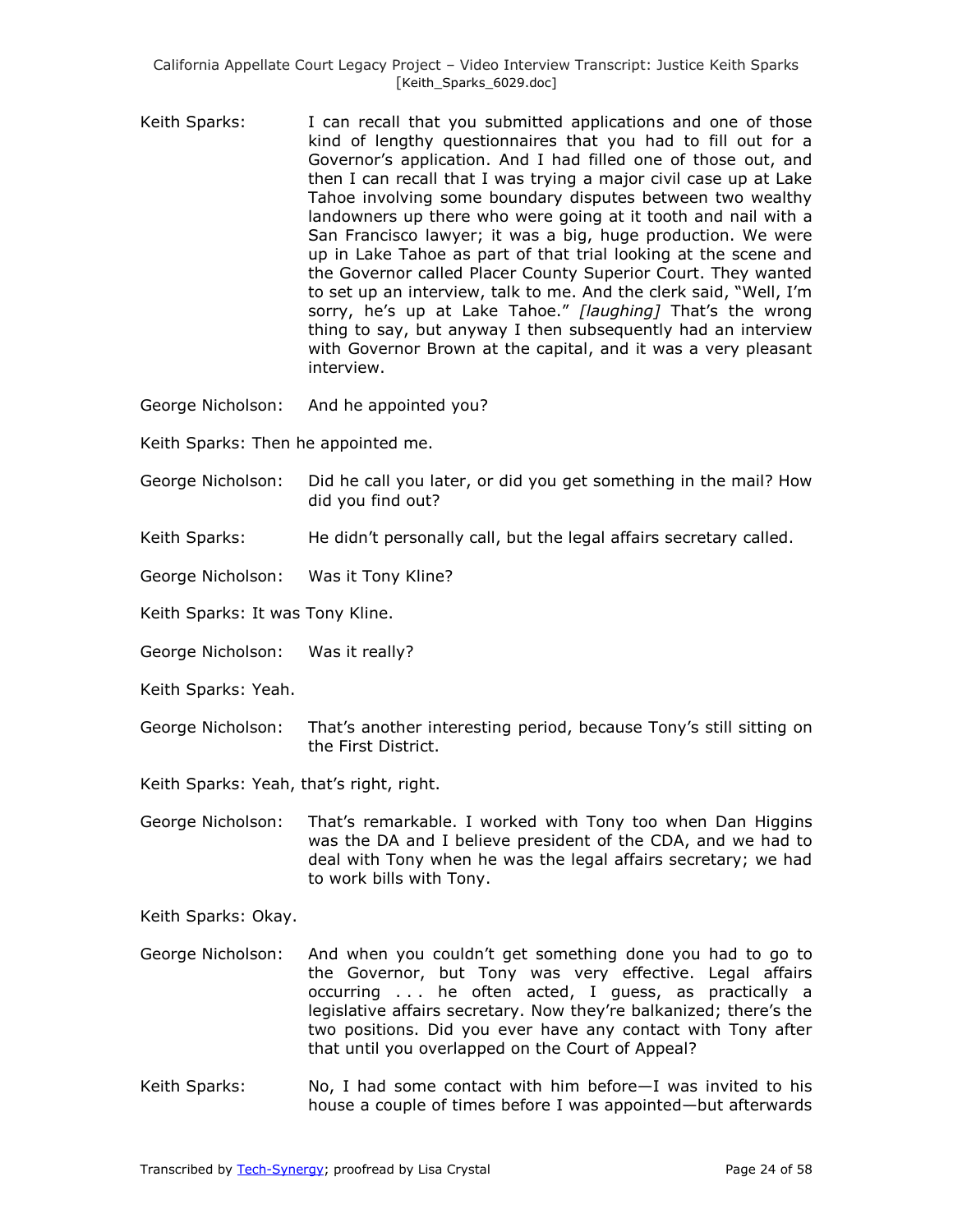> he lived a busy life and I was up here in Placer County, so our paths didn't cross, actually.

George Nicholson: Your father was retired by then.

Keith Sparks: Yes, he was.

George Nicholson: But he was still alive and he attended the ceremony, I assume?

Keith Sparks: He swore me in.

George Nicholson: He swore you in?

#### $(01:14:59)$

- Keith Sparks: Yeah he did, and I made many references to him during that investituture speech. And there's a psychiatrist who testified in a lot of criminal cases, and he came up to me later and he said, "You know, it's a very healthy sign for men to publicly recognize their father," and said, "That's a very healthy thing." I was kind of proud of that.
- George Nicholson: Was your father alive when you were appointed to the Court of Appeal?
- Keith Sparks: Yes, he was, and he went down with us to San Francisco, where we had the procedure before the commission. Justice Puglia was there, George Deukmejian was on it, and I'm trying to think who the third was.
- George Nicholson: It probably was Wright, because Bird wasn't appointed till later in the year. She went on in 1977. Could it have been—?
- Keith Sparks: No, no, no, it was Bird.
- George Nicholson: Was it Bird? She must have been appointed very early in . . . oh no, I've got the two confused. This is several years, this is five years later.
- Keith Sparks: Yeah, right.
- George Nicholson: When you were appointed at the Court of Appeal, it would have been Bird.
- Keith Sparks: Yeah, and she said to me, "Well, Justice Keith," she said, "I hope you're not going to be too conservative." [laughing]
- George Nicholson: Having been across from you and you see a public defender . . . When you were confirmed by the Commission of Judicial Appointments—including the three people you named—and later sworn in, did the Chief, did Bird, swear you in, or did your father swear you in again?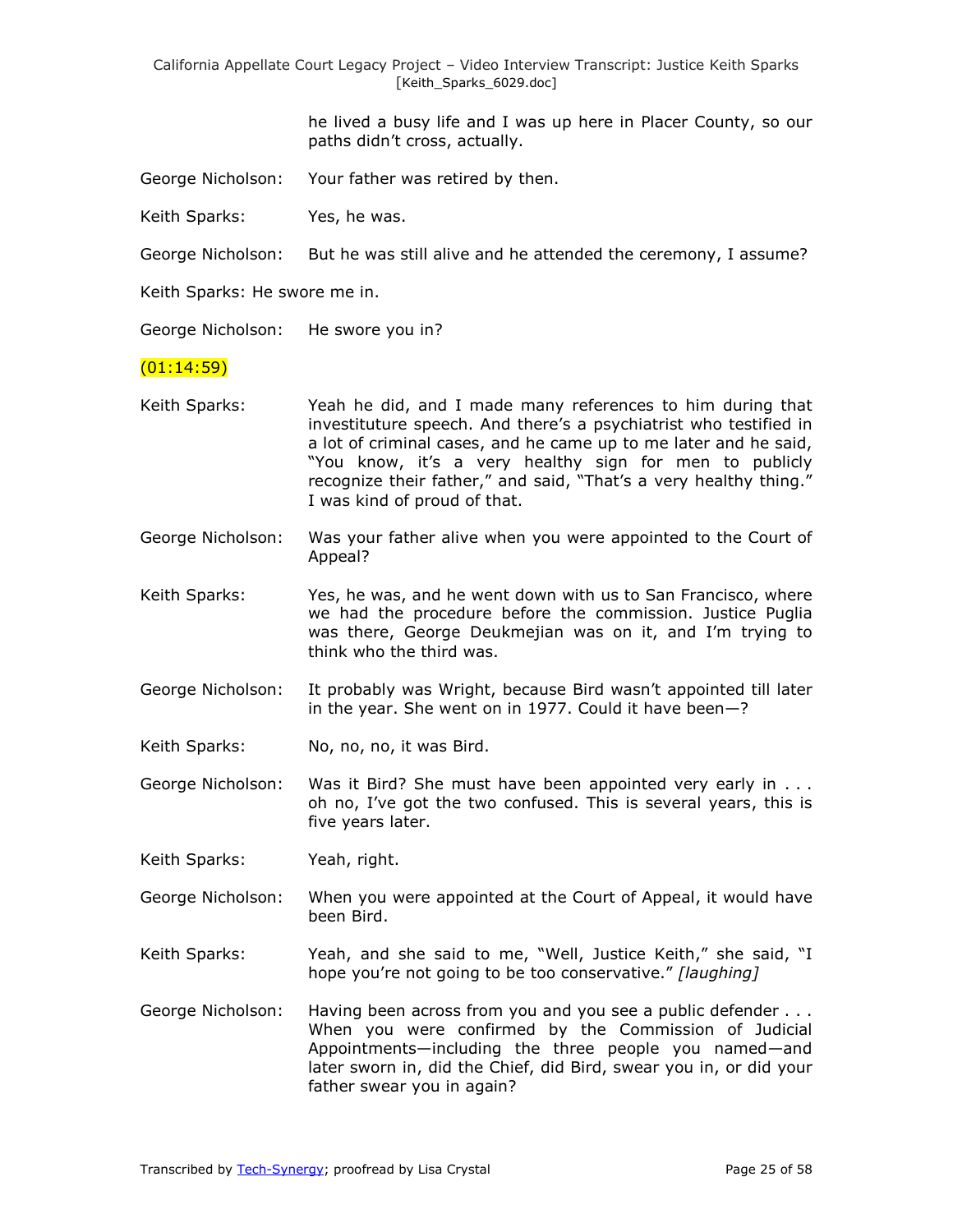Keith Sparks: No, I was sworn in later by Puglia.

George Nicholson: By Bob Puglia?

Keith Sparks: Yeah.

George Nicholson: You say your father was down there. Usually at those events the nominee who is just confirmed has something to say. Did you say something at that event?

Keith Sparks: No, I don't think so. I've testified, I testified, for Coleman Blease, and I testified for Rick Sims as I recall.

George Nicholson: What I'm getting at—

Keith Sparks: I don't recall if people said anything.

- George Nicholson: When you were sworn in by Bob Puglia, was there a ceremony and did you say anything there?
- Keith Sparks: Not anything memorable—oh, just to thank him and welcome.
- George Nicholson: Well, let me short-circuit. What I'm trying to get at is given the extraordinary circumstances, I'm wondering did you speak at your superior court investiture extemporaneously, or did you write something? If you wrote something I wonder if you know where it is and maybe we can get a copy for the archives that go with this film.
- Keith Sparks: I'm sure I made notes, but I don't have a copy.
- George Nicholson: But you don't have them now? That would be a very nice footnote.
- Keith Sparks: Right. Well, it was down in the historical courtroom on the Placer County Superior Court, which was then a beautiful, big room with high ceilings and windows, and it was a lovely courtroom area.
- George Nicholson: Yeah. Was there a leading case or cases that you recall presiding over as a trial judge?

Keith Sparks: I'm trying to think of leading.

George Nicholson: Interesting?

Keith Sparks: Lots of interesting cases. The superior court judge I thought was just an odd mixture, because some of the times you're doing the most mundane of things, dull, routine, and other times you're dealing with people's lives and fortunes, and the stakes are extraordinarily high. And you're dealing with a doctor being accused of malpractice, and fortunes of companies that are at stake, and then you're reviewing small claims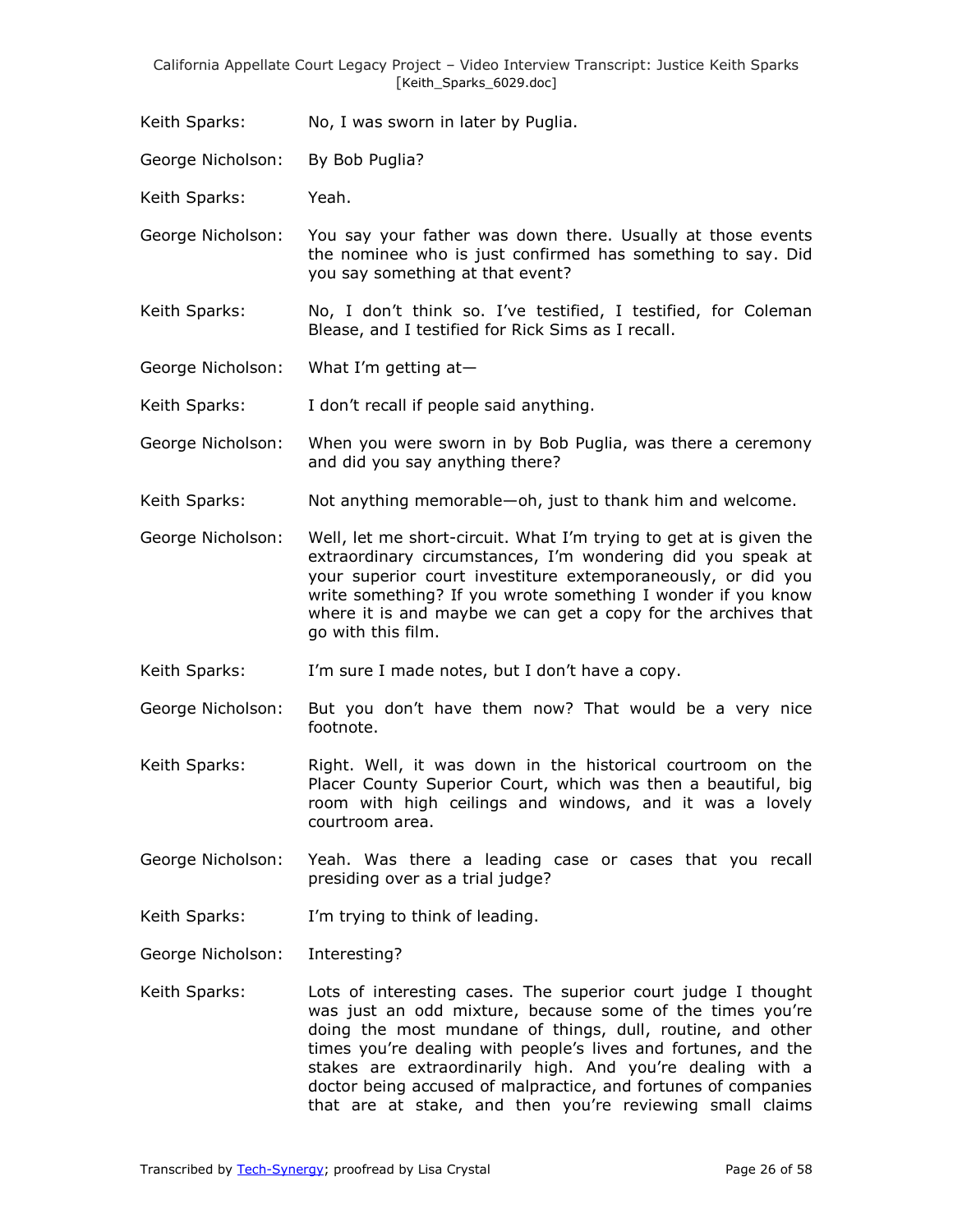appeals. And I mean it's just a huge range. Or you're sitting through voir dire of jurors, which is a kind of a hell on earth because it's so repetitious and you've heard it thousands of times but it's got to be done.

So it's a very unusual thing, and sometimes I used to . . . we used to sentence criminals on Friday, and some of those are very difficult decisions about whether you send people to state prison or not. And to me it was always sobering and disquieting and you didn't feel like coming home, going out and dancing, for example. It was a sobering kind of thing, whereas in the appellate court all of these things are abstract. There's fact rules you're applying, trying to make sense out of them, but you're not emotionally involved with the witnesses or the victims or the people; it's one step removed, which makes it much easier and much less stressful.

The Court of Appeal, in my view, is not a stressful job. That was an interesting job, but it's not emotionally stressful, even in cases in which the justices have strong feelings about them. It's not the same as you have to deal with victims and witnesses and juries and the like.

- George Nicholson: You are a sliver; you're in a very small fraction of our profession. A person who has practiced law—private, municipal, county—you've been a trial judge, you've been an appellate judge; and the contrast between the solitariness of the trial judge and the decisionmaking that that judge has to do and the collaborative, collegial triad that you deal with as an appellate judge obviously are significant. And anyone looking at that can say that, but in a very personal way. How do you view the differences between the solitary jurist and the collaborative jurist, the trial judge and the appellate judge?
- Keith Sparks: I think the more abrupt change is from a trial lawyer to a judge because a trial lawyer mixes with people all the time. You're dealing with . . . as I was a prosecutor with police agencies and witnesses, and you just dealt with people all the time; it's a very social kind of thing. But when you become judge you almost have to retract yourself, exclude yourself from lots of social things, because in a small county you can't be disqualifying yourself all the time; on the other hand, you don't want to have to decide the fate of close friends either. So most judges in small counties really have to withdraw in a sense; and I think that judging, which makes you apart, is the biggest change. And then from the trial court to the appellate court is another step, another rarefied step, where in the Court of Appeal you're just dealing with lawyers. I mean, you don't even see witnesses or . . . so that's even more removed, as it were.
- George Nicholson: When you work at the appellate level and you've . . . again I'm getting us ahead of the game. And there are three of you as contrasted to being the solitary judge at the trial court; and in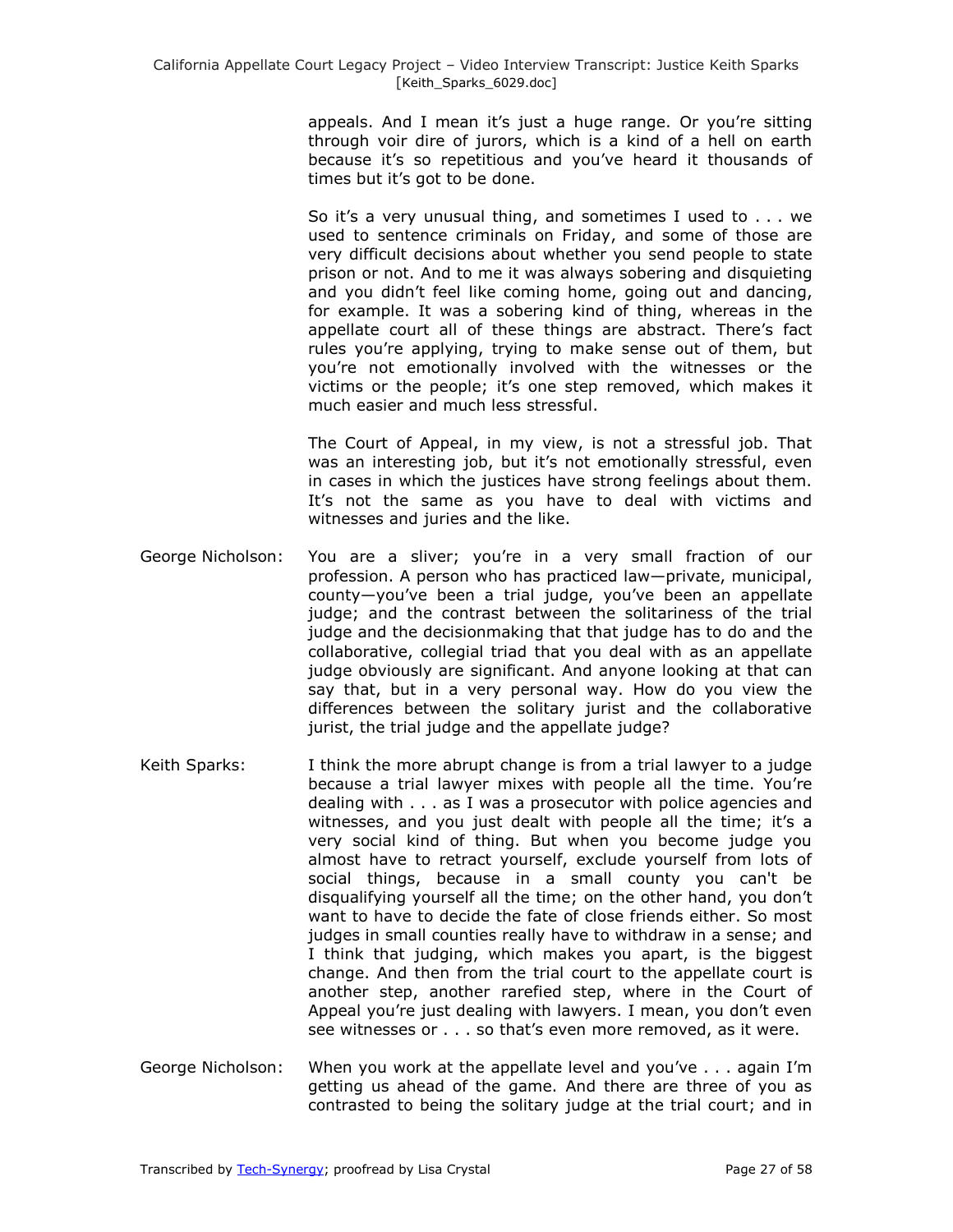> particular handling things much more under the gun because you're deciding several things a day. And you might not decide an appellate case in a day; it might take weeks. But is there a comfort level working collaboratively that's different from trial court that you recall or that you perceive, or was judging judging to you?

- Keith Sparks: I thought they were different kinds of animals because in the trial court you have to make decisions rapidly. I mean, you don't have the luxury of spending three weeks on some question and resolving it. You have to decide it and move on, and so it's a different kind of judging. You just use different skills and it's a different way of approaching it. I always like to talk the law; even when I was a solitary judge I would talk to other judges, always enjoyed having legal conversations, enjoyed that all my life. So even when I was a superior court judge I talked to the other judges; we often went to lunch together, and we would have legal conversations.
- George Nicholson: Did CJER have a judges' college when you were first appointed to the trial court?

### $(01:24:53)$

- Keith Sparks: Yes, it did, and it was very helpful to me for . . . I had been out of the criminal, I mean the civil, field for 10 years about, so I hadn't done a domestic relations case in 10 years. So all that was very helpful to me, to bring me up to speed about facets of the law that I had not been actively engaged in. And CJER was very helpful there.
- George Nicholson: I don't remember exactly when it was so named, but I think the judges' college is now called the Bernie Witkin Judges' College; did you ever run into Bernie either at the college was elsewhere?

Keith Sparks: Yes, I did.

George Nicholson: What was your perception of Bernie Witkin?

Keith Sparks: Well, he had a marvelous sense of humor. You wouldn't normally think that would be the case with a legal scholar; I mean, humor and scholarship don't necessarily spring to your mind as being common features. But he loved to tell jokes, loved to tell stories; and he was masterful in his ability to catalog the law, to put it in pigeonholes, and I think literally he did that. He'd have a desk into which he'd put various opinions that would come out, and put them in little pigeonholes. It was his ability to put law in groups so you can understand it and see how the law is structured that made him so wonderful a scholar.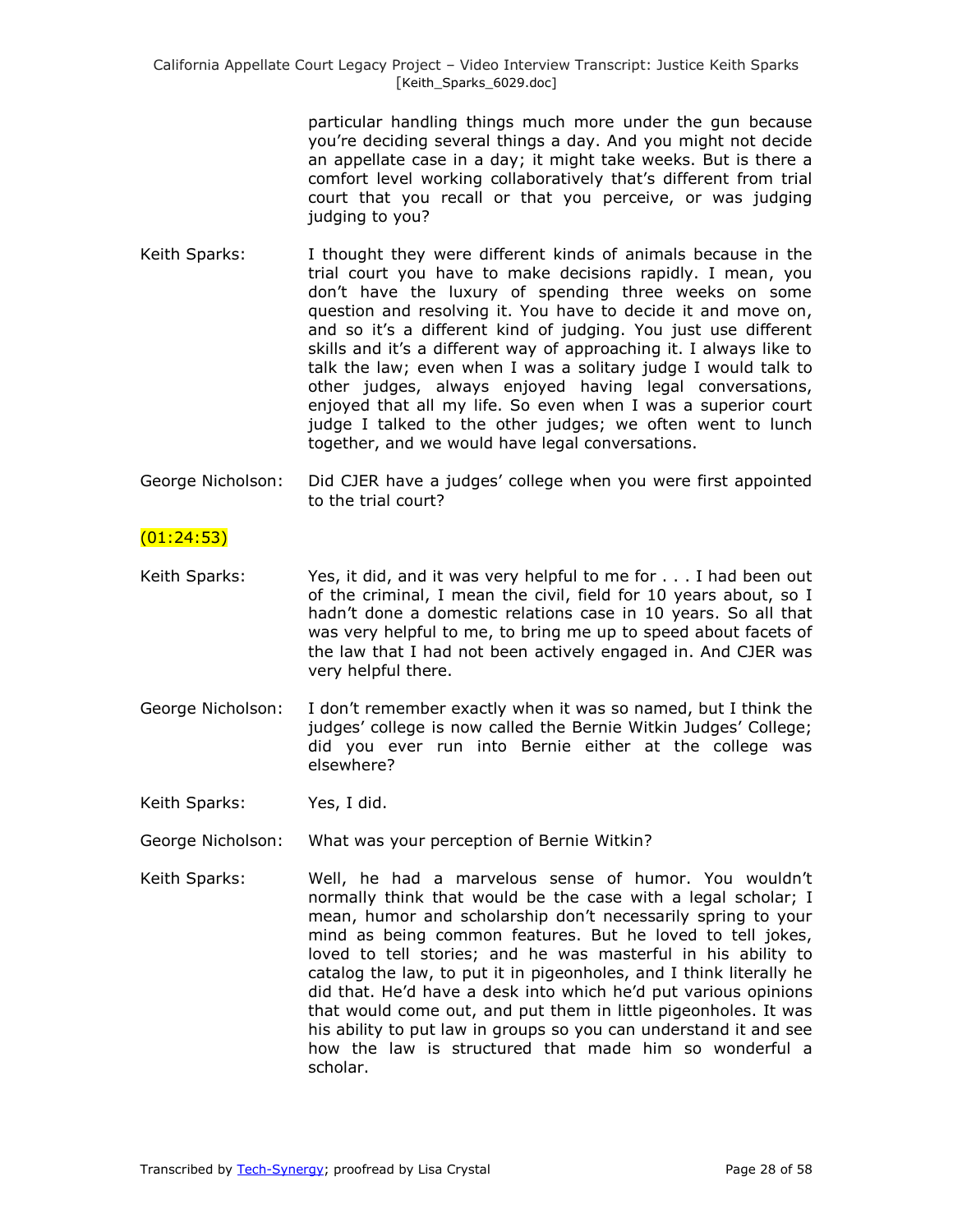- George Nicholson: There is nobody comparable to Bernie, but he did do that, he compartmentalized and organized and structured the law, and so do you and so have you always. But there is a distinct difference between you and Bernie. Bernie used a manual typewriter until his dying day. And you are—and we'll come back to this—but you are a technically skilled computer and Internet jurist and have been for some time. In fact, as I understand it, you were—I don't know if you still are—you were an Apple judge. Have you gone to PCs or are you still into Apple?
- Keith Sparks: No I changed from Apple when the court decided to go with the PCs and it then became too difficult to run two systems at the same time.
- George Nicholson: When you say the courts, the Court of Appeal?
- Keith Sparks: Court of Appeal, yeah.
- George Nicholson: Well, again at the risk of having you bring me back, we're going to transfer now to the Court of Appeal. Unless there is something you want to wrap up the trial court with or your judicial college experience, Bernie Witkin—is there anything you want to reflect on, or shall we move on?
- Keith Sparks: We can move on; if something occurs to me, I'll take you back. *[laughing]*
- George Nicholson: That will be great. Jerry Brown again, the man you had met and apparently hit it off well with, and surely he stayed abreast of your work or he wouldn't have contacted you again, either directly or indirectly. But a gentleman appointed at about the same time is Bob Puglia, the chief prosecutor in Sacramento, like you were who went to the superior court and then became presiding judge of our court and remained there for 24 years.

Paras after eight years decided to retire—that created a vacancy—and somehow on or about August 21, 1981, you either got a call or a letter from Jerry Brown again. Do you recall how you got the word?

- Keith Sparks: Yes. It was from his office—not from him personally, but I had another interview with him again, and—
- George Nicholson: You don't remember when he appointed Tony; well, you think it might have been Tony again, Tony Kline?
- Keith Sparks: No, I think it was the Governor's Office itself.
- George Nicholson: Oh the Governor's Office, not the appointments office.
- Keith Sparks: Yeah, right.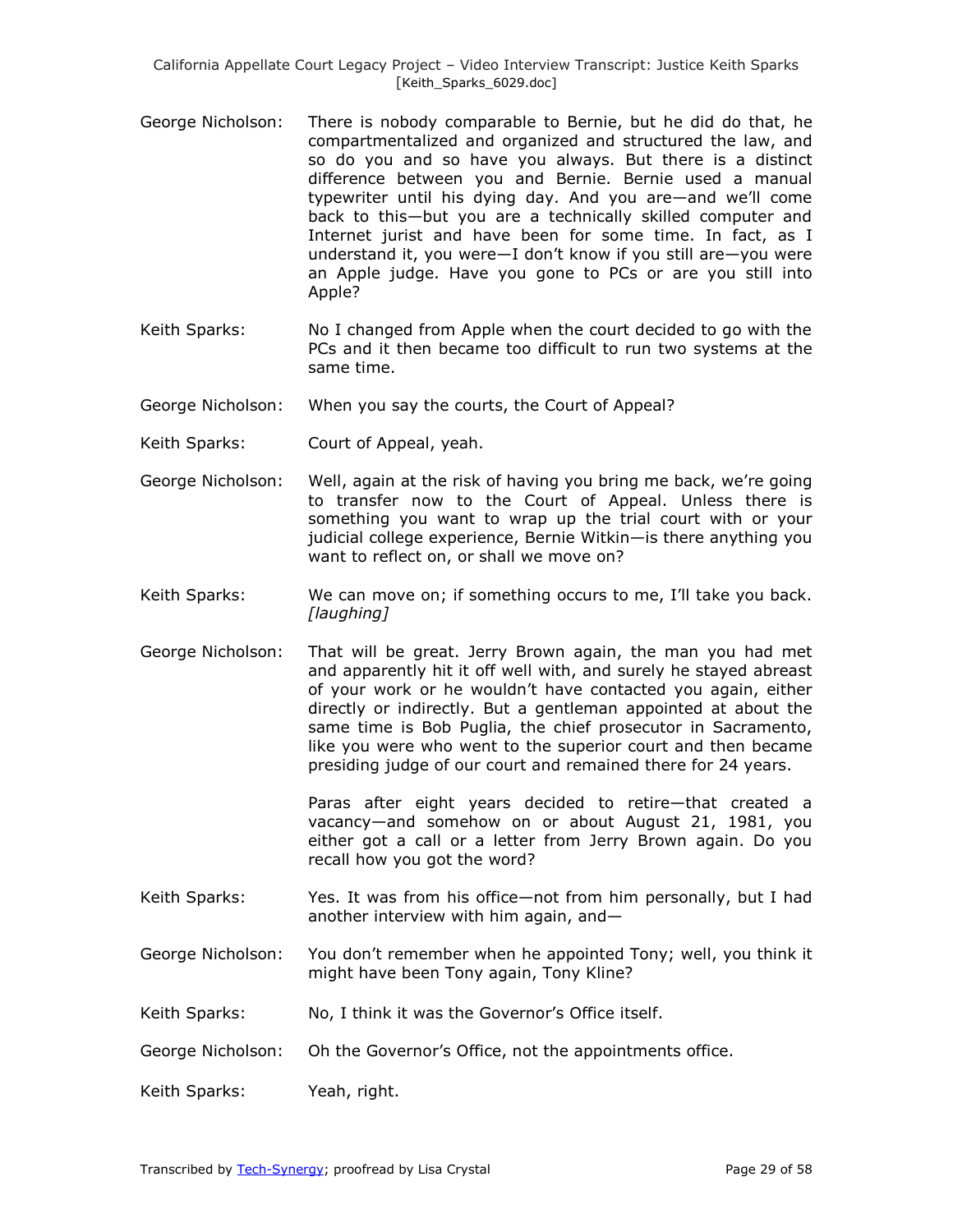- George Nicholson: Okay. Well you went before the Commission on Judicial Appointments in that year, October 19 apparently, and you were confirmed. And we have gone through that—Chief Justice Bird, Attorney General Deukmejian, and of course Presiding Justice Puglia. Had you known Puglia before that?
- Keith Sparks: Oh, yes, I knew him. He was chief deputy district attorney in Sacramento County when I was chief deputy district attorney in Placer County.
- George Nicholson: Because of your being contiguous counties, you probably had to occasionally work cases together?
- Keith Sparks: We did. I met him frequently.
- George Nicholson: What did you think of Bob Puglia?
- Keith Sparks: Oh, I was a great admirer of his. Because Sacramento was such a bigger county, he tried death penalty cases before I did and so I always kind of looked to him for guidance and some advice on techniques for the limited time that I did death penalty cases.
- George Nicholson: Did you try death penalty cases?
- Keith Sparks: Not many, because they outlawed it, and then I tried it as a judge, tried death penalty cases as a judge, but not as—

#### (01:30:01)

George Nicholson: Well, it was removed and reinstated in fits and starts throughout part of the '70s, but by the time you were in the superior court as a trial judge you did . . .

Keith Sparks: Right.

George Nicholson: . . . try one or more of them.

Keith Sparks: Right.

- George Nicholson: Was there any particularly difficult as compared to the other kinds of criminal cases that you either felt, or you think the lawyer's felt, trying capital cases?
- Keith Sparks: It's a horse of a different color. I think you can make a strong argument that the death penalty has done enormous damage to the whole body of the law. It caused all kinds of special rules to be fashioned out of fear that somebody might be wrongfully convicted, and these kinds of rules apply to all criminal cases, not just death penalty cases. It's an enormous drain of money; to just get a death penalty jury is an enormous undertaking, especially in small counties where at some points they've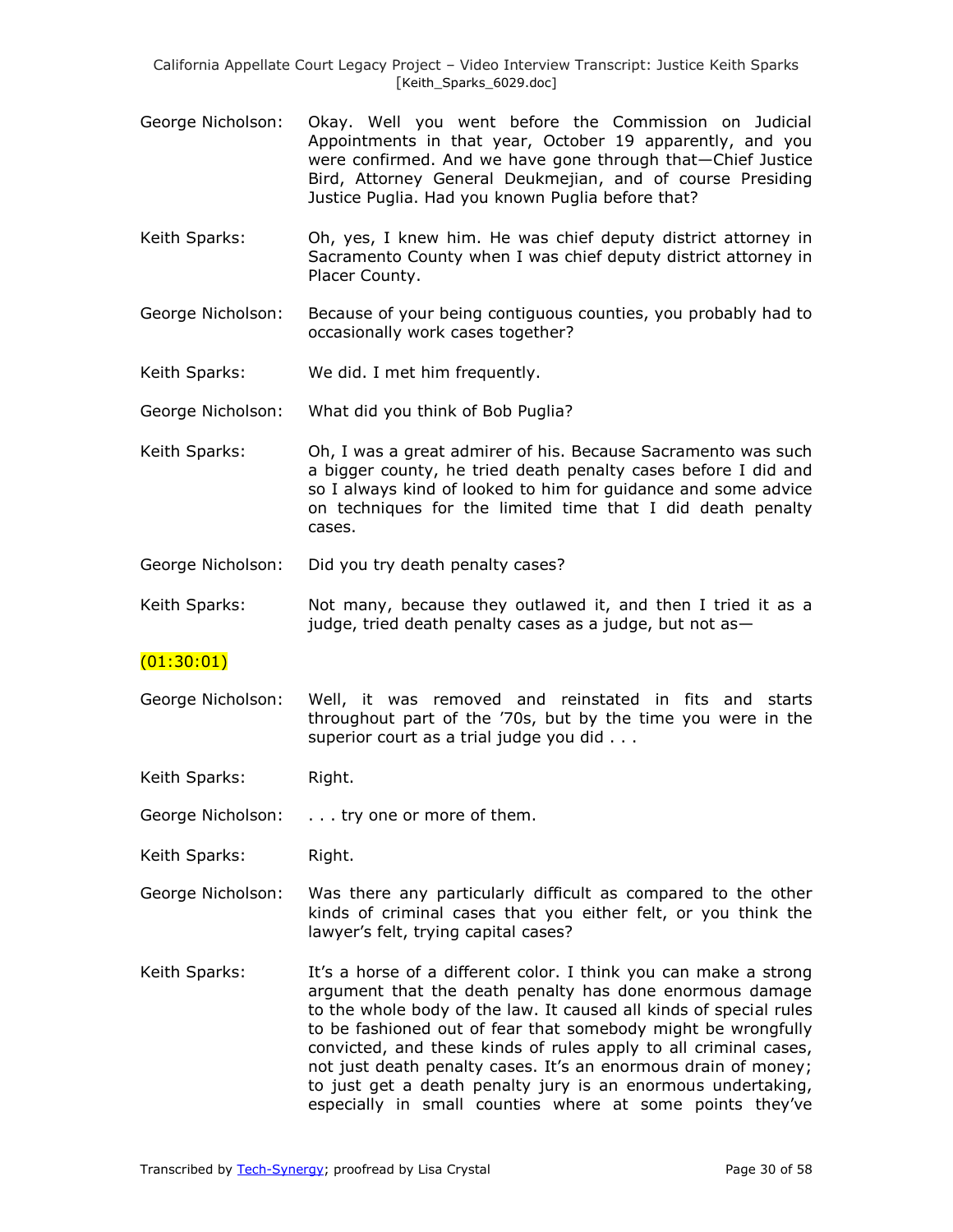recommended that you interview each prospective juror separately. So it's the same repetitious questions over and over again about their views about the death penalty that just make these trials inordinately long and expensive for a county.

- George Nicholson: People for many decades have had very strong views about the propriety or impropriety of capital punishment. We both listened to those and heard them, often emotional, often irrational. But listening to you just now—we never talked about this before—I never had an idea at all of what you felt. But listening to you and knowing you the way I do, it seems to me this has to be as a former chief prosecutor a dispassionate conclusion and an experienced view that you have developed; I don't remember you ever taking any emotional position on this publicly at all. Is what you just outlined a function of the capital cases you tried and the scholarship you've devoted to the law generally?
- Keith Sparks: Yes, I think so. I think that it's been a huge drag on the system, and it continues to be; just think now how many pending cases there are, death penalty cases. And they literally cannot get lawyers to defend them because it's such a long process that takes so much commitment, and they get paid so little, that it's very difficult for the courts—and we're talking now about the Supreme Court of California—to get lawyers to represent them. That's why you have this enormous backlog of criminal cases where people have been convicted years ago.
- George Nicholson: You were confirmed by the commission in October of '81; you were sworn in the next day; and you served until August 1, 1997, which means you retired—if I can digress just a moment again to Bob Puglia—you retired a little over a year before Bob retired. You knew Bob, sounds rather closely, as prosecutor to prosecutor; you now, I suspect, knew him even more closely, more collegially as two judges on the same appellate court, same building. You were on the same floor as Bob, just a relatively few feet apart, on the first floor; you had to see each other very commonly. What was your relationship and view of Bob Puglia during those 16 years you were together?
- Keith Sparks: Well, on the whole we had a wonderful relationship. It started off a little different when I first went down there. And this was at a time when Rose Bird was the Chief Justice and there was huge turmoil in the court, I think it's fair to say, and strong feelings about the course of direction that the Supreme Court was taking. Death penalty cases were being reversed almost in total. I don't think the Rose Bird Court affirmed any; maybe they did, but I don't remember any.

So when I first went down there and I wrote, it was a nonpublished case and it involved a criminal conviction, and I was the author and I reversed it. And I get this memo from Puglia—he was not on the panel—asked me what about this and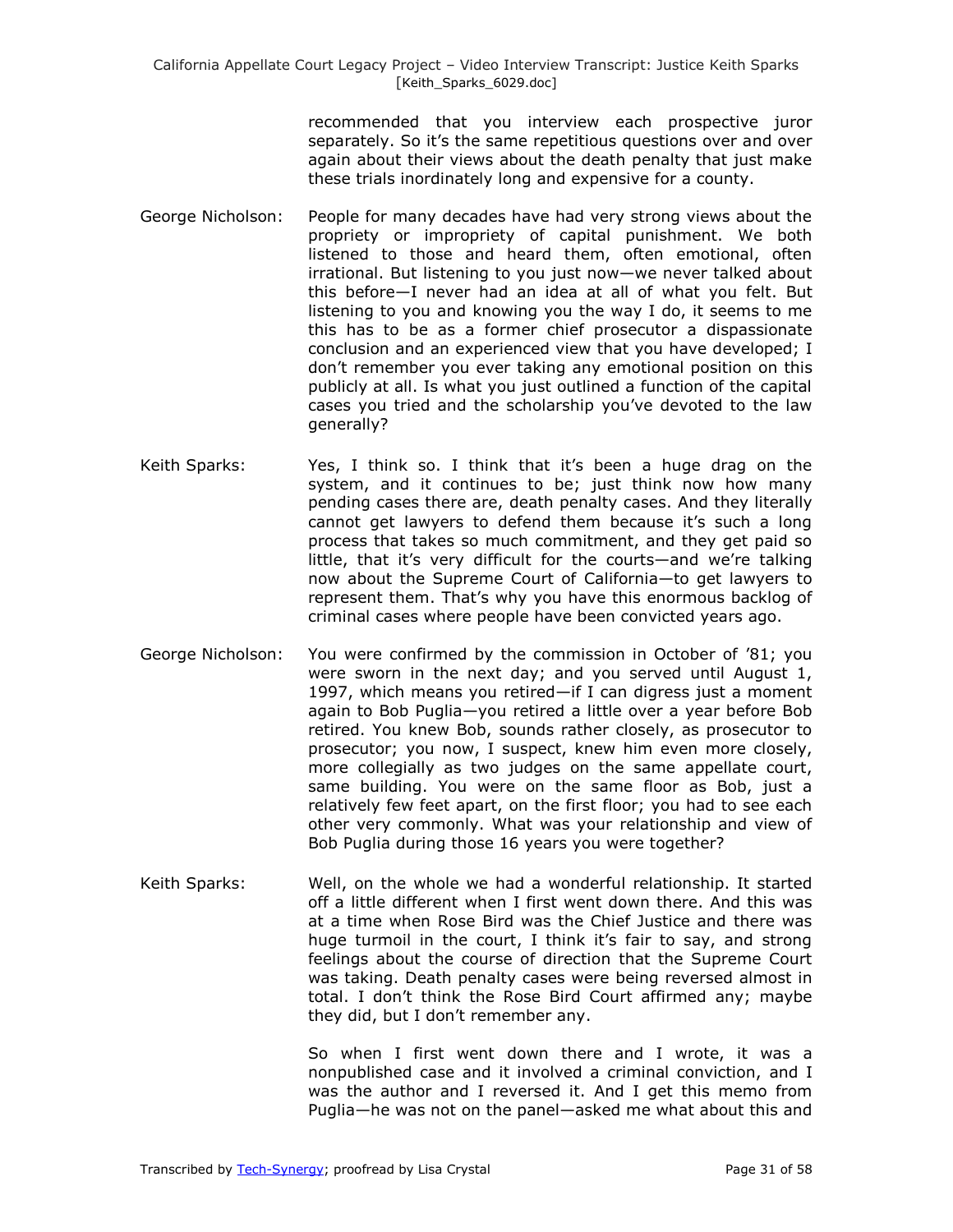what about that, what about the other thing? I wrote back in a memo, I said, "1) you're not in this panel, so why are you writing me?" So he stops that and didn't send any more memos on cases he was not on with me, and we never had another problem.

# $(01:35:13)$

I'm sure he meant it not that he wanted to intimidate me, but that he just wondered about these questions. And it would have been perfectly all right had he come up to me in chambers and said, "Listen, I saw this, what about this, what about that." But to put it in writing, I thought, when all these turmoils on the court were occurring, was not a good idea.

- George Nicholson: Yeah, and it never happened again.
- Keith Sparks: Never happened again. But other than that, I mean, he was an ideal presiding justice in my view because he took all of the administrative responsibilities on his shoulder, dealt with all the problems about the budget and staffing and assignments and routine orders that took an enormous amount of his time; and you the associate justice didn't have to worry about any of those. He never interfered with the assignments or suggested how you ought to decide a case if he was not in the panel. He just let you do your work, so he was, I think, just a magnificent PJ.
- George Nicholson: Our court really . . . you mentioned earlier about the collegiality, the comradeship that exists in our court; the court has really been blessed. You and I . . . you knew one presiding judge. I had only known two; Bob Puglia, you, and I overlapped. I got to work with him another year or a year and a half and then Justice Scotland took over and they're different personalities, but they're very similar. They both bear all the burdens of management and administration and they just let you be an associate judge dealing with the law and the normal give and take. Our court's very unusual in that regard.
- Keith Sparks: Yes, that's true. I think there are examples of where that's not true, where the presiding justice has a heavier hand.
- George Nicholson: It's a very warm and collaborative court, and that's one of the reasons it's been so exciting and why people are always asking about you and Hugh Evans and every other judge that left our courts, retired. You went to the California Judges' College when you were a trial judge making your transition back from prosecutor to both civil and criminal law, probate, and the like. Did you go to a CJER Appellate Court Institute at the outset, or did it come later, or did you go to any of those at all?
- Keith Sparks: For appellate court judges?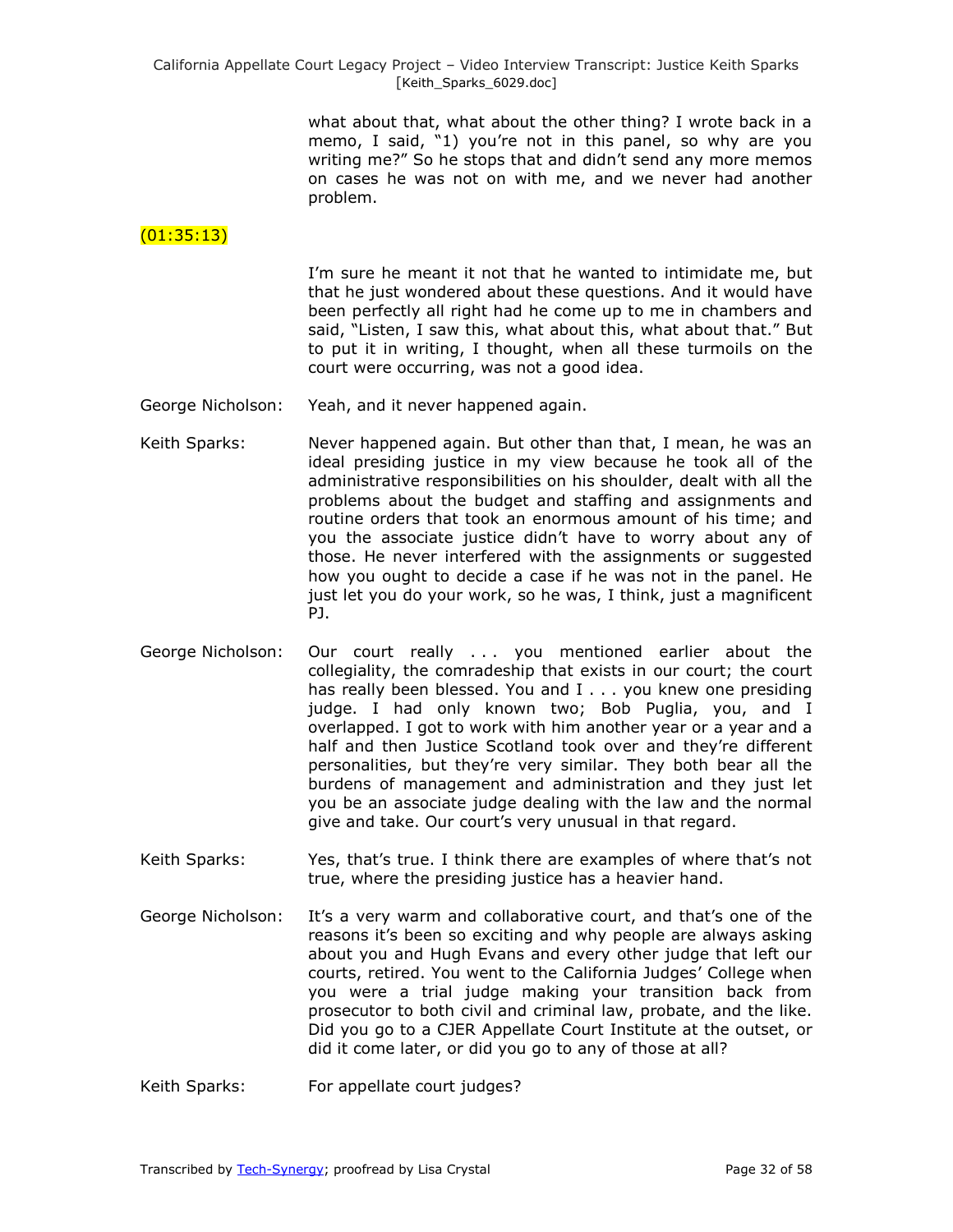George Nicholson: Yes.

- Keith Sparks: Yes. But those are not as helpful principally because as an appellate court judge this is the kind of work you do every day, and whereas as a trial judge you come in with different experience, background. Lots of them came from the civil field became judges and they never had a criminal case in their whole life and didn't know anything about crimes and they're going to be put on the criminal calendar. So those kinds of things were lifesavers for them, but not the same as, I think, with the appellate court judges.
- George Nicholson: Well.
- Keith Sparks: They can help you. I'm not saying they don't help you, but they're not as vital to you as a transition from a lawyer to a judge.
- George Nicholson: Whatever utility the Appellate Court Institute is, I believe, you were on the planning committee for one or more of them. I suspect you also taught at one or more of them?
- Keith Sparks: No, I never taught.
- George Nicholson: You never did, but you were on the planning committee?
- Keith Sparks: Yeah. I have been on panels, yeah.
- George Nicholson: Yeah. Did you have any further connection with Bernie after you went on the Court of Appeal, meet him or socialize with him?
- Keith Sparks: Yes. When we'd have those panels . . . he was always actively involved in the appellate court conferences that we had, and he was kind of an ex officio member and would be invited and his views were solicited and he expressed them about who would be a good speaker, what subject would be good to cover. He had to take into account what was done for the last one, the problem of repetition, and what's new and what's relevant. I always admired not only Bernie, but any sitting judge who can . . . like Norm Epstein did with this kind of compilation of criminal cases. I don't know where they get the time to do that. I'm just—
- George Nicholson: Or the memory?
- Keith Sparks: Or the memory. But I mean it's-
- George Nicholson: They both use notes, but they both express themselves—
- Keith Sparks: Special talent.
- George Nicholson: Yeah. They are both remarkable.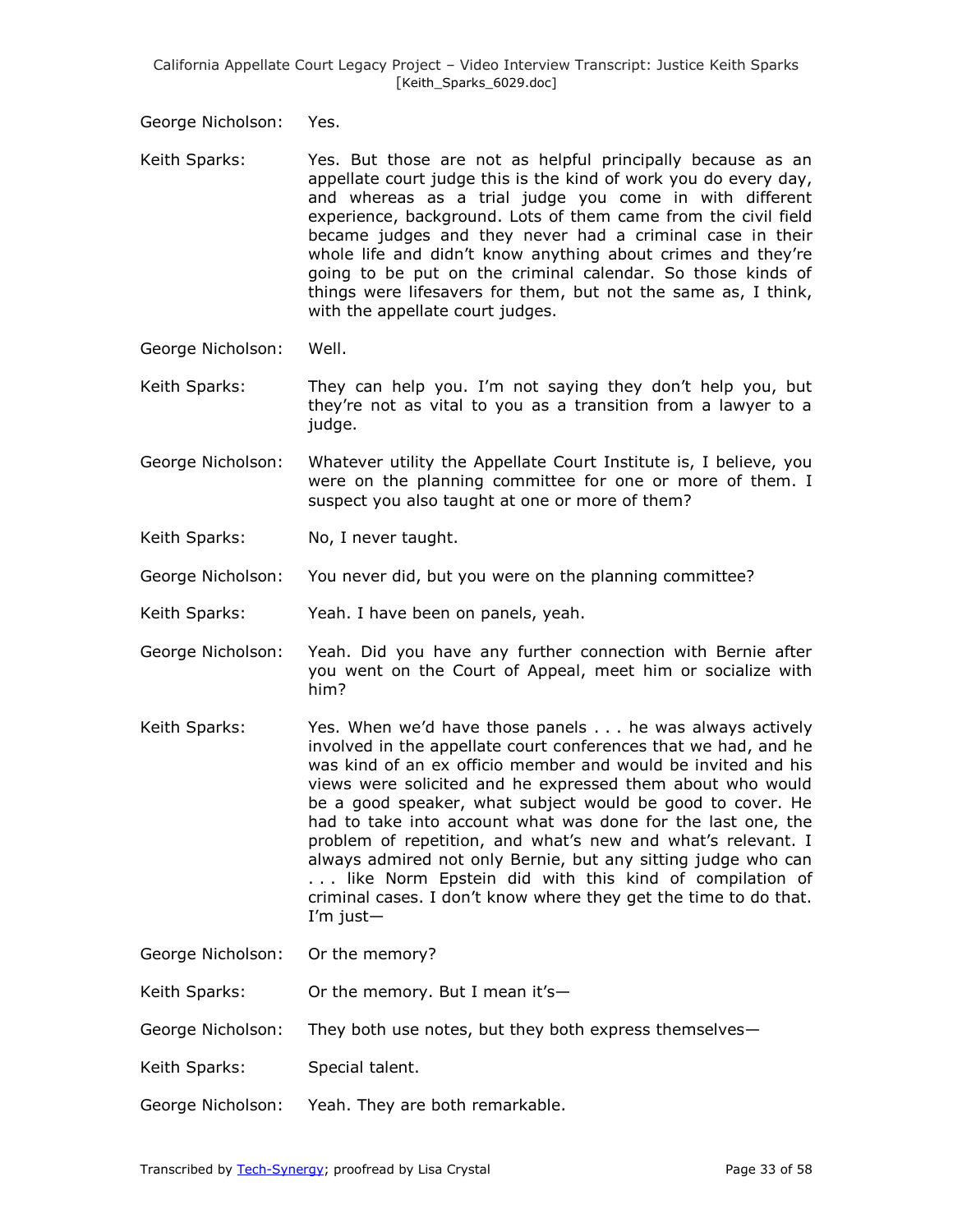Keith Sparks: The one I'm completely astounded by is Richard Posner of the Seventh Circuit of the United States Court of Appeals, who is a prolific writer.

### $(01:40:12)$

George Nicholson: Yes.

- Keith Sparks: And is a sitting active judge. I guess he has help from the University of Chicago staff and the like, but nevertheless he'd write, and just not on legal questions either; and he is an enormous, enormous talent, I think.
- George Nicholson: You were a member of the California Judges Association. Keith, I suspect you're not going to know the numbers I'm about to give you, but during your time on our court you wrote the majority opinion, published opinion, in 237 cases; remarkably, you had 8 published concurrences and you had 7 dissenting opinions, either dissenting in whole or in part. It's a remarkable difference. There are many courts today—particularly at, without being specific, Supreme Court levels—where the courts seem extremely split and balkanized. Your split of opinions is fairly typical of our court, at least during the time I've been here, seemed to be during your time. How do you account for such a remarkable difference between the number of published majority opinions and so few concurrences and dissents?
- Keith Sparks: I think concurrences and dissents are different problems, but I think the tendency to concur and write a separate opinion is a tendency that ought to be avoided at all cost. If there's some critical point that you think ought to be made as not the principal author of the case, you should try to influence the author to add it or to amplify it or to decide it, because a concurrent opinion weakens an opinion, it seems to me; it makes it more complex. The Supreme Court of the United States tendency to have concurrent part 1d and 3c is just . . . I mean, you have to get out a pencil and paper to figure out what the holding is. And I read with interest that Chief Justice Roberts hopes to curtail that; whether he'll be successful or not I don't know. Justice Scalia said well, good luck to him, but . . . *[laughing]* I think that courts establish kind of a historical character, a way of doing it, and our court has never had one of these "everybody adds their two cents in a separate published opinion‖; that doesn't add much to the holding in it. You ought to dissent if you disagree, but our court has always had a system in which people exchange memos, express their views, ask questions; efforts are made to resolve a thing before you finally get to that impasse in which somebody obviously disagrees. And they should dissent—but efforts are made to accommodate differing views, and often it's done that way.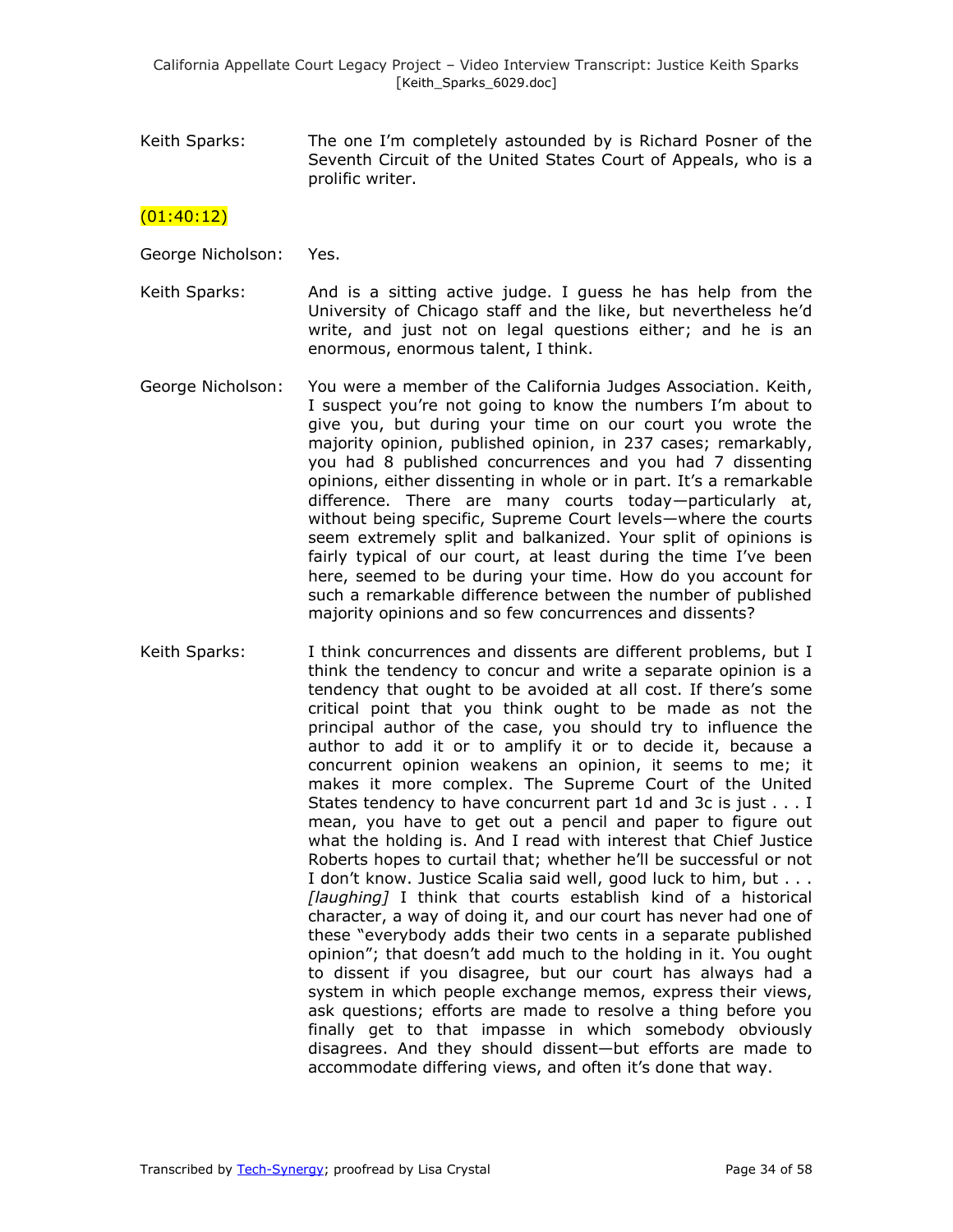George Nicholson: The point you made about accepting or absorbing language . . . There are times both you proposed and you acquired, I assume, language for an opinion; or you proposed and it was acquired by your majority colleague. That probably is not so well known outside of the Courts of Appeal, but it's a mechanism which allows for more clarity and understanding. I remember very well working with you and seeing that happen. One of the extraordinary things . . . and I wonder and that's why I'm working towards this. One of the extraordinary things I was . . . Often the young judges sit on a panel with you and Cole Blease; Cole is older than you and older than I. He has been there going on 30 years and apparently is going to be carried out with his boots on, as he describes it; but from my perspective, it seemed you and he were either or both very close friends or very sympathetic to one another as judges. I often saw in your exchanges of memos proposed language exchanges that either of you would then utilize. Sometimes you would rewrite it; sometimes you would just take it verbatim. What was your relationship with Cole and what was he really to you and is he to you?

### (01:44:58)

Keith Sparks: Well, he was a great mentor to me because he had spent virtually his whole career dealing with legal ideas and legal doctrines in a way that many lawyers never do. And together with that he had this towering intellect and a great ability to write. So he was a great help to me and I admired his skill and ability. One of the great dangers of writing appellate opinions is the problem of unintended consequences—that is, you're trying to address problem A, but you're using such sweeping language that it affects B and C, which if you consider it on the merits you would not decide it the same way as the B and C.

> So you have to be careful that your language is not overly broad or too slippery; obviously you don't want to make decisions that only apply to this fact situation, because the facts are never going to be identical. But you don't want it so broad that it encompasses doctrines that have not been independently considered and have different kind of problems embedded in them that you haven't addressed.

George Nicholson: One thing I noticed in your opinions, particularly your opinions with Cole, was . . . and this wasn't done commonly but occasionally you would have a footnote in explaining what the opinion didn't deal with. And I always thought that was useful but it's not as common. It wasn't common when you were there, but it's far less common now than when you were there. And it's a very useful mechanism to do what you just tried to describe. Was this something you were aware you were doing, or am I reminding you of something you don't recall?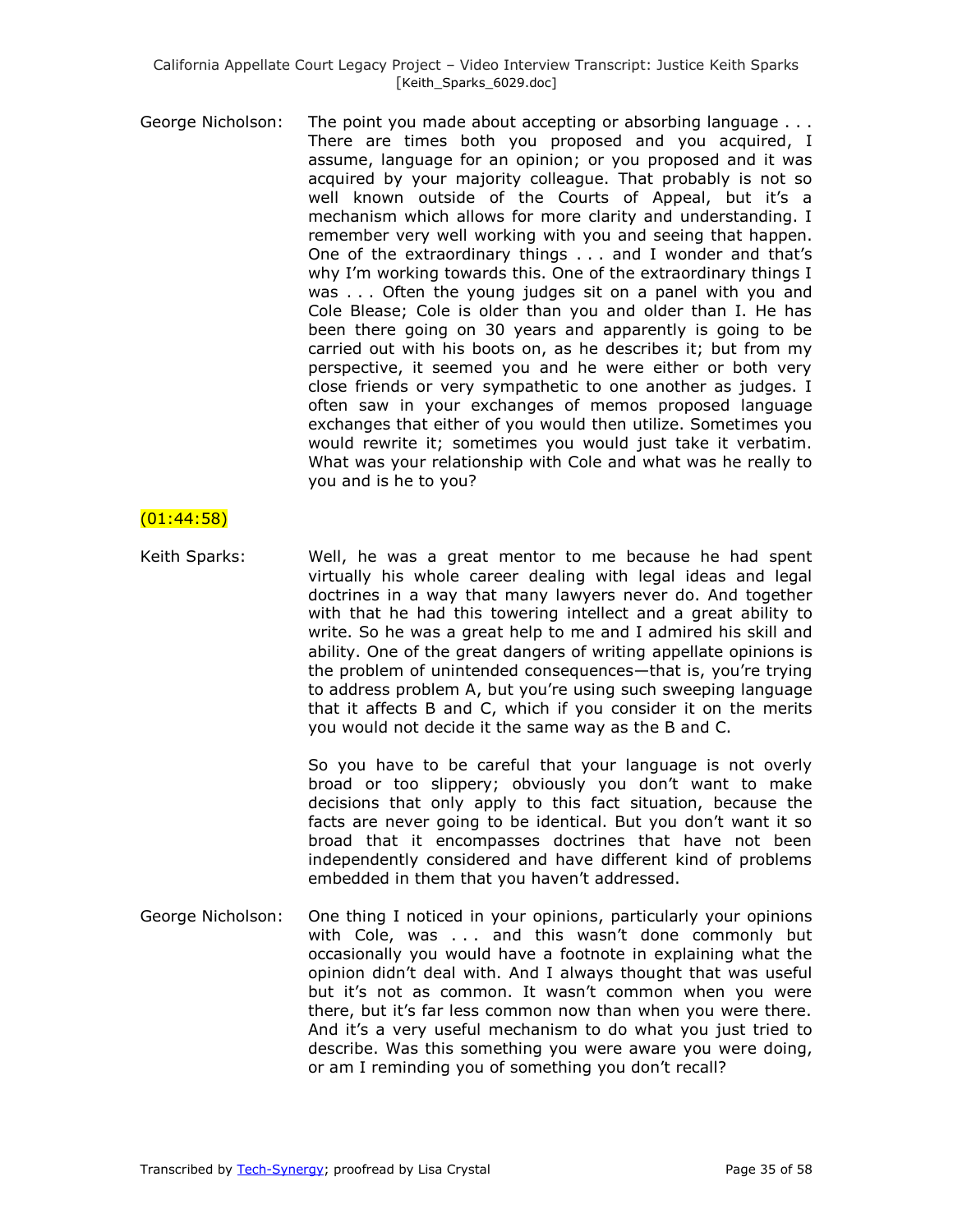- Keith Sparks: No, often you'll have cases in which for one reason or another lawyers did not argue what you think would be an obvious area of litigation, and so you really want to signal to the reader who would be thinking the same thing, well, what about this, that; this does not address this issue for one reason or another.
- George Nicholson: This is a very vague question, but I just want to try to get your reaction to it. You've discussed majority opinions, the need for clarity and simplicity. In terms of the skills of writing your research and whatnot, what do you think are the fundamentals necessary to craft a good appellate opinion? Obviously majority most often, but whether majority, concurring, or dissenting, what are the tools you found and the experiences you found that allowed you to write your best?
- Keith Sparks: The only way to become a good writer is to write a lot. It's a skill. And I think writing is extremely difficult and you hear often authors who rewrite things hundreds of times, edit them and edit them and edit them; and that's I think the only process by which you become a good writer. You have to edit; your first draft obviously needs polishing and revision—so that to become a good writer you have to practice all the time.
- George Nicholson: You indicated earlier that you were a reader beginning very young, and you've been a reader all your life, both vicariously and directly. In terms of your writing, can you recall and just briefly describe the evolution of your writing from high school to UC Berkeley to Boalt to the various legal positions to your 16 years at the Court of Appeal? What was required to take you over that distance in that time, and how do you see the differences at each of those stages?
- Keith Sparks: I think that writing was really first required in college when you first had the blue books in which you answered. Before that, in high school, most of the answers were small, simple; there was a one-sentence answer to them or multiple choice or the like. And it was only when you got—for me, at least—in college where you have to . . . and I'm not talking about term papers, but I'm talking about tests where you actually responded to the question in writing by longhand. And that's where you first start your writing, I think.

# $(01:50:09)$

- George Nicholson: Did you enjoy writing the way you did reading? Even though difficult and complex and requiring practice, did you enjoy writing?
- Keith Sparks: Yes, but I never wrote just to write; I mean, it was always directed to some end.
- George Nicholson: Functional.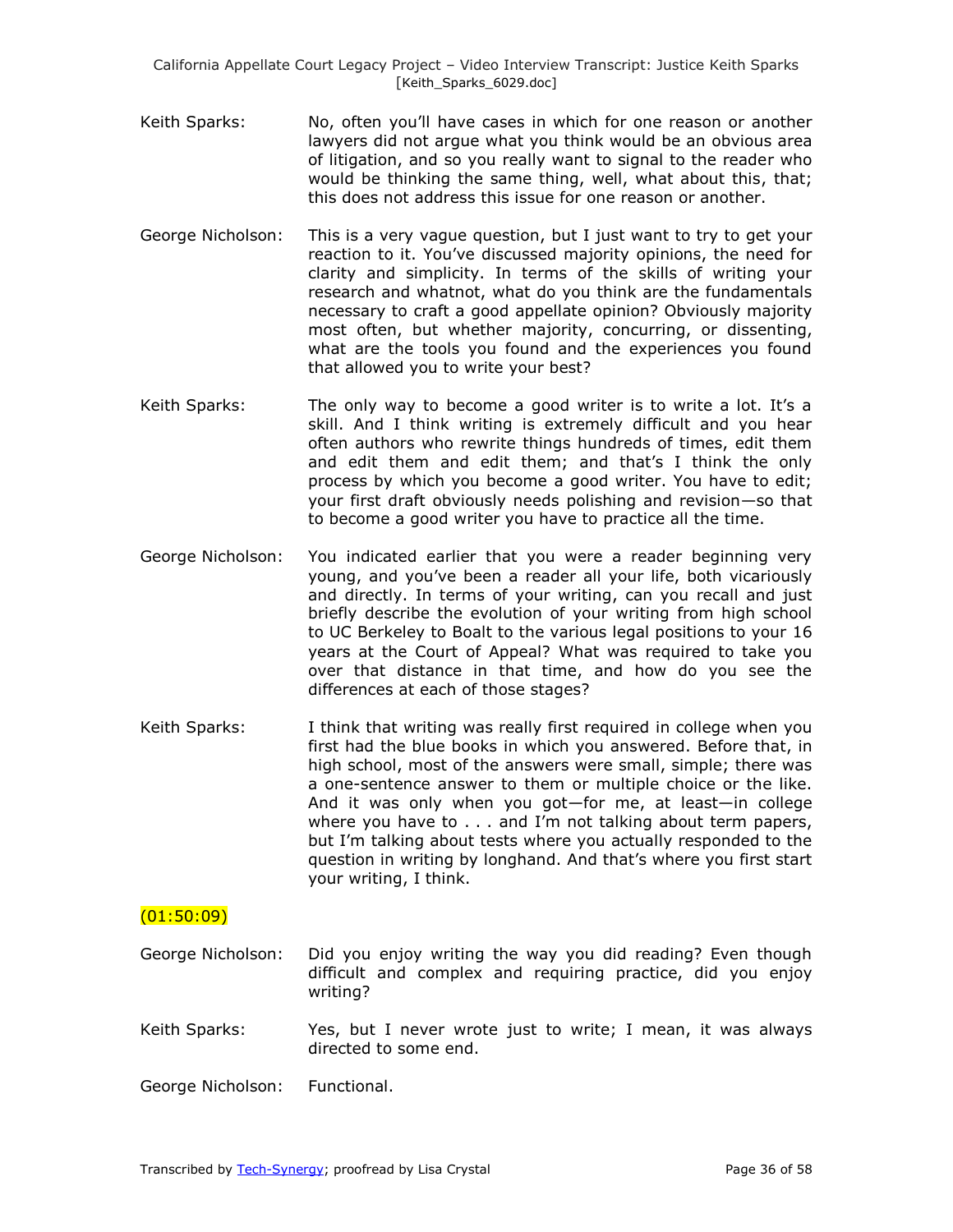Keith Sparks: Functional, goal-oriented kind of writing.

George Nicholson: Purposeful.

Keith Sparks: Right.

George Nicholson: Related to work or—

Keith Sparks: I never wrote fiction, for example, or poetry.

George Nicholson: Do you recall . . . Well, before I get to the notable cases, it's become a fairly common practice for the Chief Justice and the Judicial Council when there is a conflict or a death, a vacancy on the Supreme Court, to appoint alphabetically down the list and then at the beginning again, an appellate judge to sit on the Supreme Court. Did you ever sit pro tem on the California Supreme Court?

Keith Sparks: Yes, I did.

George Nicholson: Do you recall any one or more of the cases specifically? Just talk of it briefly.

Keith Sparks: One was a death penalty case in which I joined Justice Arguello in a dissent, and the other occasion was a civil case in which I joined the majority; nothing extraordinary.

- George Nicholson: So you've done it at least twice. Do you see a difference working among a group of seven justices dealing with finality, the court of last resort?
- Keith Sparks: Yes, a complete difference. You never talk to the judges personally. It's all done by memo; all files were circulated. I'm saying this from the view of an outsider, and I don't know what the other . . . if you were actually a permanent justice of the Supreme Court whether it would be different, but I tend to think it wouldn't. I think the culture is just different. They have, of course, a much heavier load; they have to deal with death penalty appeals and they have to spend an enormous amount of time trying to decide what they're going to hear, which is lots of wasted effort, I think. And the Supreme Court of the United States seems to do it much better.
- George Nicholson: I don't know if you want to comment on this, but I've heard others of our colleagues and former colleagues that have sat both on the Supreme Court and the Court of Appeal and obviously have had long careers such as you had, but our job is often described as the best in the profession. What's your attitude on that question, if you're willing to frame a response? How to do you fit in your time on the Court of Appeal over the whole spectrum of your extraordinary career?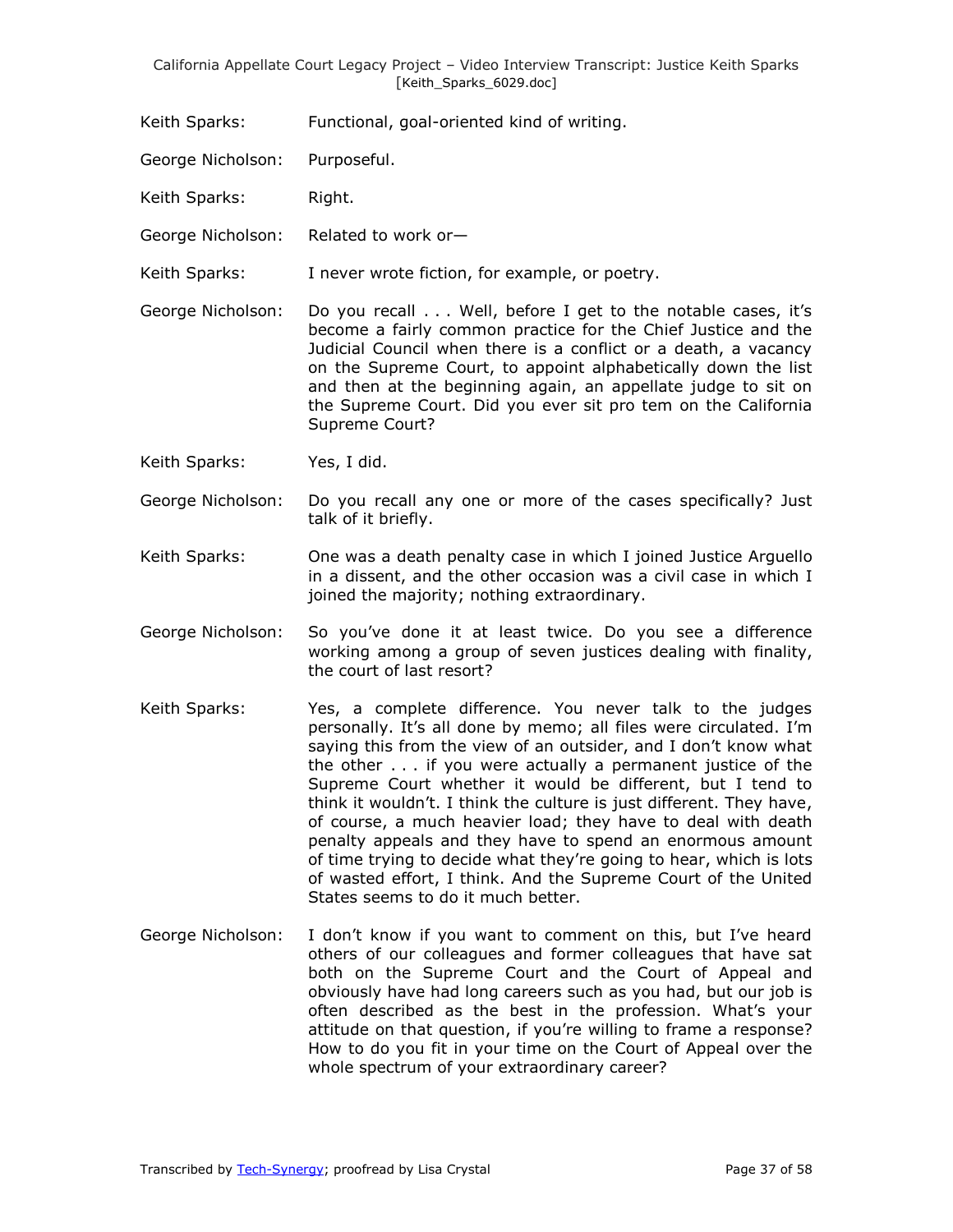- Keith Sparks: I loved it, and I think it's one of the premier jobs of the world, actually. I mean, we're very fortunate to have served in that capacity, because you get to help frame the law and direct it and resolve extraordinarily interesting and complex decisions. I've never been a full-time jurist on the highest court, so it's hard to know exactly how that would be, but—
- George Nicholson: You got your toe wet.
- Keith Sparks: Yeah, right.
- George Nicholson: The extraordinary thing also—I don't know if you've ever thought about this, I assume you have—but the Los Angeles *Daily Journal* did a spread on the Courts of Appeal, I think in '97 before you retired, and our courts were called the workhorses of the profession. And the recognition was made that each appellate judge writes something in excess . . . each of our roughly 100 colleagues statewide in the six districts write something on the order personal, or I should say majority, opinions where they authored over 100 opinions a year, and they join in many more than that.

For example, over your 16 years—again, whether you recall or ever knew—you wrote something in excess of 2,000 opinions. Somewhere between 5 and 10 percent were published, but nevertheless under our constitutional system you devoted roughly the same effort to all of your opinions. And we also were described as being the court of last resort in over 99 percent of the cases, because the Supreme Court only takes three and a half to four and a half dozen a year in a good year. Did it ever enter into your thinking that you were the court of last resort in the overwhelming majority of your cases?

Keith Sparks: No, actually I felt that more strongly when I was a trial judge because it became apparent to me that within certain limits that whatever you decide it was going to be affirmed. When the trial court is given discretion you're going to fix alimony. Whether I put it at 500 or 1,000, the Court of Appeal was going to affirm me, just by the nature of the rules in the appellate process. They're not there; how can they second-guess? It's only when you're completely out of bounds that they could say you've abused your discretion. So in that sense I thought I'm really the final arbiter. It makes you much more cautious. And then in the Court of Appeal it's true that the Supreme Court is not going to take the case, but if you publish it and they don't take it but it's not viewed correctly by the majority of other judges, other courts will not follow it. So there is some limiting force at work. On those that are unpublished, those probably are true, are the last voice of last resort; but for the most part those are pretty clear-cut cases. I mean, I think any three judges would decide the same way if they are schooled at it. So that didn't bother me so much.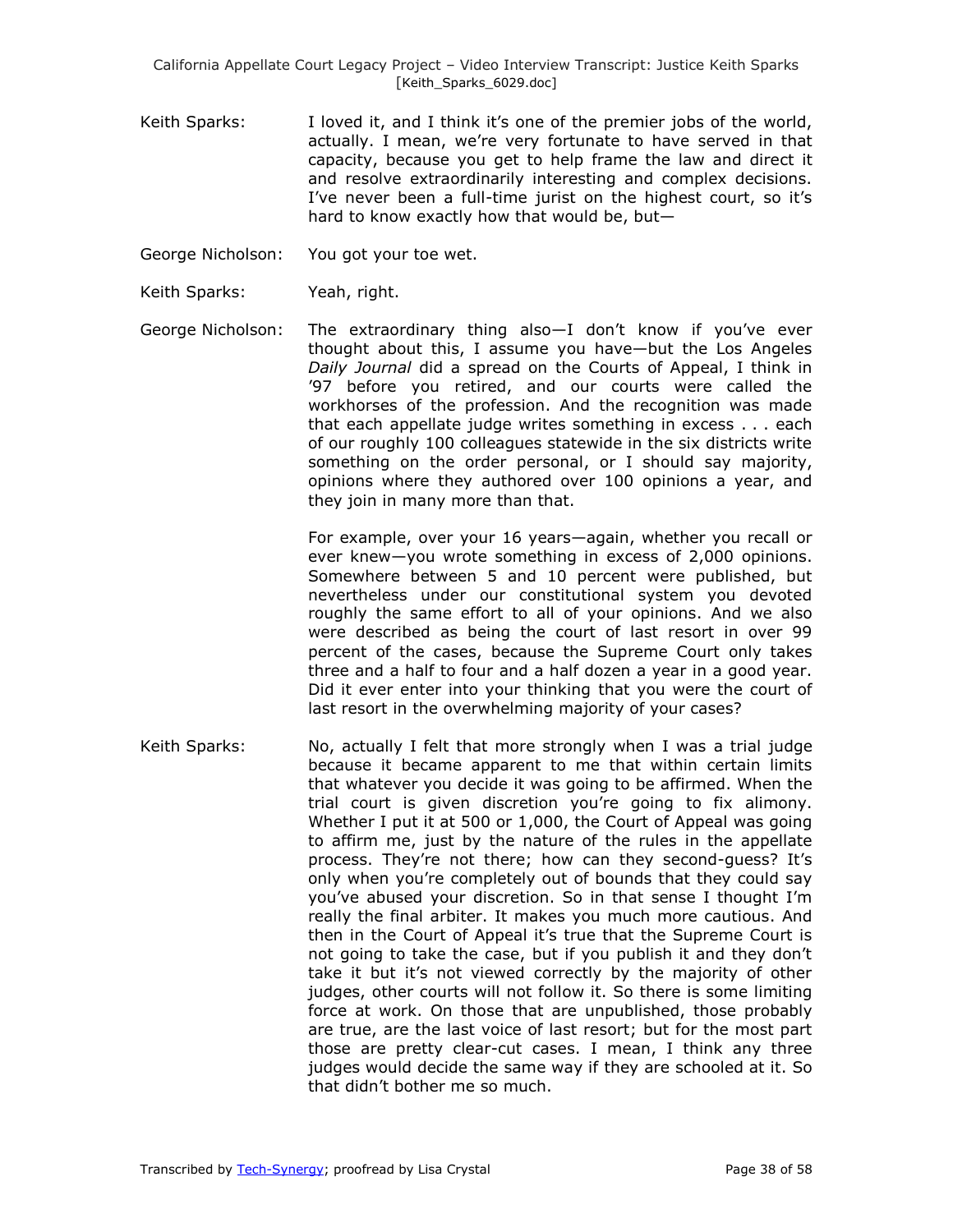- George Nicholson: You mentioned something that I hadn't thought of in preparing to visit with you today, and that is the fact you think you've done a beautiful piece of work and you publish it and nobody cites it. And that's an experience we've all shared at some point once or twice or more. But there's another anomaly in California law—and that is the Supreme Court can do even worse, they can depublish the thing. Did you have any attitude or perspective on the depublication rule in California that we live with?
- Keith Sparks: You know, actually I'm in favor of it. The highest court simply doesn't have enough time that they can take every case that they may think that the Court of Appeal in some way or some fashion got it wrong or slightly wrong. And part of their task, it seems to me, is to guide the course of the California law in a common law fashion. And one of the ways to do that is to simply depublish those which they think are going against the stream and the general movement of the law as they see it ought to be traveling.

You can quibble about whether they got the direction of the law correctly, but that's a different question about whether they should have the power to depublish. So you have to separate. Whether a depublication of a particular case made sense is a different question than whether they should have the power to do that. And I think they should have the power to do that.

George Nicholson: You know, Keith, we've both been around a long time, we've talked to a lot of colleagues. I've talked to so many who were very jealous of their published opinions. I'm talking about appellate court judges; they get very exercised. Listening to you describe the way you look at this is really, as I said when I began here, about learning from you before when we were together and now in this interview.

> I learned two things today I didn't know about you before, and the first is your attitude about this. But really most notably that experience that you developed relative to getting the briefs from the U.S. Supreme Court and trying to read them and anticipate where the law was headed so that you could try to steer your county and your law enforcement, your office, toward the direction that the authorities ahead of you were going to force you to go anyway; and how could you protect your public, your constituency. And it's just really inspiring to hear you've always had that attitude.

Keith Sparks: Well, I've talked to some jurists who don't necessarily oppose the depublication rule but would like the Supreme Court to exercise it in a partial form. That is, often published opinions deal with . . . let's take a hypothetical in three major issues and it's clear that the Supreme Court doesn't like one.

 $(01:59:57)$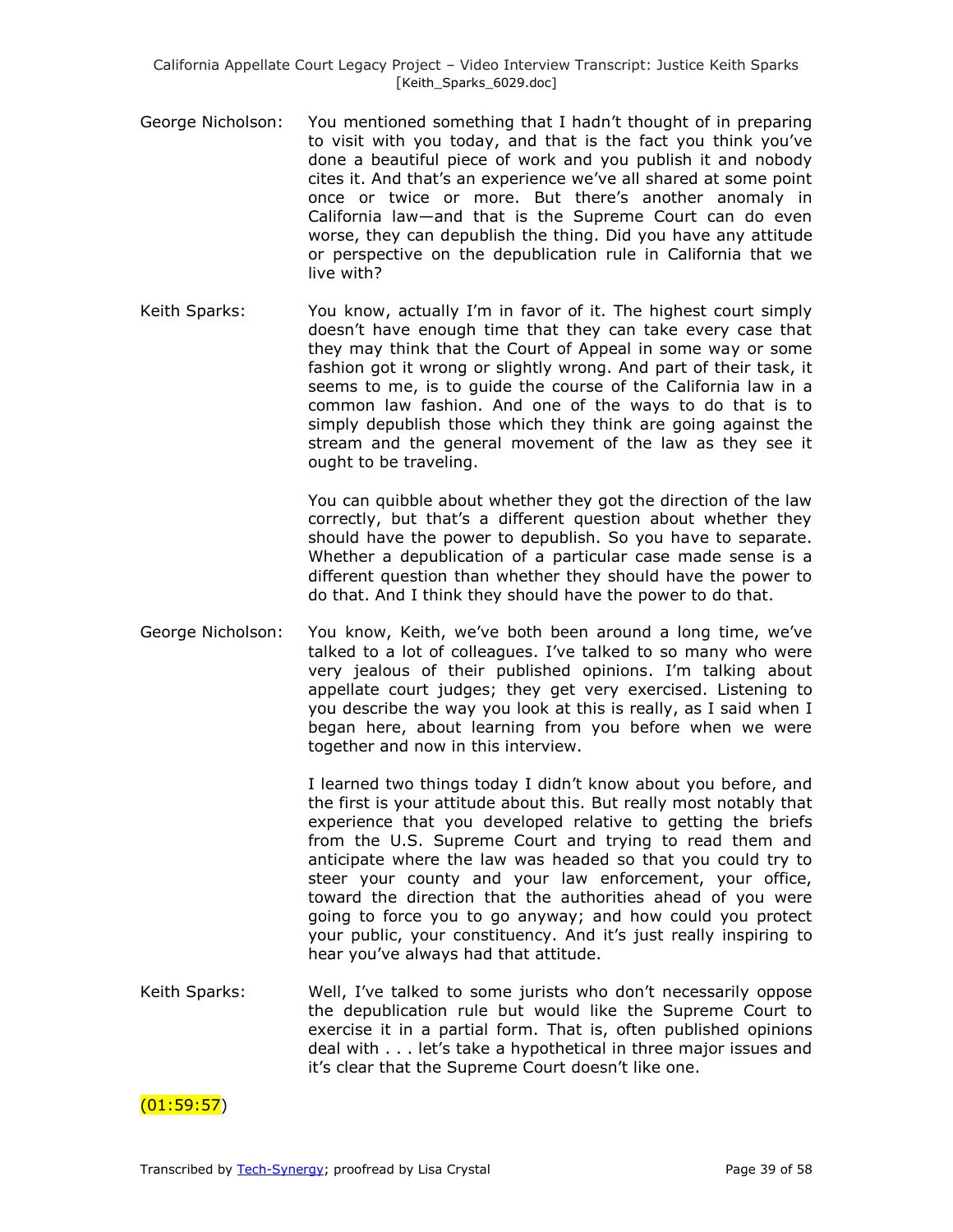So they depublish the whole thing and these jurists think it'd be much better if the Supreme Court would just depublish that section that they disagree with and leave their other work alone. They obviously take great pride in it and think they've said significant things about the other issues too, and I wouldn't be opposed to having that go either.

- George Nicholson: That's a sound and discriminating rule, or proposal rule, I should say. You and I during our time together served every Thursday—not every Thursday, but every Thursday our court has writ conferences we often served together. I noticed you doing something I've never seen any other judge doing, and that is taking notes of identification for the case, every case, and the number. And I wonder if you could explain why you did that.
- Keith Sparks: Well, I did it because if you didn't take any notes of it then the only person who knew what had happened there were the writ attorneys and you had no record of what you sat on or what was done. And not that I used it very often, but I always just thought that I should have some record of what I participated in and what I did.
- George Nicholson: Well, it may even be a little worse than you just suggested, because the writ attorneys pretty much compare lists—
- Keith Sparks: And they may not know either. They come in separately and it may be that it'd be hard to extract what actually happened four years later.
- George Nicholson: But the attentiveness you showed doing that was really therapeutic for me, because when you think about the other things you've talked about today, that's a level of discipline that is pretty much reflected in your whole life as you've described it so far. One of the problems I had was, I learned about you doing that not immediately after getting there. I'd been in a few writ conferences before I did that. Frankly I never did catch on to your habit, but it made sense to me at the time and I was always impressed by that. Did you keep those records or have you shredded them? What have you done with those?
- Keith Sparks: I think they got tossed when I left the court.

George Nicholson: When you left the court?

Keith Sparks: Yeah.

- George Nicholson: Yeah, Bob Puglia told me when he left it took him several weeks to get out of the courthouse . . . sorting and discarding.
- Keith Sparks: Well, I used to have all the notes I took in law school and I carried those around and I finally ended up when we lived in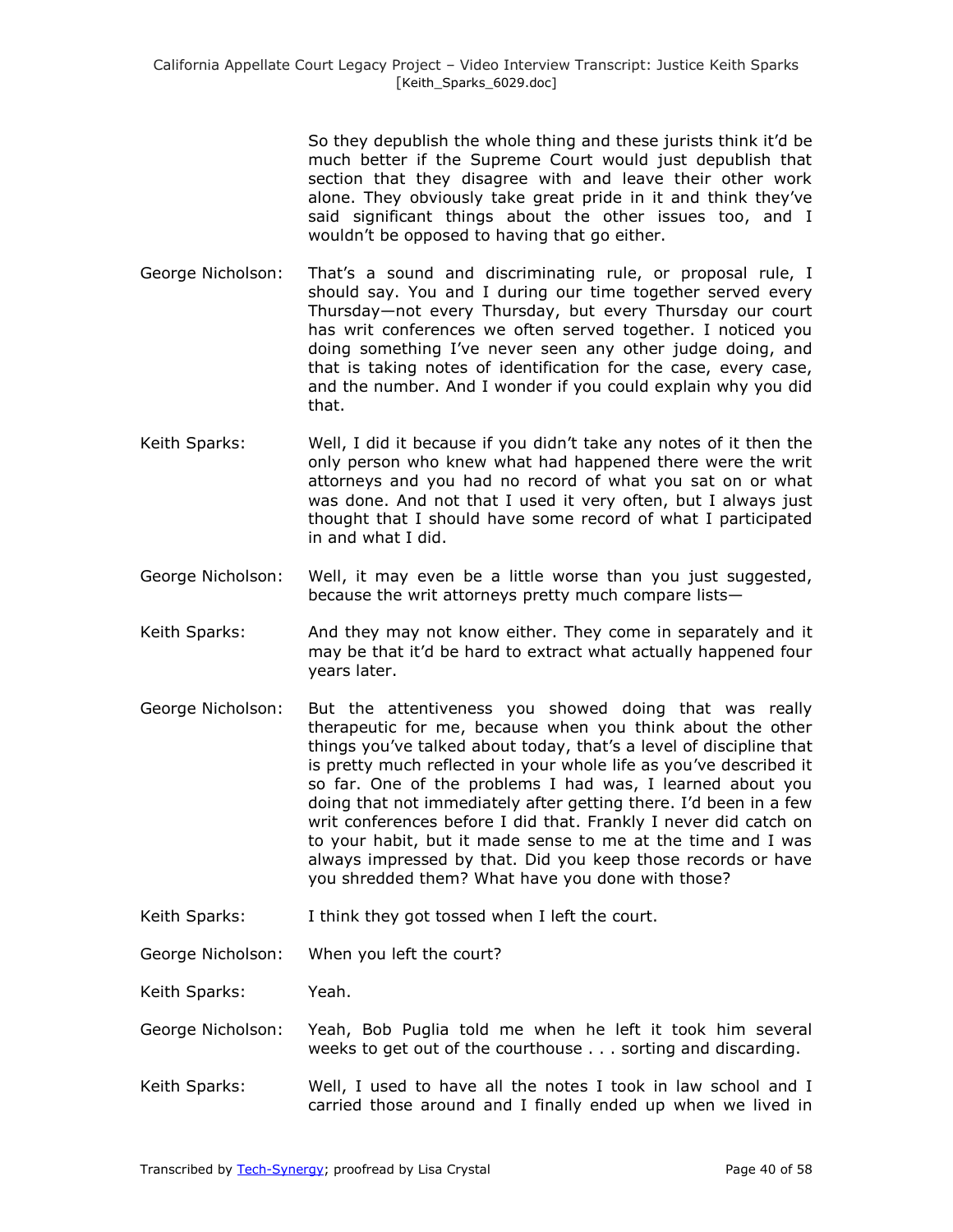Roseville and were moving . . . we were going to move out to this house after we built it, and I thought, why do I keep these things? I've now had them for 15 years. I've never looked at them once and they're all outdated; the cases are old and overruled. So I threw them all away.

- George Nicholson: When you were on the court every judge in our court signed off on a letter, which was really a comment, that was published in the McGeorge or *Pacific Law Journal.* And the title of this was "Letter from the Justices of the California Court of Appeal, Third Appellate District, to the California Senate and Assembly Judiciary Committees Regarding Trial Court Unification." I assume you remember that, and I'm wondering how you think the issues we raised in there . . . The challenges we proposed were pretty much resolved in total. But I'm wondering how you think consolidation has worked out, particularly in a county like Placer.
- Keith Sparks: Oh, it's worked out very well. It's a much better use of judicial resources, and historically the pattern of appointing judges has changed. It used to be the lower courts were often . . . there weren't even lawyers for a long period of time in justice courts as opposed to municipal courts; and then they became all municipal courts, they all had to be lawyers—that is, trained lawyers. And then at that stage, they started appointing people to the municipal court with the expectation that they would someday be elevated to the superior court, so they picked people who they thought would grow and were skilled. So the level of confidence rose in the lower courts. At that point, it's better to have them all unified because then they can use the judges as the system needs, and they don't have to worry about these artificial jurisdictional restrictions. So it's a very healthy thing.

# (02:05:05)

- George Nicholson: Particularly good in a smaller county?
- Keith Sparks: I don't know about larger counties, but it's particularly good in small counties, yes.
- George Nicholson: When you retired back in 1997, we had a retirement luncheon for you at the Sutter Club, you probably remember.

Keith Sparks: That's true.

- George Nicholson: And you got an unusual gift from the court, am I right about that?
- Keith Sparks: I did. I got a bird feeder that was crafted by my secretary's brother, who is a wonderful craftsman. And I took it and brought it down and put it by the swimming pool, where it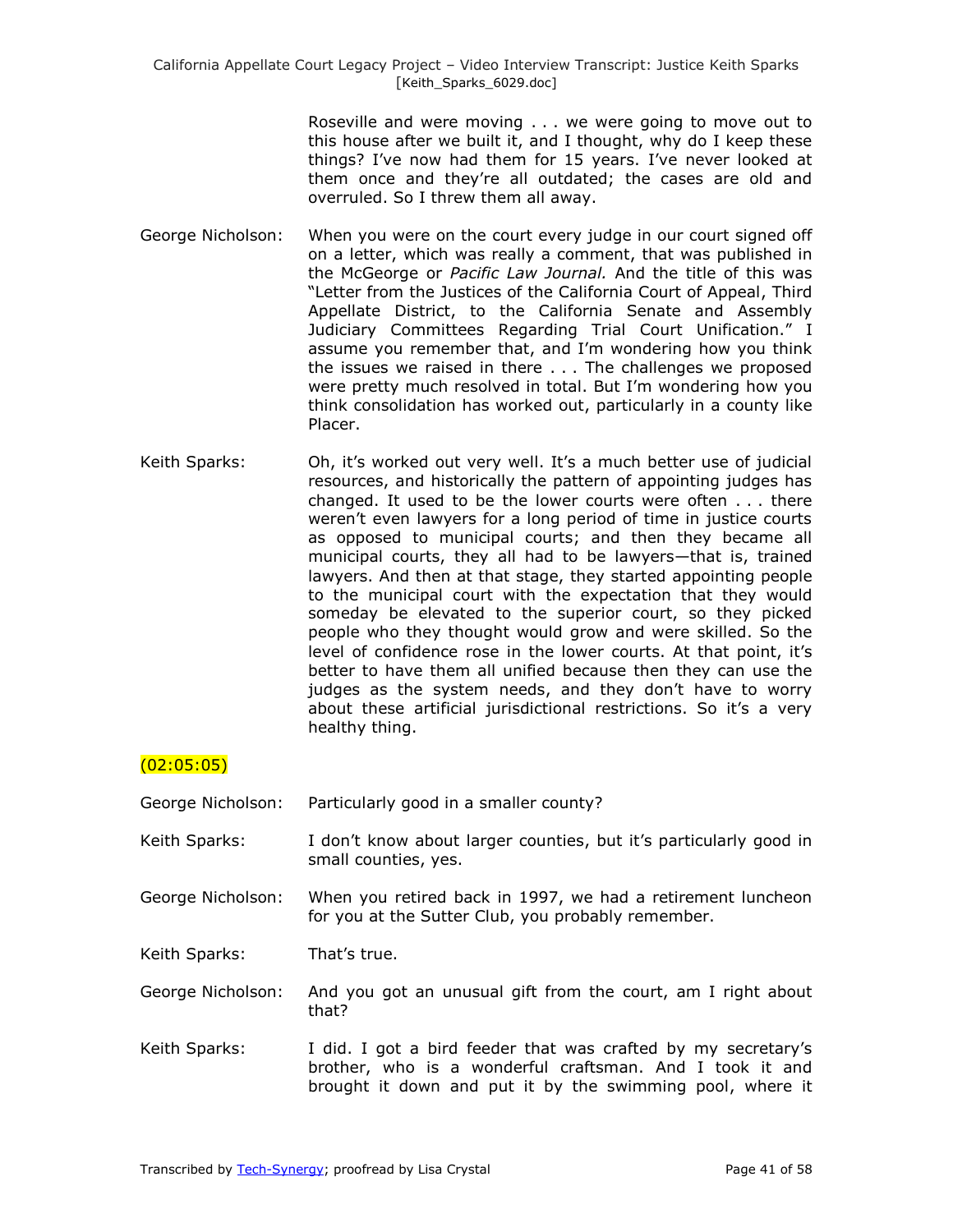> stayed for many years until finally it just fell apart because of age and wear and rain and sun.

- George Nicholson: Why don't you describe this birdhouse or bird feeder?
- Keith Sparks: Well, it was on a big pole, and it was maybe about 10 feet high, and then the actual shape of it was done like a house and elaborately done and painted; and it was something to see. Although I must say that birds never actually nested in it, for reasons I could never figure out; and maybe it was too hot there. The summers up here get hot. And it was too hot or there were holes on both ends, and I thought maybe that was a problem. I don't know what it was, but they never did, actually.
- George Nicholson: Why don't you just take a moment and describe the setting here. What is the view?
- Keith Sparks: Well, we're looking out at where the American River, where the North Fork and the Middle Fork join in Auburn. And then this comes down and we're looking at where the river comes into the start of Folsom Lake. So as you travel down from here on, you'll eventually come to the body of the Folsom Lake. On the other side of the hill is El Dorado County, and that's the South Fork of the American River, and they join at Folsom Lake. So to our left, as you look down there, you're looking at Rattlesnake Bar.
- George Nicholson: How long have you lived up here?
- Keith Sparks: Well, I've lived here since 1971, but I lived in Auburn all my life. And when I was growing up we used to come down swimming down here, and in those days it was before the lake was put in. A beautiful river, a nice beach, a wonderful swimming place . . . they had a bridge across connecting us to El Dorado County.
- George Nicholson: It's kind of off the subject, but I never had anyone with your experience or perspective up here. In Sacramento there's a hot debate—never known what people up here think—but a hot debate over whether to create another dam up here and block off the river, supposedly to provide flood protection or water or whatever to Sacramento. I've never heard anyone talking about the impact it would have on you and your people up here in this county. What's the view up here on that?
- Keith Sparks: Well, there are conflicting views on it. I would hope that the majority of people think that a dam would be a bad thing because it would ruin a fabulous river, which is a great natural treasure of the county. Lakes are fine, but they're not rivers. And if they dammed it personally I would probably have a better lake view—but I would rather they didn't do it, because the American River, if you know anything about it, is a premier river and it would destroy it.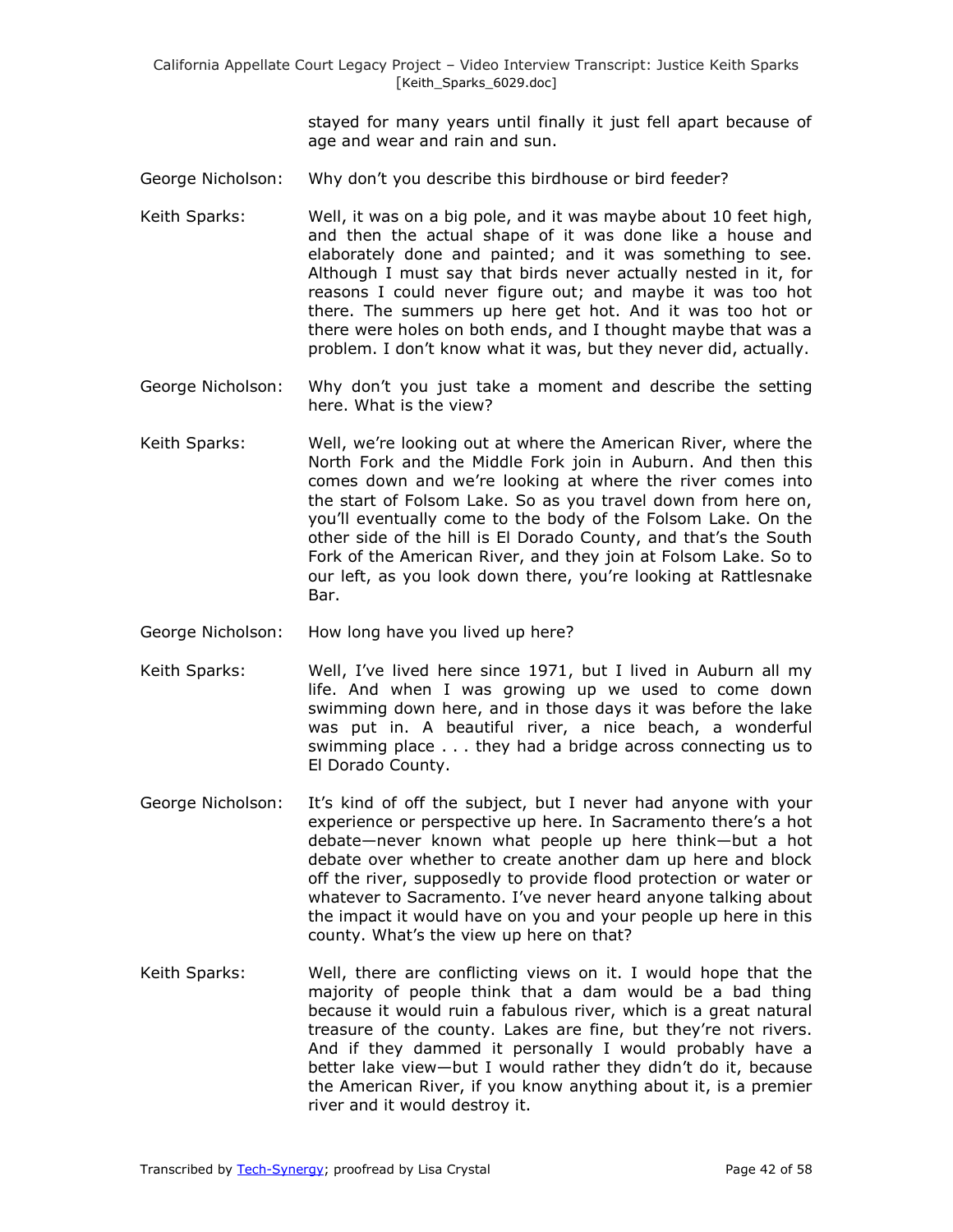- George Nicholson: So it wouldn't be a good thing for your county in the least.
- Keith Sparks: It depends on what you mean by good, and for some people it would be advantageous. Some property owners would profit by it, I suppose; and it wouldn't help the county in flood control because obviously the county is not going to be flooded by it.
- George Nicholson: Well, let's take just a few minutes and talk a little more specifically about your father. You've described him and his positions but he, given his . . . If I remember, we came up here to swear in a judge, our court did. I think you swore the judge in, as a matter of fact. I don't remember the judge. I remember the judge, but I cannot remember the day, and it was at a time I think when you had restored your courthouse up here—a very beautiful, restored court—and your father was here. And if you remember the occasion or if you can ballpark it, how old was your father at that point?

### $(02:10:09)$

- Keith Sparks: Well, my father was born in 1901. So he must have been in his late 70s, early 80s, I would guess.
- George Nicholson: He lived how long?
- Keith Sparks: He lived till he was almost 99 and died a few days before his 99th birthday.
- George Nicholson: Was he able to see the beginning, middle, and retirement of your career?
- Keith Sparks: Oh, yes.
- George Nicholson: And he understood and enjoyed that with you?
- Keith Sparks: Yes, he did.
- George Nicholson: He was the only judge in this county for better than 20 years, and despite the need to be somewhat withdrawn so that you maintain your independence, he still had to be a towering figure in the county.
- Keith Sparks: Yes. Of course the county was much smaller in those days, and when he was district attorney he belonged to every organization that there was, and so he had all kinds of affiliations.
- George Nicholson: Given his extraordinary career and obvious talent, what do you remember most notably insofar as him providing knowledge and perspective and understanding about being a lawyer and a judge?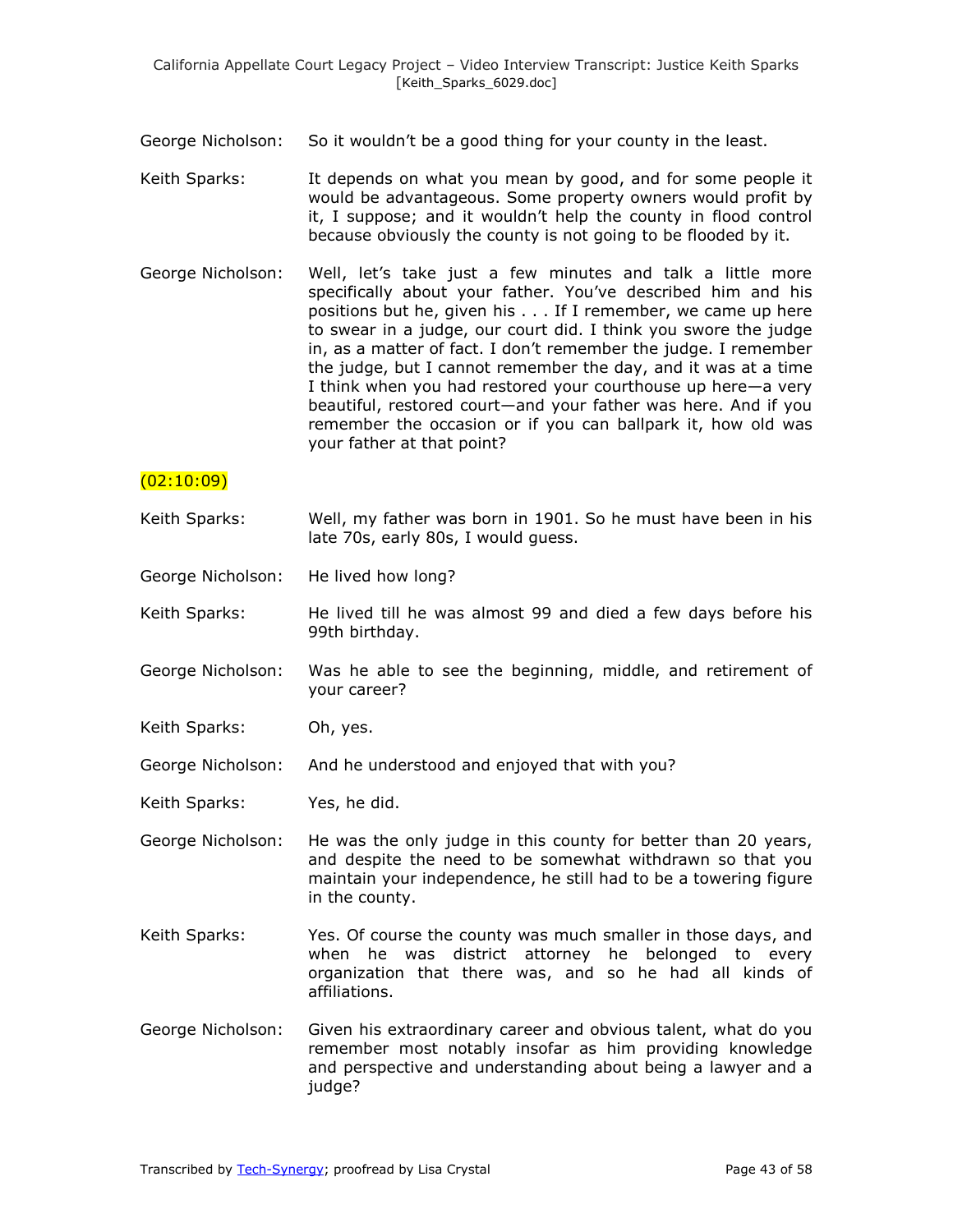Keith Sparks: I can recall that when I was going to law school I used to try to talk to him about the law, and that was very difficult because when you're trained as a judge, you're trained to try a narrow issue so you can decide it, and to set aside extraneous things. And law students are always thinking about some conceivable application of some new rule that ought to be . . . and of course they want to reject that, because that doesn't apply in this factual situation. So different kind of mindsets, I think, between a young law student and a seasoned judge.

> What he did that I thought was extraordinary was that throughout his professional life when he was on the bench he would come home, and after dinner he had a study. And he went down to his study, and he was making a systematic reading starting with the Greeks and he worked his way to the Romans; and he would take extensive notes and he read volume after volumes of these histories and the great writers of both Greek and Romans. And that was always amazing to me that someone who spent all day doing detail work, legal work, would want to come home and start a systematic approach unlike me; I'm not systematic in my reading at all.

- George Nicholson: Both read; one's very organized and systematic and the other's very eclectic. Let's go back to the Court of Appeal briefly. What do you think makes a good elbow clerk?
- Keith Sparks: Well, they have to be a superb lawyer. I don't think their personality makes that much difference. It's their skill as an analyst and their skill as a writer, and almost the same kind of qualities of scholarship you want in an appellate justice themselves. I mean, you want them to be just very able lawyers. It's not enough that their heart's in the right place or that their views are similar to yours; they don't really have to be, but they have to be good lawyers. And if they're not, they aren't of much use to you.
- George Nicholson: Were you fortunate to have such lawyers when you were at the Court of Appeal?
- Keith Sparks: I did. I was very fortunate, principally with Dan Phillips, who had worked for Justice Reynoso and who was a very skilled lawyer in his own right and had an enormous overview of the law, and he was a good writer. So he was very helpful.

Some justices do it differently. I never reviewed the cases and then sat down with a law clerk and said, "Here's the way I think you ought to write it." I always gave them the cases and then I wanted them to write just how . . . if they were an appellate court judge, how would they write this? And then if I liked it, I would adopt it. If I didn't like it, I would change it. But I think it's best that you get a fresh view from different eyes about the same question that you've studied and see how they come out.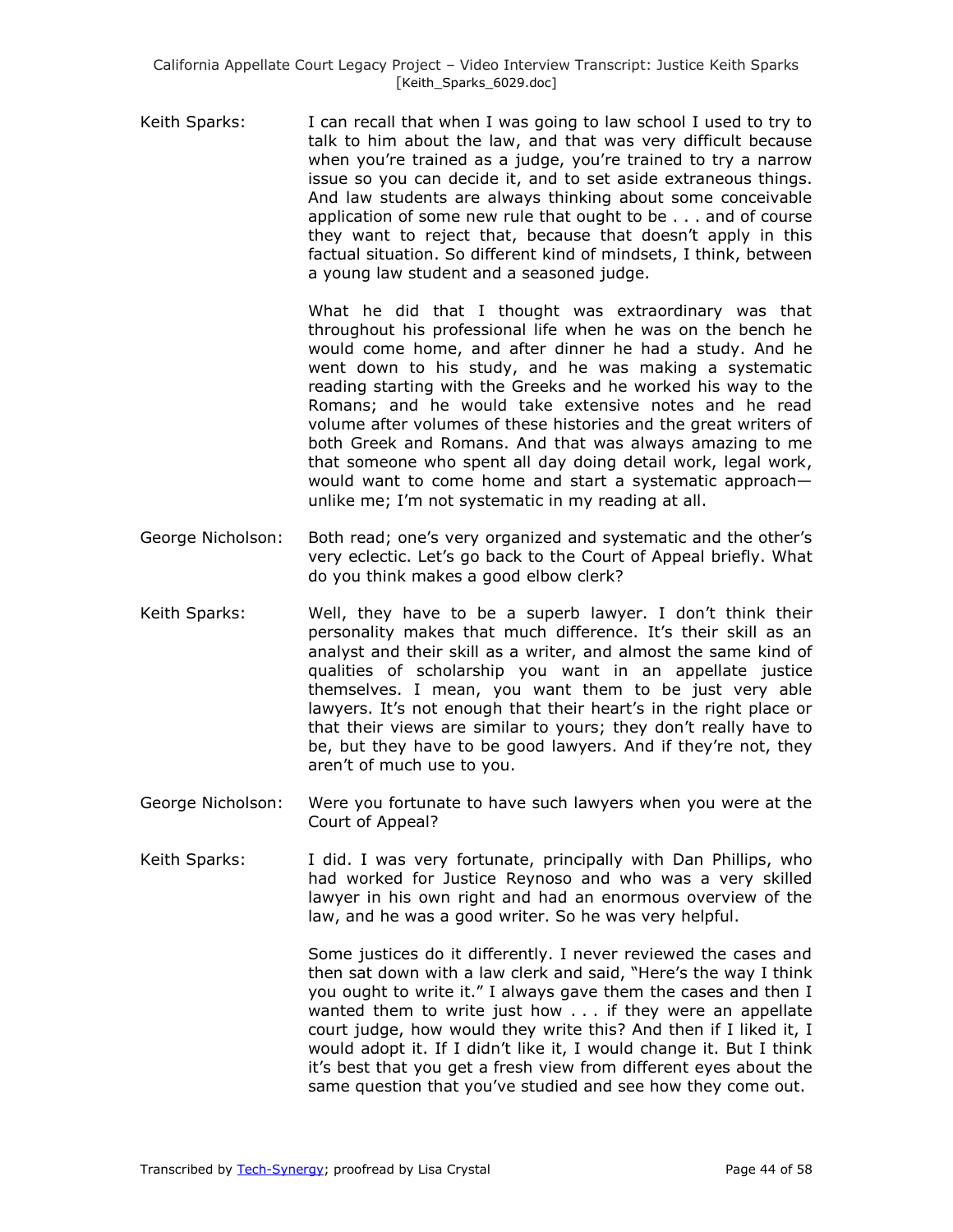$(02:15:00)$ 

- George Nicholson: You know, everyone has the same attitude about Dan; and you'll recall vividly, I'm sure when you left, our presiding justice . . .
- Keith Sparks: Right.
- George Nicholson: . . . immediately inquired of and got Dan's agreement to work for him. And Dan recently retired.
- Keith Sparks: Yes, he did.
- George Nicholson: And the presiding justice had a going-away party at his home, and obviously he had some nice things to say about Dan. But you and Cruz came over and joined the party, and all of you joined in rewarding Dan for all the service he'd given to the court.
- Keith Sparks: The appellate courts have, obviously, lots of extremely talented law clerks who are very skillful lawyers in their own right. I suppose it takes a certain personality to accommodate the fact that lots of their work is disguised and unacknowledged by the main public, but aside from that problem I think it would be a great job—also because you do get to play, just like the justices themselves get to do, a major part in fashioning the law.
- George Nicholson: Well, Dan, like you, when it got to be time in his view to go, he just up and left. And it's always . . . it's one of the things I talked about earlier, is how difficult it is for some of us to disengage after having done this. But you and your good friend Dan, when the time came for you, you both have made the decision. I've forgotten what he's doing. He was going to Australia, was it?
- Keith Sparks: No, Hawaii.
- George Nicholson: Hawaii.
- Keith Sparks: Yes, he has a brother. I don't know if you met his brother there.
- George Nicholson: I didn't meet his brother.
- Keith Sparks: His brother is actually chief of police in Oahu. Oahu is a county too, and that in Maui. So I mean Maui, not Oahu, excuse me. And he's a very talented guy.
- George Nicholson: Yeah. How would you, or could you, describe your political and social philosophy? You just said your father was a Republican; you probably are registered in one party or the other.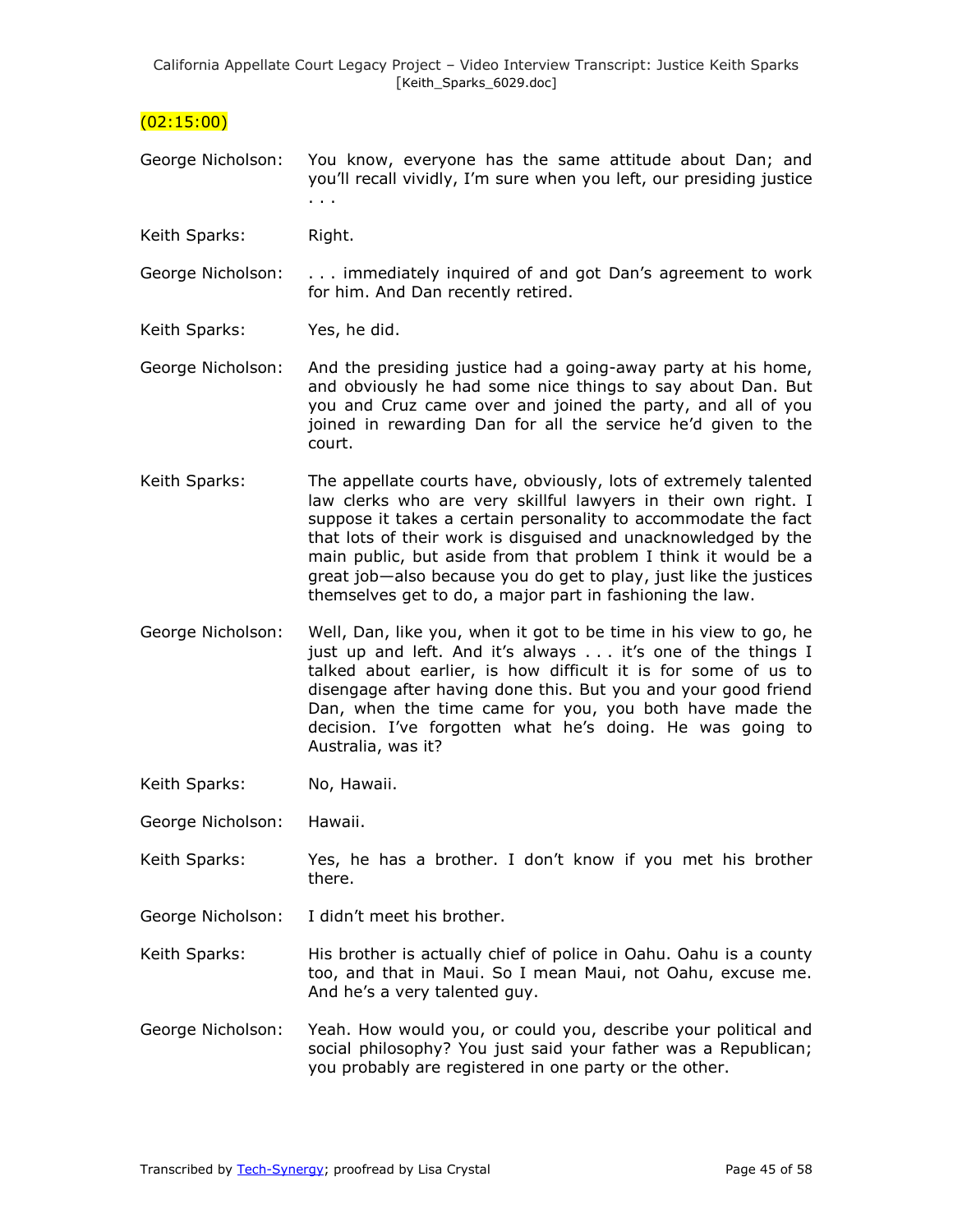- Keith Sparks: Yes, I've been a Democrat all my registered life. I can recall as a boy growing up, my father's family used to meet for family gatherings. And this was during the war, and he has to sit and complained bitterly about Franklin D. Roosevelt and the New Deal. I enjoyed listening to their conversations, but as time went on I didn't join them, and I became a Democrat and have been one since.
- George Nicholson: Well, the interesting thing about—
- Keith Sparks: When I joined the Democratic Party, just as an aside, I liked it because they took in such a variety. There were Democrats that were social democrats, there were Democrats that were fiscal conservatives; they came from all stripes and they were all over the whole nation in those days. The South was Democratic. It was different than it is now; it was many different kind of voices.
- George Nicholson: The difference for you in terms of what you did, it sounds like you came to it after reflection and getting a degree in political science.
- Keith Sparks: Right, I did.
- George Nicholson: I assume when you were at UC Berkeley you did, like all of us, graduated in political science. You argued politics in your classes, and necessarily so, and wrote papers and whatnot; but once you came to your conclusion you pretty much stayed the way you concluded you should, and that's remained true for you.
- Keith Sparks: It has, yeah.
- George Nicholson: That's an interesting contrast. Bob Puglia, you recall, when he was appointed in 1974, was appointed by Governor Reagan, a Republican; but he and Paras at the time, I believe, were Democrats. But their views migrated and they changed over time. You seemed to have more soundly, profoundly, and early come to your conclusion, and that's your story and you're sticking to it.

Keith Sparks: *[Laughing]* Yeah.

George Nicholson: How would you describe your judicial philosophy?

### $(02:19:45)$

Keith Sparks: Well, I think that appellate court judges have two principal functions, and one is when the statutes are involved is to fairly construe them with a view of effecting what the Legislature had in mind as honestly and unbiasedly as you can, whether you agree with the policy embedded in those laws are not. And then your second function is where the Legislature has not acted,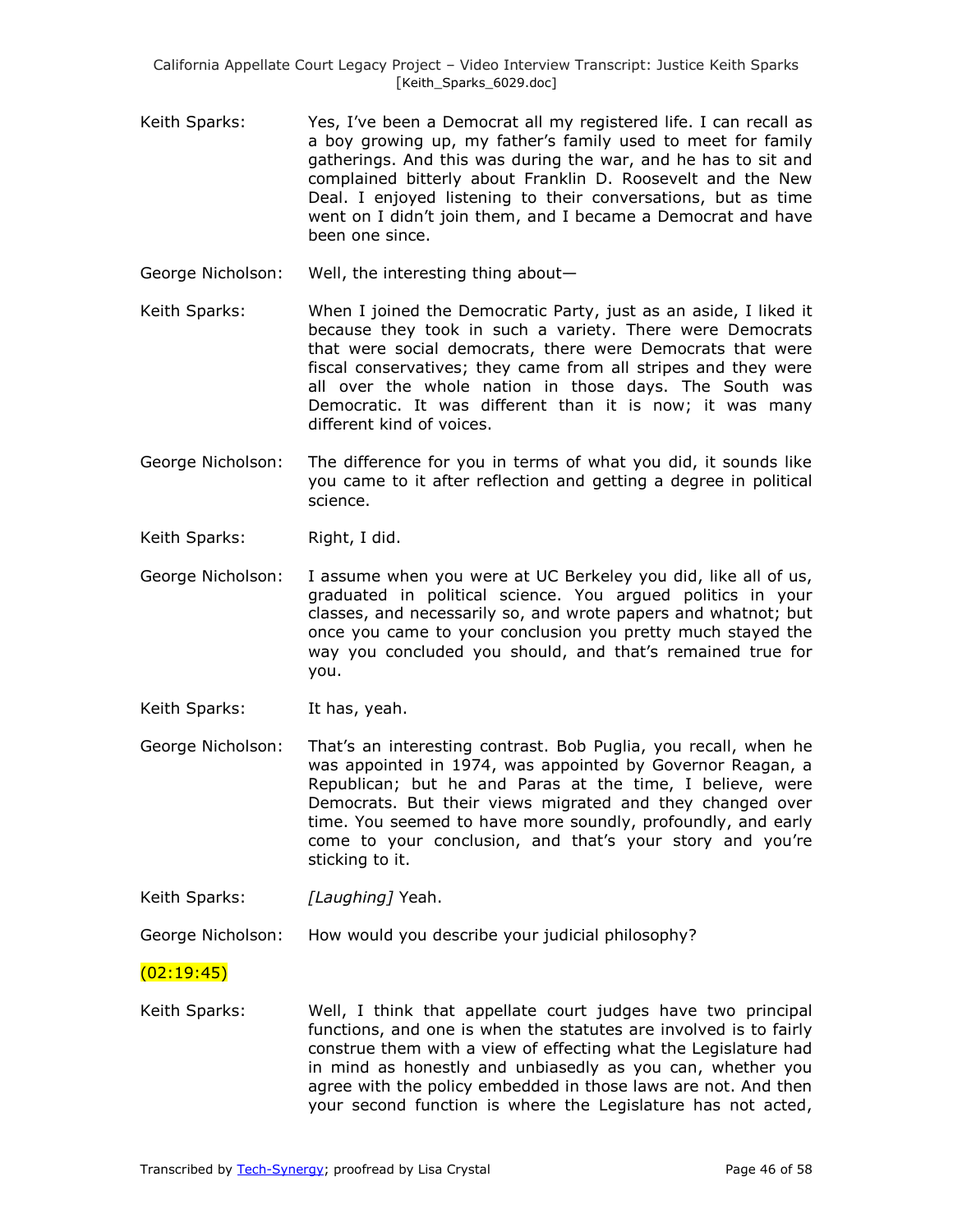and the way you act as a common law judge is to try and fashion laws that make sense and that are forward looking and that are something that's going to make the country better and to enact usable kinds of rules. So you have this conflicted role. Sometimes you're following somebody else's dictates, and in others you're fashioning the court's dictates. Some are judgemade rules and some are legislative rules.

- George Nicholson: You've demonstrated in the conversation an independent thoughtfulness in terms of coming to your politics. You've indicated independent thoughtfulness in a number of things publication or depublication of opinions. In terms of the statutory interpretive process for the development of the common law, sometimes there's a dispute that goes on. It's commonly interpreted very simplistically as having a judicial activist story, judicial restraint point of view. Do you view either of those terms or both of them as useful or accurate or inappropriate, inaccurate? And on the other hand, are there people that don't interpret in the faithful, thoughtful way you've described?
- Keith Sparks: I think for the most part those are misleading kind of charges against judges. You can take a simple example of, suppose the Legislature imposes a tax on, quote, "vehicles." And the question is, is an airplane a vehicle and should they tax airplanes? And it doesn't make any difference which way you say. I'm assuming the Legislature was unclear about what they meant by "vehicle."

You're writing that statute to either say airplane is a vehicle within the meaning of the statute or it's not. But you're deciding it; either way you have to decide, either way you're making law. So that the claim that judges are activist judges and they're not following the Legislature in this sense is just completely misguided. They don't understand the process of judging. When there is ambiguity you have to decide, and when you resolve ambiguity, you're in effect writing law. So they all have to do it. But there is, of course, there can be judges who simply have an agenda and want the law to come out a certain way and are willing to overrule precedent and the huge body of policy law that's encompassed in it and to fashion their own. And that's the kind of activist judges that you really don't want.

George Nicholson: To be honest with you I'm not altogether comfortable with the next question, but you've answered all these questions so thoughtfully and from your mind and heart. I'm just really curious on . . . I hope you don't think it's an unfair question, and regardless, if you can try to answer it. If you saw a significant conflict between your conscience and a case you had to decide, would that present a difficulty for you, or could you come to grips with that and resolve the question faithful to the law, faithful to your conscience?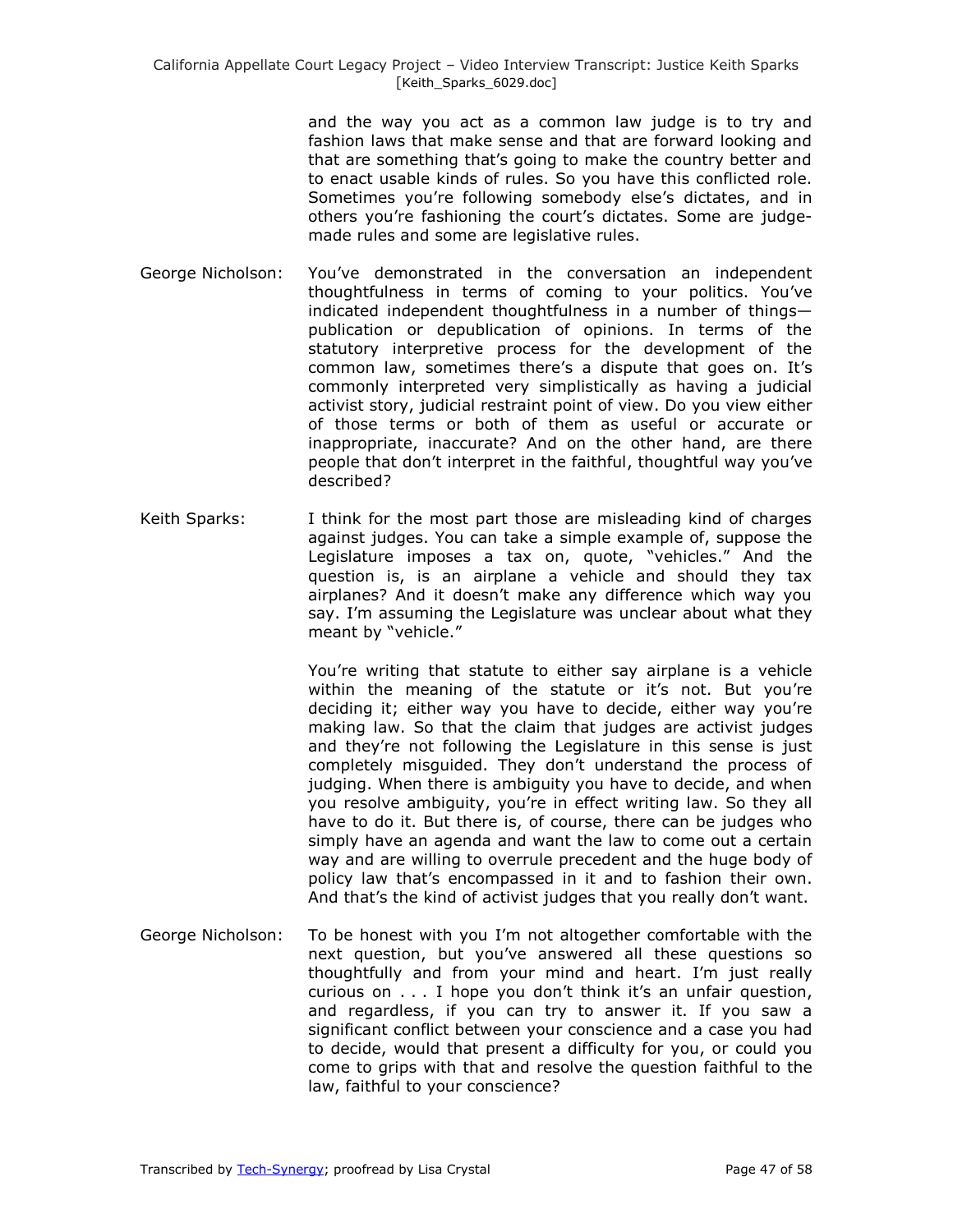Keith Sparks: Oh, we do that every day. We decide cases by applying laws that we fundamentally disagree with and had we been a legislator would have never adopted and would have voted against it. But so what? I mean, our job is not to pass on the wisdom of statutes but to apply them. I mean, we're not elected as legislators and we wouldn't . . . You usurp the role of elected legislators if every time we're troubled by some law we won't apply it; because it doesn't need our personal idiosyncratic standard.

> On the other hand, if there's some kind of law that you're so fundamentally opposed to you can't fairly follow it, then you're obliged to disqualify yourself.

### (02:24:48)

- George Nicholson: You made the point earlier about your perspectives on the death penalty. Stan Mosk, as I always understood his jurisprudence, his social-political philosophy, and so on, was opposed to the death penalty pretty much on moral grounds, but he still decided them objectively and faithfully to the law.
- Keith Sparks: Yes. I think you have to draw a distinction between your views of the death penalty, your personal views, and your duty as a judge to faithfully apply them. If the death penalty is a law of your jurisdiction, then it's your duty to apply it just like any other law that you might disagree with. And I think that judges who develop ways in order to get around the death penalty is part of the huge problem that the legacy of the death penalty has left us. They try to fashion these new laws to mitigate the effects of the death penalty rather than faithfully applying it, and particularly it's led to difficult problems of intent and moral culpability into the law about who is responsible for crimes. And the death penalty has had a negative effect on that.
- George Nicholson: Do you see . . . I don't know that you've followed this closely in the last several years as you did before, but to the extent you have, do you see any particular challenges or frailties or developments that lie ahead for the Court of Appeal that trouble you?
- Keith Sparks: Only one that I see is troubling—where there had been some effort to take the death penalty and put it on, at least in the initial phases, on the Court of Appeal. And I think that would be a huge undertaking, and they're just so time-consuming, it'd be an extra layer to the whole process that I think ought to be carefully considered before that was done.
- George Nicholson: One of the things people that have floated that idea have said, if the Court of Appeal would reverse the death penalty there would be no recourse for the Attorney General, and if they affirmed it then of course the defendant would get his final trip to the Supreme Court. That always troubled me as kind of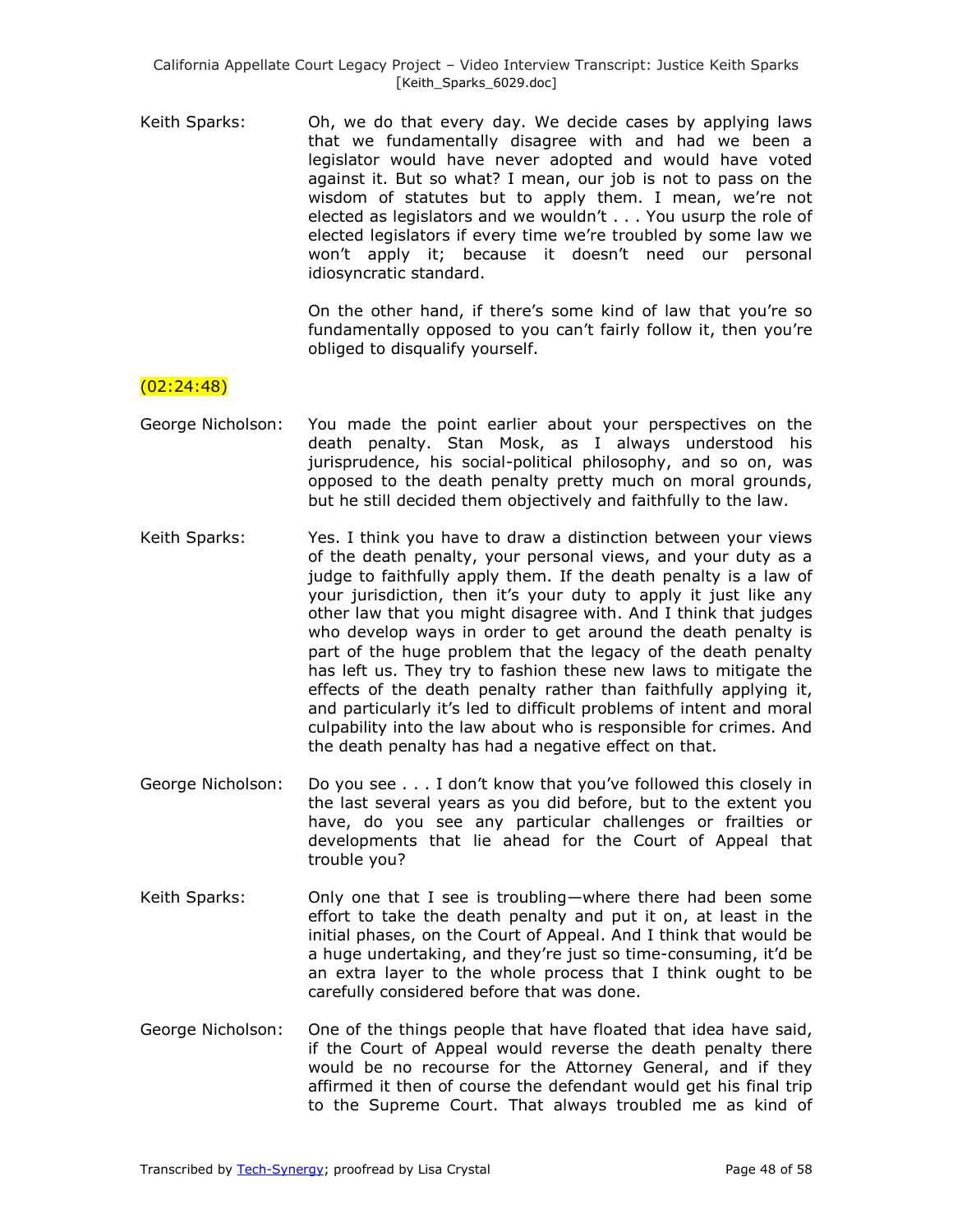> indicating a difference for the people through the Attorney General and otherwise. How do you feel about that potential element if it were to be pushed into the Court of Appeal at the threshold? Does that trouble you at all?

- Keith Sparks: Courts that are final are final because of that, not because they're infallible—I mean, they're infallible because they're final. And you can see that Courts of Appeal get reversed from time to time, so I mean, I don't know why you'd want to have a one-way system where an appellate court could make bad decisions with respect to the death penalty too.
- George Nicholson: Either way?
- Keith Sparks: Yes, either way. And remember, it's not necessarily about the individual defendant you're talking about; because these are published opinion, they become law of the state. Everybody is bound to follow them, all the trial courts; and if they make some error then there ought to be some way for the people to rectify it. So I would not favor that kind of procedure.
- George Nicholson: Are there differences in civility and ethics among the bench and bar today compared to your early days in the '60s that you can—?
- Keith Sparks: Well, in small counties like Placer County when I first came there, the bar you could sit around one table. And civility is a function of smallness, really; of being able to personally know people. And the bigger bars become the more impersonal they become. It's just the nature of the beast; you can't know everyone. So in that sense size is a big force against wonderful civility.

From appellate courts, we're a stylized kind of court and we don't see any kind of disruptions or incivility. So we're probably not the right people to ask about that.

- George Nicholson: From the time you went on the bench first in 1977 till you left in 1997, did you notice any difference in the relationships among judges themselves or between judges themselves as those 20 years passed?
- Keith Sparks: Only in individuals, because each jurist is different and has a different skill level, different interest, a different life's experience. So they're individual and they're different, but that's just the nature of—

### (02:30:08)

George Nicholson: There is no class change or sea change that you do—

Keith Sparks: I don't think so. There was, at the time Rose Bird was Chief Justice, there was some conflict, some tension in the Court of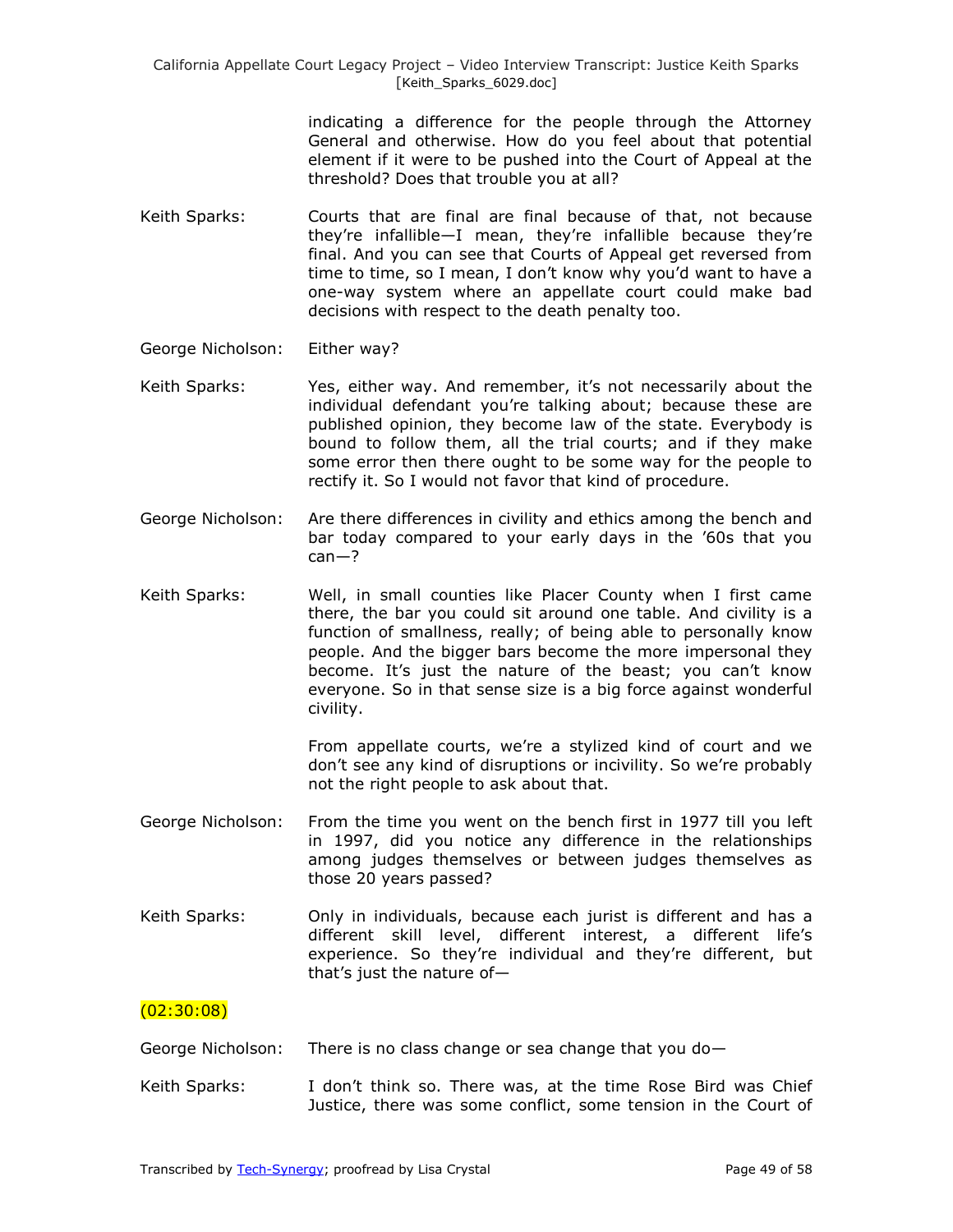> Appeal, but that quickly was resolved and I didn't notice it anytime thereafter.

- George Nicholson: You're an expert, as I mentioned earlier. I will call you an expert—you'll decline that distinction—with computers and the Internet. What roles do you see for computers and the Internet in the courts, particularly the appellate courts, different from when you left, different from . . . really the same? We haven't evolved much since you left, so assuming that to be the benchmark.
- Keith Sparks: Well, they're always considering about how you ought to prepare the record and whether that should be presented to you electronically or whether it be presented to you in writing. My personal view is I think an electronic record would be very difficult to deal with. But there may be a way; I don't know. I suppose you could print out portions, but writing is much easier to handle.

I don't think any court could exist without computers today. Just . . . they're so wonderful. The way to use and capture data that I don't think is practical . . . but to get away from them—

- George Nicholson: Well, you're someone who has a comfort level using computers, and you've described the apparent lack of practicality of dealing with a paperless appellate or a trial court process entirely. There would be a need on occasion, you've suggested, to print out at least parts of it. There is talk about the expense of the physical records, the cost of transporting them, deterioration from time to time, losses that occur through fire or water. On the other hand, you could lose all of your data through catastrophe as well. The complaint I hear is among appellate judges; they don't want to sit and read at a terminal all day. Is that a concern—being as fluent as you are—is that a concern for you?
- Keith Sparks: Yes, it's very difficult to read large volumes of information on a computer screen.
- George Nicholson: The paperless issue—whether we go paperless or not obviously is in part decided by outsiders. For lack of a better word, court reporters own the data in California. The federal courts have pretty much gone paperless, as I understand it, the federal courts in Sacramento; but the court reporters quote, unquote "own" the data. How do you view that particular legal anomaly of our state? Do you have a view on that?
- Keith Sparks: Well, obviously if you're going to go paperless then the State should own it. I don't know whether that's a good solution or not. Personally it'd be kind of hard to deal with, but I think that all the judges now coming up will be computer literate; it's just that everyone starts early on computers and becomes more acquainted with them as time goes on, and so maybe they'll be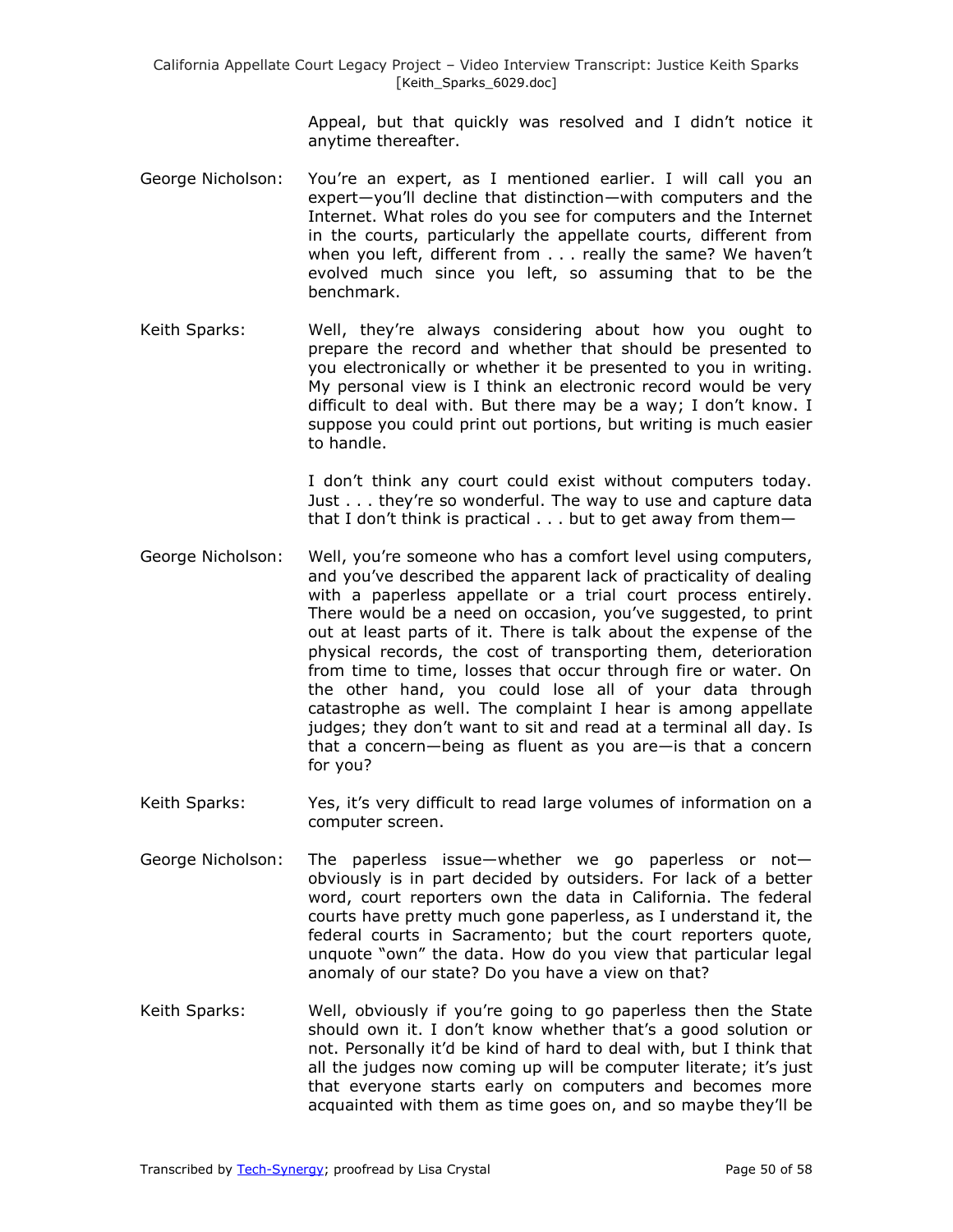> able to use transcripts just from the record. I mean, I can see the reporter's transcript would be easy to put on just the computer, because you're only looking at certain documents and certain parts of them; but to try and get all the testimony of witnesses down page after page, it could be very hard, I think. I suppose it could be done.

George Nicholson: I have two further questions on that. Some appellate judges I know still are looking at books when they do their research; others will use Lexis or Westlaw to find what they're looking for to check their work afterwards, but they print out or go get the bound books to do the actual reading. And in some, a smaller number actually do the research on the Internet, on the computer itself. Was there a particular approach you followed when you were on the Court of Appeal for those three or even the fourth?

#### (02:34:55)

- Keith Sparks: Well, I'll do the first. You use it to find cases; if you're just looking for a small quote you don't have to go get the book, but if it's any length you would go get the book—
- George Nicholson: Get the cite and go get the book, and in a more relaxed way actually thumb through and find the section or the case; read whatever you thought was necessary to go ahead. When briefing takes place, sometimes lawyers cite cases, don't give us the specific page; or they cite transcripts, reporter's transcripts, and either they don't give us the page or don't make the specific, proper page cite. In an average case we don't do their homework for them, and we say so in the opinion; it could be dispositive for them by not doing that. How do you see the potential for being able to keyword where a lawyer is negligent or worse and says something in a brief that seems extremely consequential and meaningful to their client, and the potential utility of quote, unquote "doing their work for them‖ and keywording to find the missing word, phrase, or page?
- Keith Sparks: I think the better approach is to simply send their briefs back and have them cite it correctly. Court rules require that they refer to the exact page where you'd find this quote or this statement or this holding or whatever it is that they're referring to.

George Nicholson: Did you do that on occasion?

Keith Sparks: Well, that's a function of the clerk's office mainly, to make sure that the brief's right. I feel like the Court of Appeal's task is to answer the contentions that the parties have made; it's not their litigation, and if they don't want to litigate a particular question, that's their right and that's their business.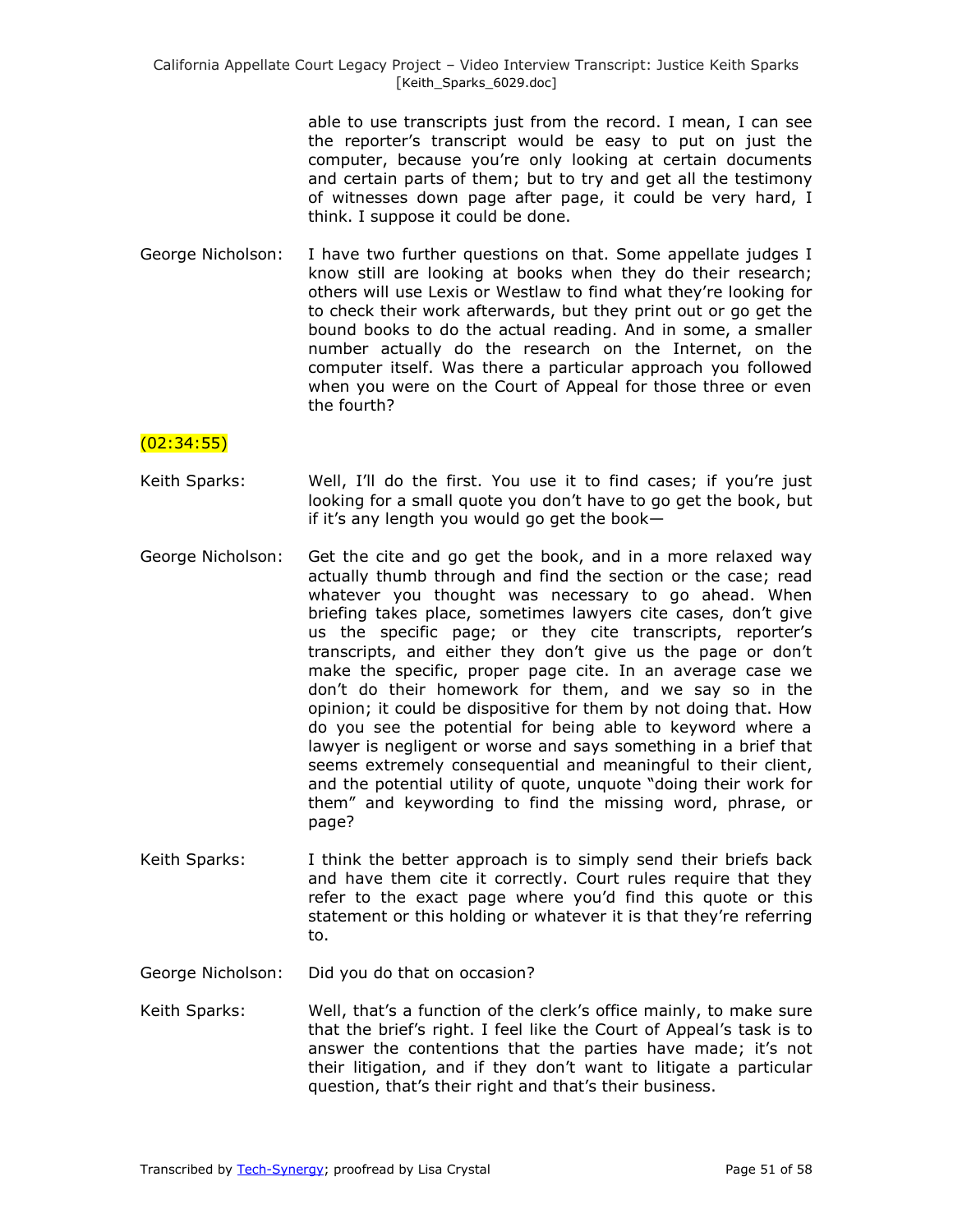George Nicholson: Either effectively or ineffectively.

- Keith Sparks: That's right. Well, if they're so ineffective, the counsel, they ought to be relieved. So I don't think there's any great benefit for the court to go searching around for things that they don't argue or are not advancing.
- George Nicholson: I think at about the time you were leaving a rather unusual appellate opinion was filed in the California Courts of Appeal that relates to the virtual oral argument, the virtual court proceeding—that is, trial court proceedings that are recorded or appellate oral arguments. How do you feel about if you were back on the Court of Appeal and you found not leaving your home or wherever you might be, even if it was at the courthouse, you could appear at an oral argument just by turning on a computer? And it'd be a split screen and you could see the other two judges, you could see both sides. And so everybody involved might be in five different places: the three judges, the two sides, you'd all see each other; you'd have a split screen. But do you feel about that like you do the paperless reporter's transcript?
- Keith Sparks: It would be another chink out of the structure of collegiality. I mean, I think judges really should be close to each other, should talk to each other and interact with each other. And the farther away they are the less that happens. And it's not just what formally happens during argument, but what happens before and what happens immediately afterwards that are important. And they ought to be there together and trigger each other's ideas. If you're running some federal appellate system where you have multiple states and you're all over and some are in Hawaii and some are in Wyoming, then maybe that makes sense. It's not the ideal situation, but it may be the only practical solution. I don't think our court's in that position at all.
- George Nicholson: Did you enjoy working in the building itself?
- Keith Sparks: The building, it's a lovely old building; I loved it.
- George Nicholson: Did you love going to oral argument?
- Keith Sparks: Yes—great, ornate courtroom; and oral argument was always fun, I thought.
- George Nicholson: We argue—I'm not sure, I think the other districts do it differently—we always argued one week, six days a month, third week of the month. And on occasion there would be a large volume of cases that you would go in . . . I would sometimes sit on several cases in a given week with you. You always had read everything, you always knew everything. Did you do that by reacquainting yourself with the case, or did you just do it from memory? How did you do that?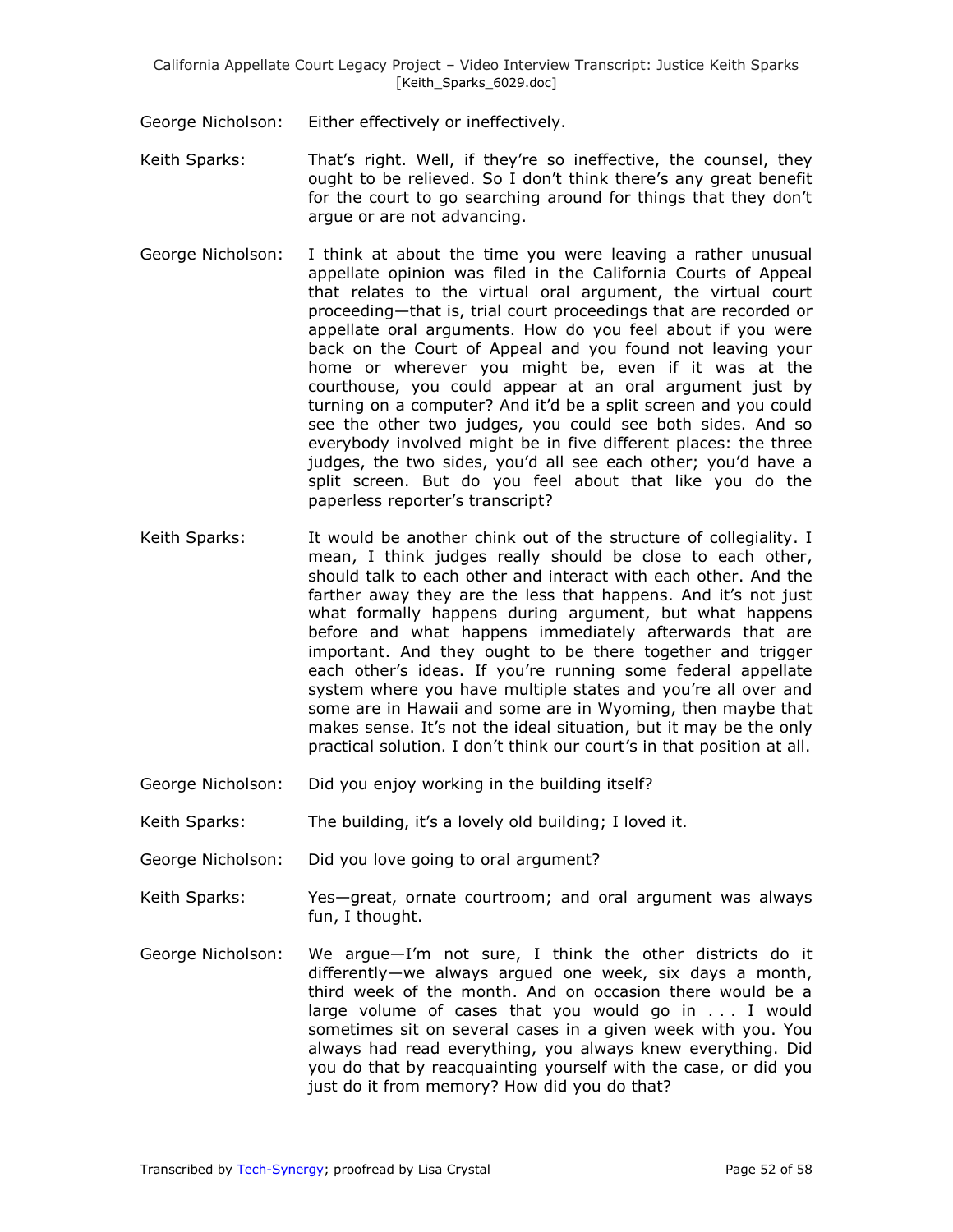Keith Sparks: Well, you review them before you have the oral argument. You look at the proposed opinion. We always have a proposed opinion about which you're going to measure these arguments.

### $(02:40:00)$

- George Nicholson: You asked questions. You weren't always the most aggressive; you asked questions when you thought they were appropriate. Did you do that by anticipating them and writing them down? Did you do it as you spontaneously responded to the lawyers' verbal argument as opposed to their briefs?
- Keith Sparks: The latter, right. Unless there was something that was confusing or we couldn't quite understand precisely what they were arguing or what their position was or what their point was, then in advance you would have . . . you'd want to ask and inquire about this.
- George Nicholson: I mentioned to you a moment ago—I got off the subject before I presented it to you—there was an appellate case where on appeal the effort was made to have the appellate court look at the videotape of the trial court proceeding to establish that the trial judge had not read the brief or devoted sufficient attention to it. The appellate court said, "This is for a higher court than this one to decide if we're going to start looking at videotapes to see if judges focus enough attention on either the briefs or arguments or whatever. We're not going to do that; the Legislature or the Supreme Court can deal with that." Does that sound right to you?
- Keith Sparks: Yes, right. Remember, these are legal questions when they come to the Court of Appeal, and it doesn't make any difference if the trial court judge spent five hours pondering this; if he got it wrong, he's going to get reversed. And if he spent two seconds on it and guessed and got it right, he's going to get affirmed. So it's not how he does it, although obviously we want him to . . . the guy who studies it is more likely to be right. But when you get to the final analysis, what's worrying you is not how the trial judge did it, but what he did and how he came out.
- George Nicholson: Well, we've got two phases to go and I'll take the next to last, which is retirement. What are you doing in your retirement?
- Keith Sparks: Well, when I first retired we went on a long, three-month trip and we drove across Canada and then we flew to Italy to stay there for something like a month and a half. And then we flew home and met friends and drove back to California in the southern route. So that was a big vacation.

So since then we've traveled a lot. One of the advantages of being retired is you can go wherever you want to go and when it's a good time and the weather is right. And I've always felt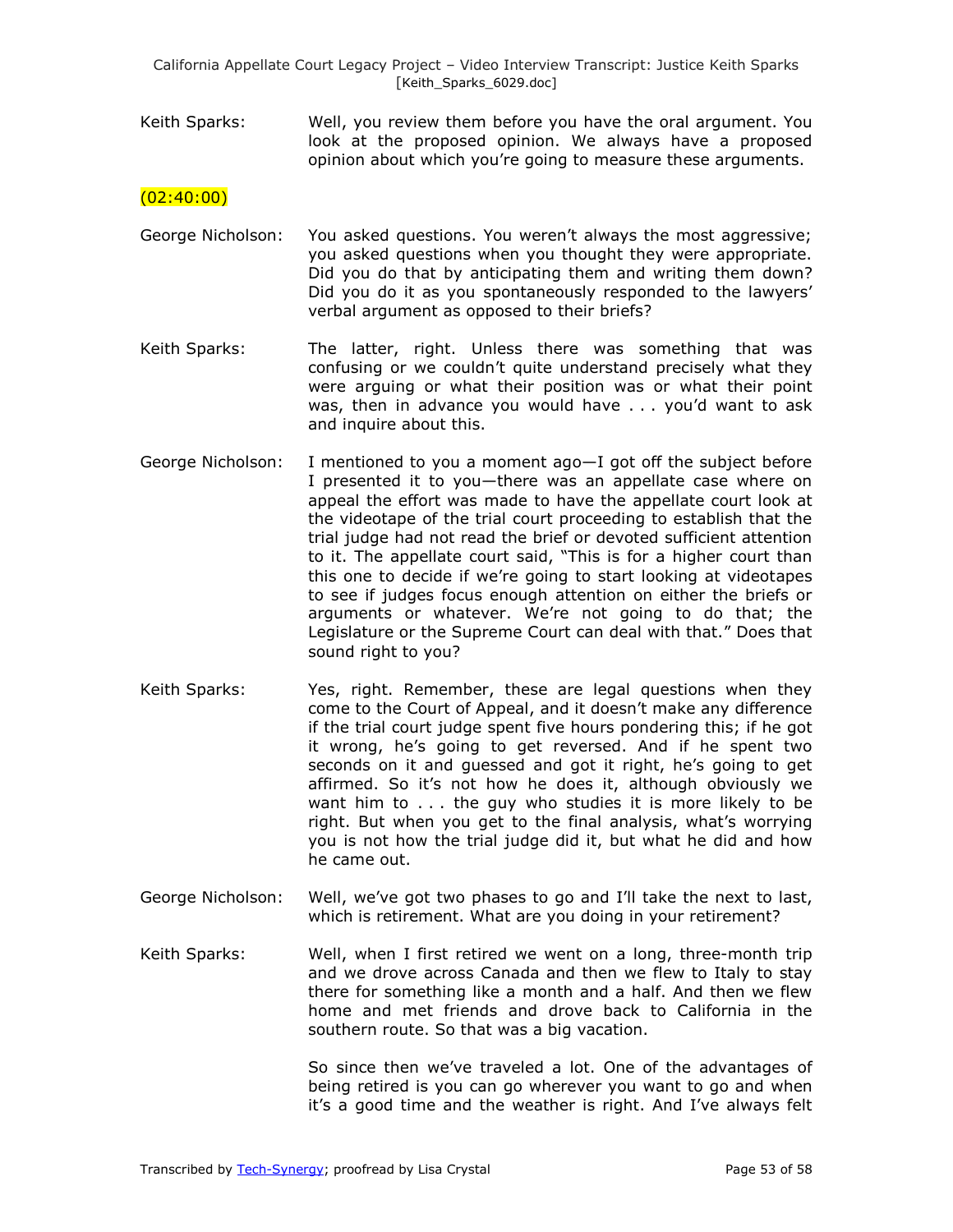> you should travel while you're still feeling good, in good health. And so I did a lot of traveling.

- George Nicholson: Do you and Mary both like to travel?
- Keith Sparks: Yes, and after you travel a while you get kind of sick of it and then you go through a period in which you don't travel too much.
- George Nicholson: Yeah. Do you both like to travel the same way? Air or train, what do you like?
- Keith Sparks: I like it all, actually. I've traveled all the ways; we've flown and gone by train and gone by boat.
- George Nicholson: There is a Placer County Community Foundation here, and you're apparently involved with that. What is it and what does it do and what do you do with it?
- Keith Sparks: Well, the Placer County Foundation is a public charity; there are community foundations throughout the United States. There's a big one in Sacramento. The function of these is to receive donations and then to distribute them to qualified charitable recipients of all kinds and doing all kinds of things. In Placer County it's to make Placer County a better place to live and raise your children. So it historically came from a private foundation called the Auburn Community Foundation. And then it's migrated into a community foundation, a public charity. Now we have an executive director full time, paid, and we're now just in the beginning phases of our . . . it has assets of currently about \$5 million, and we hope to substantially increase that. We've got a wonderful grant from the James Irvine Foundation, who funded a number of—nine, actually small community foundations, relatively small throughout California, and we were one of them. So that's been enormously helpful in these efforts. So I'm on the board of directors for that.

#### $(02:45:00)$

- George Nicholson: Are there other organizations, or this is pretty much your main civic enterprise?
- Keith Sparks: This is the current one, yeah.
- George Nicholson: One thing our first presiding justice, if you know him . . . I mean, you didn't know him, but you knew about him: Norton Parker Chipman. He was one of the founders of a business organization that later became the California Chamber of Commerce. And I noted that at one point when you were practicing law you were director of the Roseville Area Chamber of Commerce. Were you in that organization long, or was it relatively short?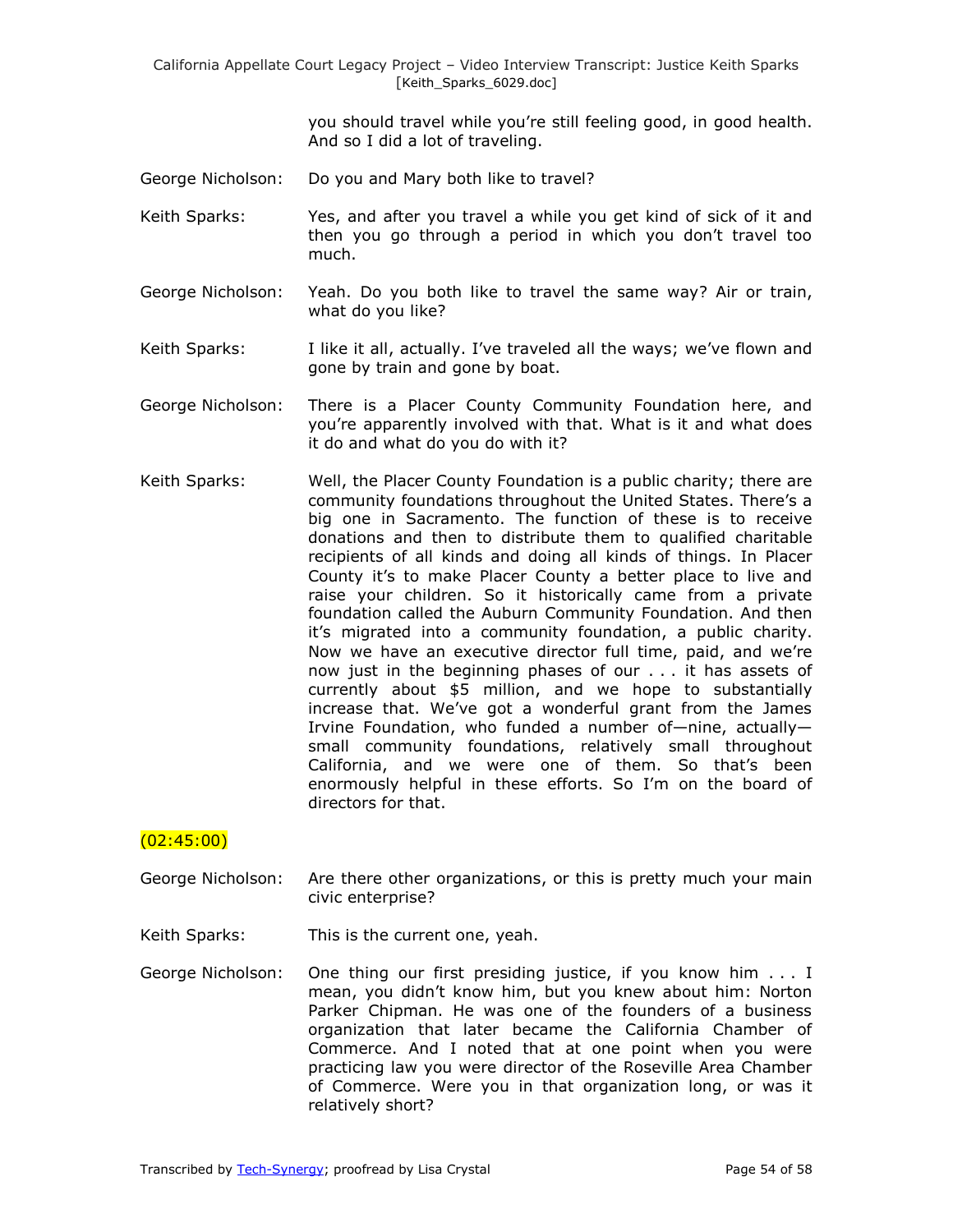- Keith Sparks: No, that's when I was practicing law down there.
- George Nicholson: Was that an interesting experience for you? Did you—
- Keith Sparks: Oh, sure, as a young lawyer you're interested in belonging to all kinds of organizations and meeting people.
- George Nicholson: Were you particularly interested, though, in economic activity as opposed to legal—building business, attracting businesses to your community, and that type of thing?
- Keith Sparks: Well, at the time that I was involved with Roseville it had a very progressive-looking executive, and many of the cities in California were being ringed by subdivisions that stopped the cities. So he was very aggressive in annexing huge amounts, and now Roseville goes all the way out to Lincoln. And Roseville had a lot of reasons why you might want to join it; it had its own electrical system, its power system. So it was a very progressive way of handling planning, I thought.
- George Nicholson: How would you hope that Placer County and the people of Placer County remember you and your work in the law? You've served these folks directly and indirectly for 35 years. Most of the civic leaders; political, cultural leaders; obviously the law, the legal leaders know you. How, do you think . . . how would you like them to remember you?
- Keith Sparks: I hope they would think that he was a good judge, which is about all you can hope for.
- George Nicholson: Often when we talk to one another, newspapers talk to us, they ask us about all the things in our life, but they rarely ask us about our family. Do you have grandchildren now?

Keith Sparks: I surely do.

George Nicholson: What have you got? How many and—

Keith Sparks: My son Thomas lives in Alaska and he has three children and we see them about once a year. My daughter is married and lives in Santa Monica and she has a daughter. And my youngest son Chris lives here in Penryn and he has a granddaughter, which we see all the time, which has just been wonderful.

George Nicholson: How old is she?

Keith Sparks: She has just turned four. Her name is Sarah. She is the delight of our life.

- George Nicholson: Get to see her pretty often?
- Keith Sparks: Oh yes, weekly.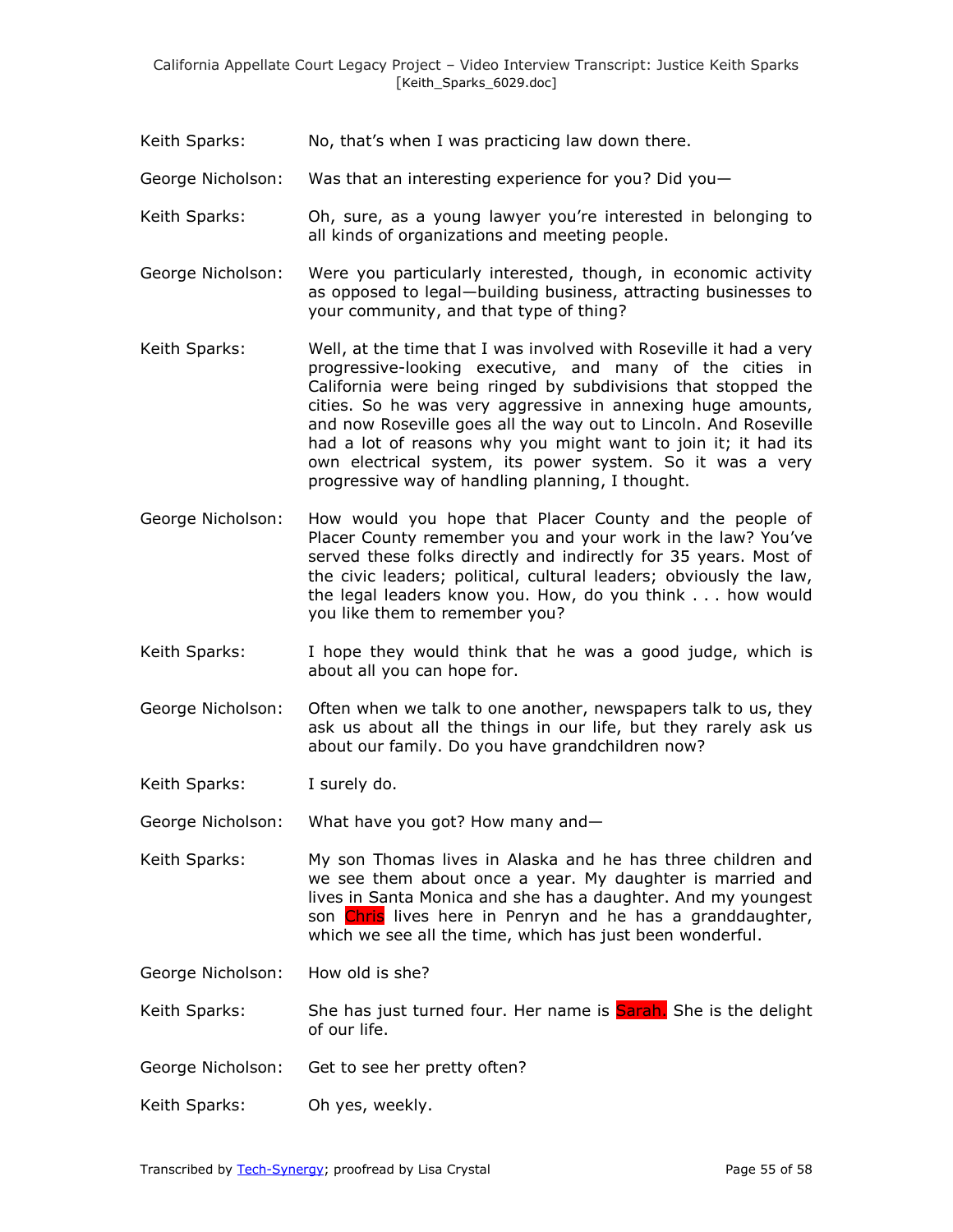- George Nicholson: It sounds to me it's a question that's kind of already answered, but yours was and remains a close family and you stay in touch fairly closely; for you, Alaska is a long way away.
- Keith Sparks: A long way away; yeah, a long way away. And now that he lives in Nome—I don't know if you know where Nome is, but Nome is on the Bering Sea, and there is actually no road to Nome. Nome is the end of the Iditarod race that you've heard of, the dog sledding race that starts in Anchorage and goes 1,000 miles and ends in Nome. So to get to Nome you either have to fly or take a boat.
- George Nicholson: Have you ever boated to Nome?
- Keith Sparks: No, but I do . . . One time in the height of . . . when the stock market was going so high and I felt rich, which it turned out you're not rich until you sell the stock . . . Anyway, we bought a truck for my son and we drove it to Alaska, Mary and I. I always wanted do this, to drive the Alcan Highway, the old highway through Canada that goes up to Alaska. And it's just a fabulous wonderful trip.

And then we ended up in Anchorage, and since there are no roads to Nome we took the truck out to an airplane carrier operation and they took the truck and they said, well, they'll send it up as soon as they get enough other stuff to go to Nome. So that took a couple of weeks and they finally flew it to Nome. And then we went to Nome and then we flew home and got . . . flew to Juneau. And then from Juneau we took the boat, a wonderful boat—it's kind of a passageway boat—and it ended up in Bellingham, Washington. And then from there we took the train to Sacramento.

### (02:50:12)

George Nicholson: Seems like a great trip.

- Keith Sparks: Oh, it was a great trip.
- George Nicholson: You fixed my wagon a couple of times when I outstripped it from section to section. Is there anything that . . . I don't know if we're going to come back and interview you for Chapter 2. Is there anything that you would like to say or note for posterity about your role as a judge or lawyer? A teaching that you think fundamental that we may not have broached by the questions and answers we've gone through? I don't mean to be so vague.
- Keith Sparks: Well, I always thought that the cases that you were presented with were like puzzles, and that your task was to try and solve it in the best legal fashion. So it was endlessly fascinating, and the questions were all different. And judges are different than lawyers in the sense that if a lawyer has a client comes in and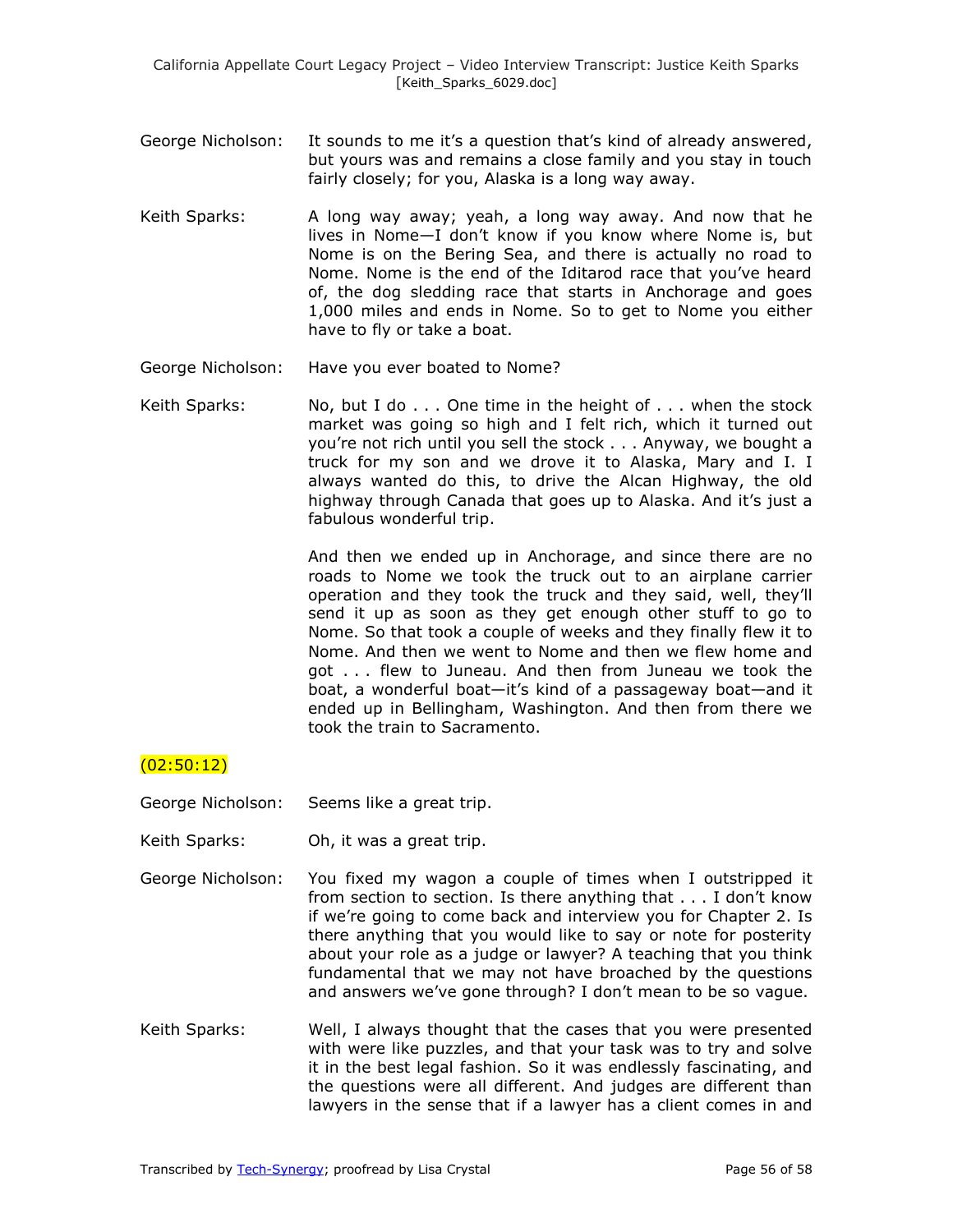> he's got some problem, the lawyer has to know that whole field and tell him what various options there might be. But a judge has to decide a single issue and he can decide things about which he may not know in depth, in the whole breadth of the area, but can become expert in the issue that's presented. And so it's this puzzle-solving thing that's so fascinating to me.

- George Nicholson: Well, the puzzle-solving thing is also endlessly varied because we handle everything. Have you—
- Keith Sparks: That's right; that's another thing. It's not like a workers' compensation judge, in which you get the same issues repeatedly again and again and again. This is all varied, all different. So it's a fascinating job.
- George Nicholson: There is one thing about our district that I think is distinctive much like the DC circuit and the federal system. We're not structured in quite the same way or as formally . . . that we tend to get far more government cases than the other districts. And I wondered if you had any perspective on that. Did you enjoy the additional puzzles of dealing with taxation and regulatory law?
- Keith Sparks: Yes. Those are fruitful litigation, and they're always interesting and often complex, and Sacramento got more than its fair share of them.
- George Nicholson: If you remember, the PUC at one time was like the death penalty, this whole jurisdiction in the Supreme Court. It's now a situation where cases can begin here. Had that changed by the time you left or—
- Keith Sparks: Yes, I think it did.
- George Nicholson: That left only the death penalty. I'm pretty sure that there isn't a lot we don't deal with, the Supreme Court deals with, except the death penalty. And we deal with them and petitions for writs periodically, and the death penalty that becomes an LWOP, life without the possibility of parole.
- Keith Sparks: Correct.
- George Nicholson: We dealt with those too. So in your time as trial judge and appellate judge you can safely say, "I sat on the trial court, I sat on the appellate court, I sat on the Supreme Court." I wonder how you feel rather than how people are going to look at you 10 years, 20 years, 30 years from now, when you're still traveling around Europe? How do you feel as you reflect back on your career in a personal and professional way? Did you enjoy your work? Did you think you were doing good work or were you doing important work? How do you feel about it in your own words?